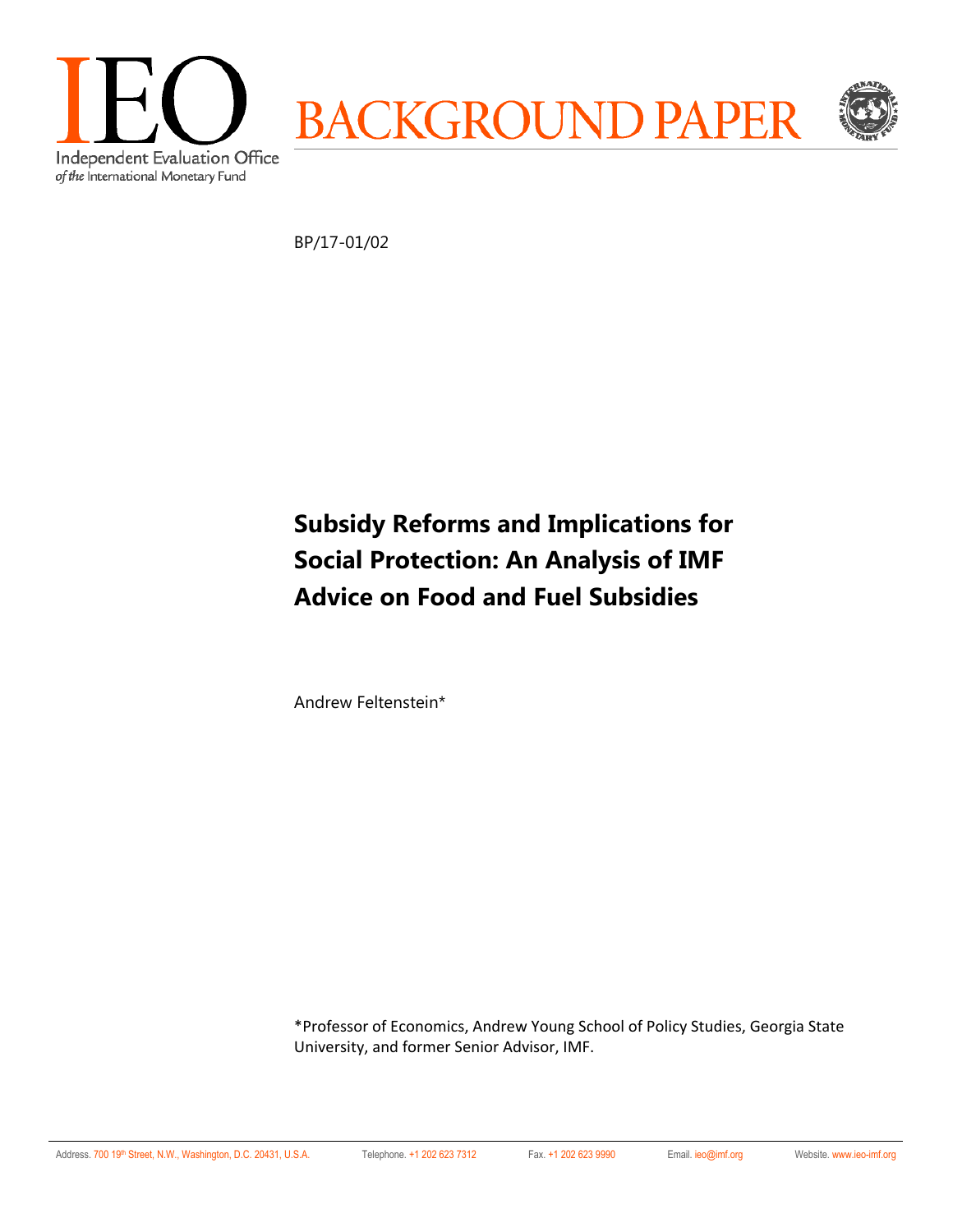## **IEO Background Paper**

Independent Evaluation Office *of the* International Monetary Fund

## Subsidy Reforms and Implications for Social Protection: An Analysis of IMF Advice on Food and Fuel Subsidies

Prepared by Andrew Feltenstein

July 5, 2017

#### Abstract

This paper analyzes IMF advice on consumer-price subsidies for fuel and for food. We link changes in these subsidies to alternative social protection policies and evaluate how the Fund has incorporated social protection in its advice on subsidy reform. Through a series of country case studies we assess how well the Fund's advice to specific countries has followed its own guidelines, as well as how effective the advice has been in the short run.

The views expressed in this Background Paper are those of the author(s) and do not necessarily represent those of the IEO, the IMF or IMF policy. Background Papers report analyses related to the work of the IEO and are published to elicit comments and to further debate.

JEL Classification Numbers: H25, H53, I38, O19

Keywords: Subsidy Reform, Social Protection, IMF

Author's E-Mail Address: afeltenstein@gsu.edu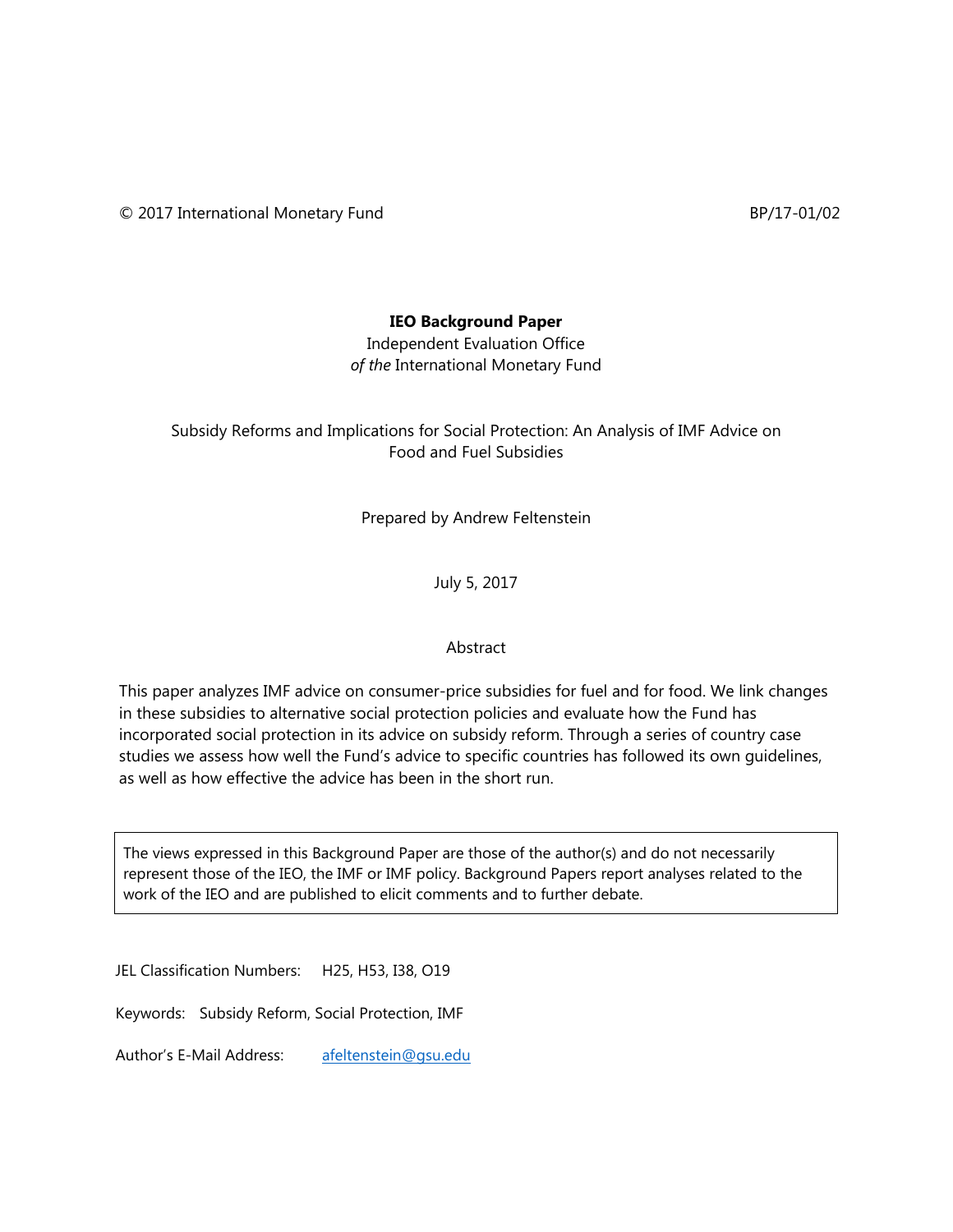| Contents                                                                                                                                                       | Page |
|----------------------------------------------------------------------------------------------------------------------------------------------------------------|------|
|                                                                                                                                                                |      |
|                                                                                                                                                                |      |
|                                                                                                                                                                |      |
|                                                                                                                                                                |      |
|                                                                                                                                                                |      |
|                                                                                                                                                                |      |
| A. The Gambia, Togo, Egypt, Morocco, and Mexico: The Fund Provided General                                                                                     |      |
| B. Ghana, Mozambique, Indonesia, and Bolivia: The Fund Provided Encouragement                                                                                  |      |
| C. Bangladesh and Jordan: The Fund Provided Encouragement and Specific Advice,                                                                                 |      |
|                                                                                                                                                                |      |
| <b>Figures</b>                                                                                                                                                 |      |
| 1. Frequency of IMF Advice to Reform Fuel/Food Subsidies, By Region, 2006-15 5<br>2. IMF Arrangements with Conditionality Related to Fuel/Food Subsidy Reform, |      |
|                                                                                                                                                                |      |
| 3. Share of IMF Advice to Reform Fuel/Food Subsidies Accompanied with Advice to                                                                                |      |
|                                                                                                                                                                |      |
| Appendices                                                                                                                                                     |      |
|                                                                                                                                                                | 40   |
|                                                                                                                                                                | 41   |
|                                                                                                                                                                | 43   |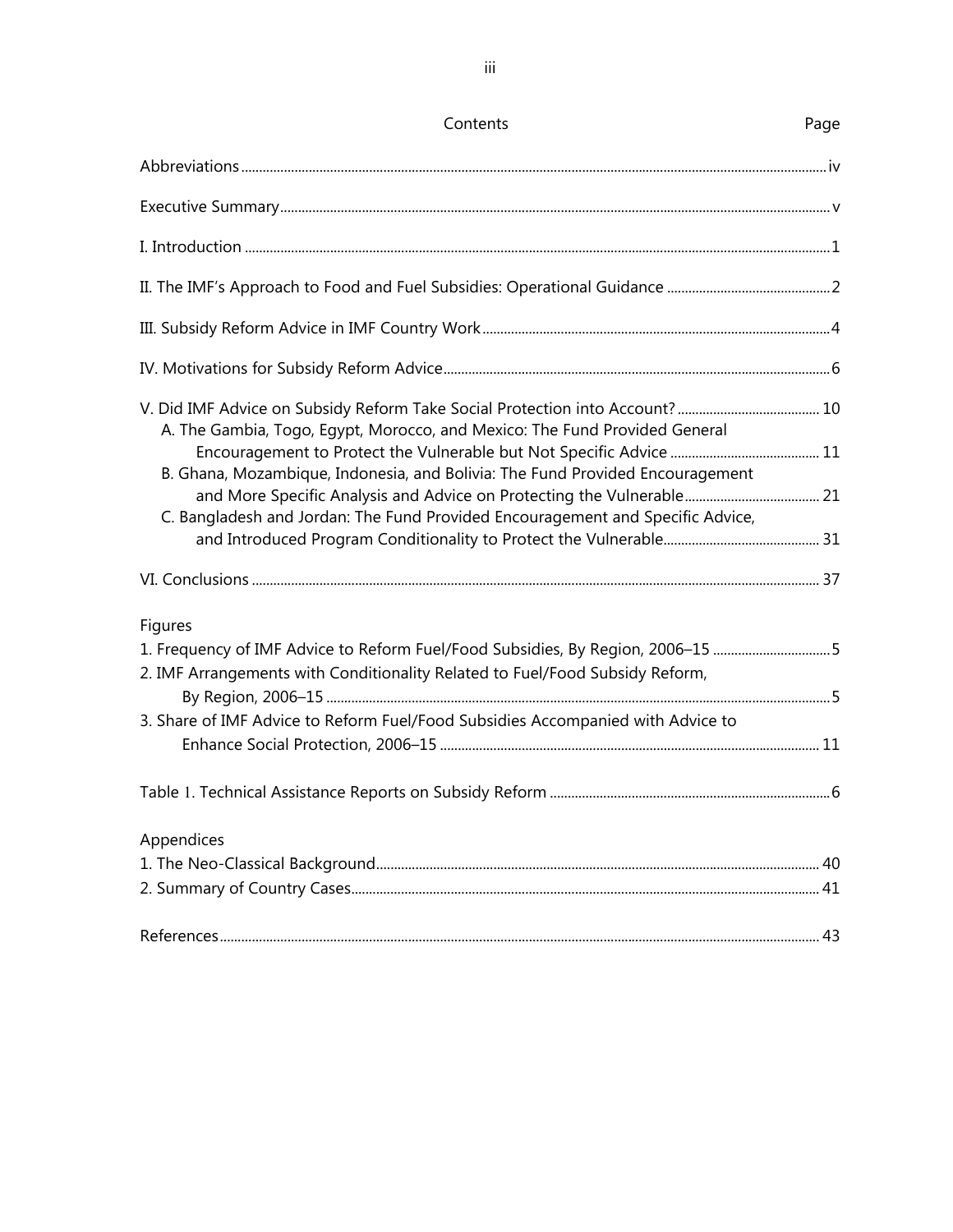#### **ABBREVIATIONS**

| <b>AFR</b>    | African Department (IMF)                                   |
|---------------|------------------------------------------------------------|
| <b>APD</b>    | Asia and Pacific Department (IMF)                          |
| <b>BPC</b>    | <b>Bangladesh Petroleum Corporation</b>                    |
| <b>DFID</b>   | Department for International Development (UK)              |
| <b>ECF</b>    | <b>Extended Credit Facility</b>                            |
| EFF           | <b>Extended Fund Facility</b>                              |
| <b>FAD</b>    | Fiscal Affairs Department (IMF)                            |
| ILO           | International Labor Organization                           |
| <b>LPG</b>    | liquefied petroleum gas                                    |
| <b>MCD</b>    | Middle East and Central Asia Department (IMF)              |
| <b>MONA</b>   | Monitoring of Fund Arrangements                            |
| <b>NAF</b>    | National Aid Fund (Jordan)                                 |
| <b>NGO</b>    | nongovernmental organization                               |
| <b>NSPSC</b>  | National Social Protection Steering Committee (The Gambia) |
| <b>PPM</b>    | post-program monitoring                                    |
| <b>PRGF</b>   | Poverty Reduction and Growth Facility                      |
| PSI           | policy support instrument                                  |
| <b>PSIA</b>   | poverty and social impact analysis                         |
| <b>SBA</b>    | Stand-By Arrangement                                       |
| <b>SCB</b>    | state-owned commercial bank                                |
| <b>SIP</b>    | selected issues paper                                      |
| <b>SOE</b>    | state-owned enterprise                                     |
| TA            | technical assistance                                       |
| <b>UNDP</b>   | United Nations Development Program                         |
| <b>UNICEF</b> | United Nations Children's Fund                             |
| <b>WFP</b>    | World Food Program                                         |
| <b>WHD</b>    | Western Hemisphere Department (IMF)                        |
| <b>WHO</b>    | World Health Organization                                  |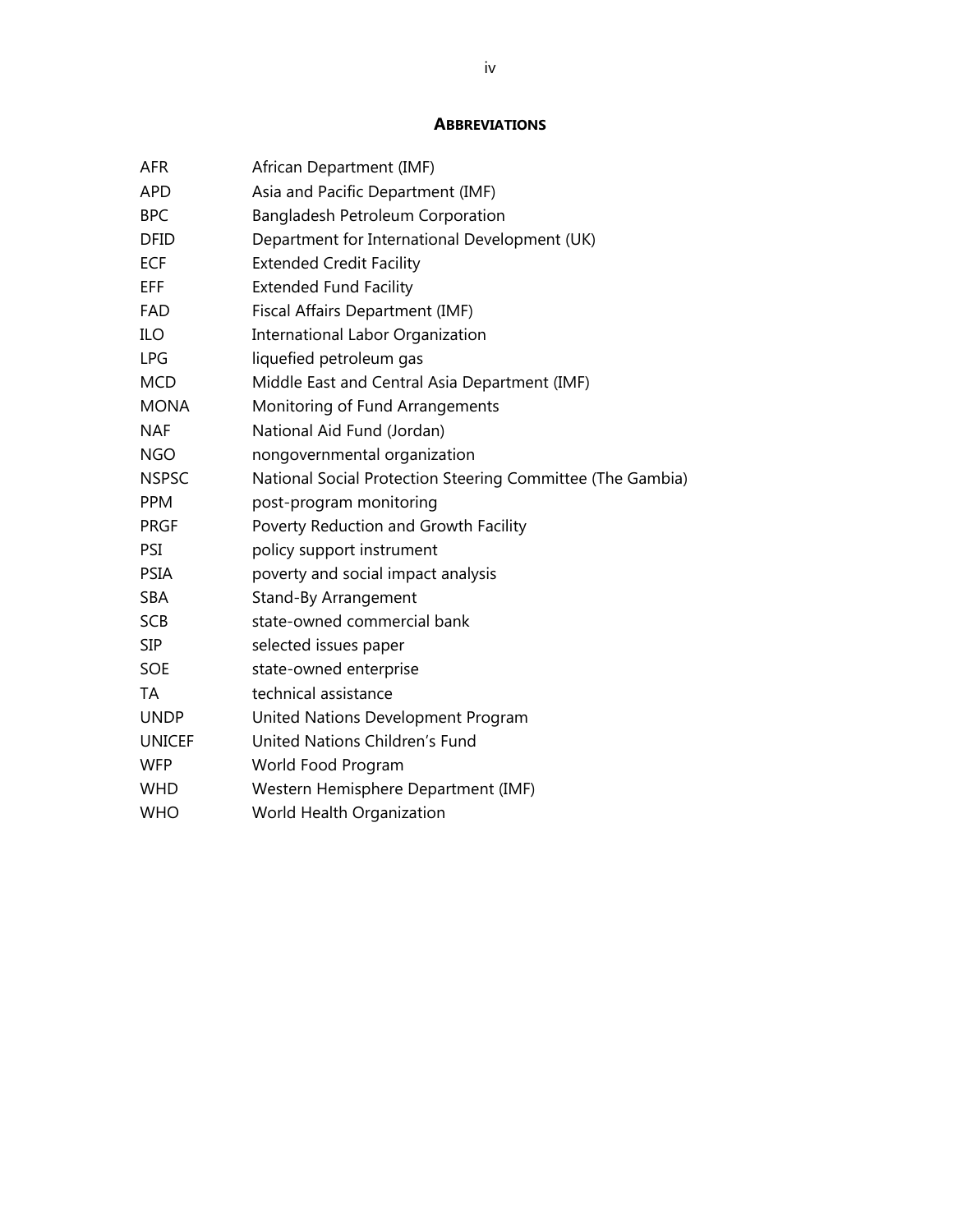#### **EXECUTIVE SUMMARY**

This paper analyzes IMF advice on price subsidies for fuel and food. We link these subsidies to alternative approaches to social protection, and evaluate how the Fund incorporated social protection in its advice on subsidy reform during 2006-15. We examine a series of country examples to assess how well the Fund's advice to specific countries followed its own guidelines, as well how effective the advice was in the short run.

Over the evaluation period, 2006-15, the Fund moved from a position in which it focused mainly on the immediate fiscal implications of food and fuel subsidies to one in which it increasingly considered the social implications of subsidy reform. Fund interventions in subsidy reform were almost always triggered by fiscal issues, including deficit concerns and the price distortions induced by subsidies. Additional fiscal triggers were the crowding out of public infrastructure provision by spending on subsidies, as well as negative externalities. Nevertheless, over the evaluation period, the Fund broadened its analysis beyond the fiscal implications and towards the social implications of subsidy reform, often because the staff recognized that the impact of higher food and fuel prices on society could act as a constraint on the reforms.

The Fund's operational work on subsidy reform took two general approaches to social protection. The first of these was to use the subsidy reforms to create "fiscal space" for social protection. The second was to view the social impacts of subsidy reform as a potential constraint upon the reforms. In both approaches, the mechanisms the Fund proposed as a replacement for generalized price subsidies usually involved means-tested transfer programs that provided either lump-sum payments or benefits in kind. Occasionally certain subsidies were maintained, usually at reduced levels, as stop-gap measures to protect basic consumption needs of vulnerable groups.

The Fund offered useful country-specific advice on subsidy reform, and this advice was often based on detailed analysis of the incidence of costs and benefits. Its advice on social protection policies was less detailed than its advice on subsidy reform, although it was sometimes associated with conditionality on social spending in a program context. In many cases the Fund staff deferred to other agencies, in particular the World Bank, for specific recommendations on social protection, or it relied on expertise within the country itself. Although in some cases the Fund appeared to treat social protection as secondary to the fiscal and macroeconomic issues raised by subsidy reforms, in other cases it treated social protection as an important element to be considered in assessing the effects of subsidy reductions.

In practice, the Fund's operational approaches often encountered difficulties. Often governments faced considerable pressure to maintain existing systems of fuel subsidies, which were popular with the middle classes. And often sequencing problems arose, when cuts in subsidies raised prices but the benefits from new social protection programs were slow to materialize. Targeted transfer programs were generally difficult to implement and could be expensive.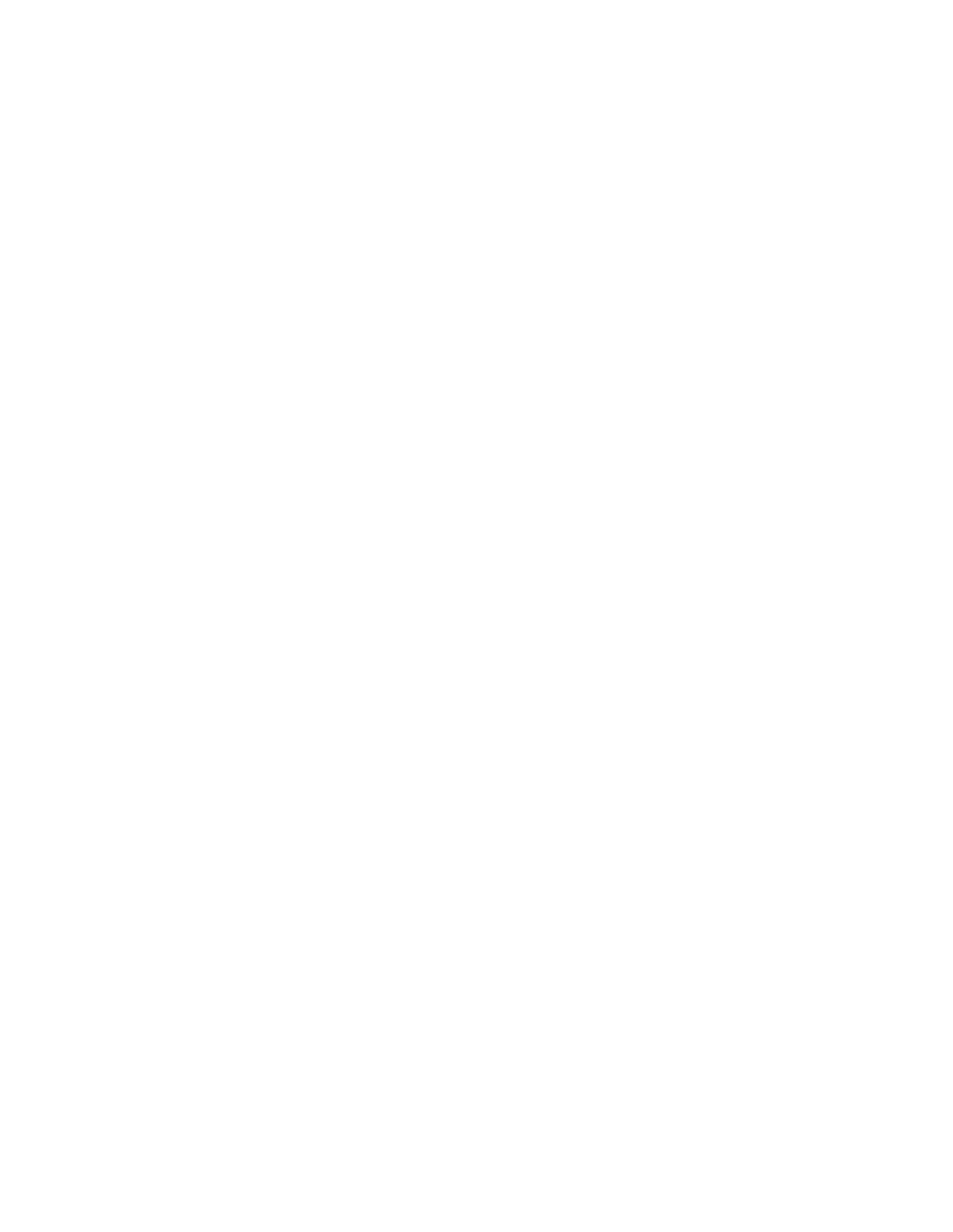#### **I. INTRODUCTION**<sup>1</sup>

1. IMF engagement with member countries (through programs, surveillance, and technical assistance) typically involves a variety of fiscal policies. In this paper, we focus on consumer subsidies for fuel and food. We examine the link between reforms in these subsidies and alternative social protection policies and evaluate how the Fund incorporated social protection concerns in its overall advice on subsidy reform during the evaluation period, 2006–15. Through a series of country examples, we assess how well the Fund's advice to specific countries has followed its own guidelines, as well how effective the advice has been in the short run.

2. We first analyze the theoretical approach the Fund has taken in the evaluation of subsidies. There is a popular view that the Fund automatically considers all subsidies as mistakes in policy without taking into account the impact these subsides have on different social groups.<sup>2</sup> In addition, a number of studies have indicated that such subsidies, which are intended to have positive effects on welfare, are very expensive to operate and are generally ineffectual in reaching the poor. Here we assess whether the Fund considered subsidies only from the macrobudgeting point of view—that is, analyzing subsidies simply as expansionary elements in current spending—or whether it used a micro approach—analyzing subsidies in terms of distortions and distributional effects and of hence the welfare gains and losses they may cause for different vulnerable groups. We use IMF research papers and guidance notes for staff as sources for our overview of the Fund's approach. At the same time, we use IMF reports on selected countries— Article IV staff reports, program documents, and technical assistance (TA) reports—to consider what has been the actual practice of recommendations for subsidy changes. We look at the Fund's subsidy-reform advice as part of a set of coherent policies, to see whether the Fund evaluated the potential impact of these reforms on vulnerable groups and whether it identified alternative social protection measures/programs to mitigate the impact.

3. Reduction of subsidies on food and fuel prices may have a significant impact upon the poor, immediately raising social protection concerns. Fuel subsidies are often claimed to be regressive, in that they generally benefit the wealthier parts of society that have access to private transport. But poor people are also affected if eliminating fuel subsidies leads to increases in the cost of public transport or the cost of fuel for farm equipment or for cooking. Food subsidies reduce the cost of the basic subsistence-consumption basket of the poor. We examine the extent to which the Fund has, in fact, suggested introducing social protection programs designed to compensate vulnerable households for their consumption losses caused by price subsidy reform.

4. To evaluate the implications of the Fund's advice on subsidies for social protection, we carried out 11 representative country case studies, based on a review of country documents and

<sup>&</sup>lt;sup>1</sup> I would like to thank Alisa Abrams, Jeni Klugman, Marcelo Selowsky, Ling Hui Tan, and Jianping Zhou for many helpful comments.

 $<sup>2</sup>$  See Appendix 1 for a discussion of the theoretical argument for the distortionary nature of price subsidies.</sup>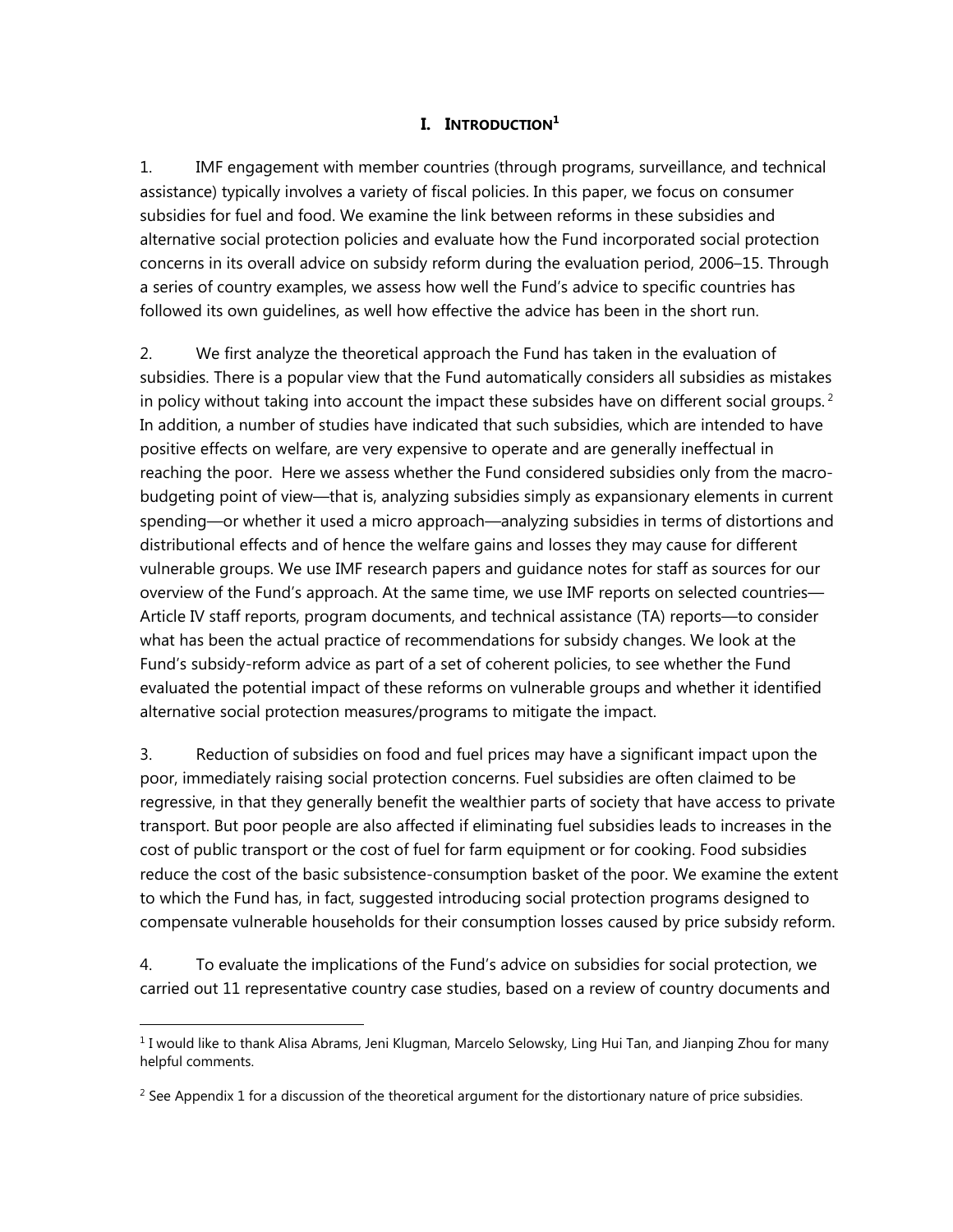interviews with Fund staff members and country officials who had been involved in subsidy reforms in the past decade. In the case studies, we evaluate whether the Fund's approach to subsidies changed over time. We assess the extent to which social protection considerations were integral to the Fund's subsidy advice in our sample of countries, and to what extent actual policy implementation matched policy advice. More specifically, we evaluate whether the Fund's advice on subsidy reform generally took into account the impacts that subsidy reductions might have on society's most vulnerable groups. Thus, we would view the advice to be inadequate from a social protection perspective if it reduced the budgetary cost of subsidies yet did not address the welfare costs for the neediest parts of society and propose policies for alleviating these costs.

5. The rest of the paper is organized as follows. Section II reviews the Fund's approach to food and fuel subsidies, as elucidated in internal guidance to staff and external publications. Section III takes stock of the incidence and distribution of Fund advice on subsidy reform to countries through the channels of bilateral surveillance, programs, and technical assistance. Section IV discusses the various motivations for the Fund to address subsidy-reform issues in countries. Section V examines the extent to which the Fund specifically took social protection aspects into consideration in its subsidy reform advice. Section VI concludes.

# **II. THE IMF'S APPROACH TO FOOD AND FUEL SUBSIDIES: OPERATIONAL GUIDANCE**

6. The welfare consequences of reforming subsidies on food and fuel prices have long been duly recognized by the Fund as part of its general operational guidance. The 2000 manual on best practices in price subsidy reform (Gupta and others, 2000), prepared by the IMF's Fiscal Affairs Department (FAD) as a guide for policymakers, provides guidance to staff on how to achieve the fiscal benefits of price-subsidy reform with minimal social disruption. It has been followed by a series of FAD working papers.

7. The manual offers well defined guidelines for the social protection context of subsidy reform programs. It states that the policy advice should: (i) assess the nature of existing subsidies; (ii) assess the socioeconomic and demographic characteristics of the affected population; (iii) examine the short-term and direct and indirect effects of subsidy reform; and (iv) assess the governance and administrative capacity for targeting. These guidelines are helpful in two important ways: (i) they are useful in determining whether targeted social protection could be a better option than existing subsidy programs; and (ii) they provide directions on how adverse impacts of subsidy reforms can be mitigated. The manual emphasizes that the adverse consequences of subsidy removal for the poor must be analyzed, and mitigated or offset accordingly.

8. A working paper by Arze del Granado and others (2010) specifies two channels through which an increase in the domestic fuel price affects welfare: a direct impact through prices of fuels consumed, and an indirect impact through prices of other goods and services. The total effect of price-subsidy reform is the sum of the direct and indirect effects. What is important for policy advice is the distribution of these effects across different income groups. As pointed out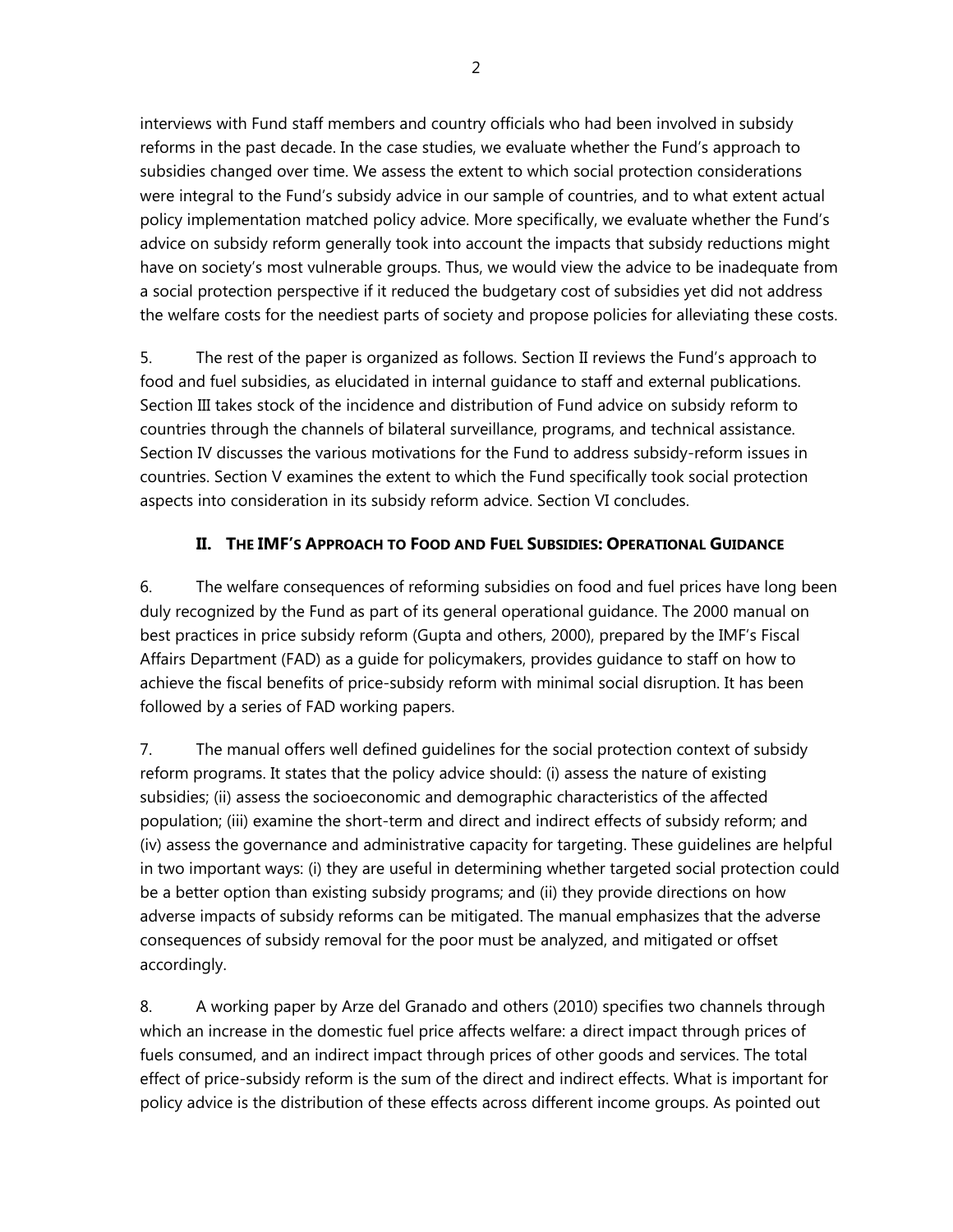by another working paper (Coady, Flamini, and Sears, 2015), the distribution depends on the relative importance of goods and services in household consumption baskets, and can be estimated by calculating the average impact for households in different income groups. The Fund's approach, in general, proposes that these impacts should be considered when formulating policy advice for reforming food and fuel price subsidies.

9. The manual (Gupta and others, 2000) suggests that mechanisms for protecting the poor should be established before a reform is initiated. Implementing such protection requires not only resources but also an effective delivery system to compensate affected households. Subsidy reforms can be carried out more rapidly in the presence of existing social protection programs, since these programs can be adapted to deliver required compensation to the poor. The importance of having such programs in place has been emphasized by Sdralevich and others (2014) and IMF (2017), who refer to the establishment of social protection prior to subsidy reform as a critical strategy to protect the vulnerable. They recommend that subsidy removal be accompanied by scaling up well-targeted social safety net programs.

10. Targeting, however, can be a major challenge if household-level poverty data are lacking and governance and administrative capacity are weak. Indeed, an IMF study on options for food and fuel subsidy reform (IMF, 2008c) reports that two major obstacles to subsidy reform are the general absence of safety net programs and governments' weak capacity to target subsidies. For temporary protection against price shocks, Gupta and others (2000) suggest making cash transfers to selected consumers, or limiting subsidies to a subgroup of population, and they recommend that these temporary measures should gradually be replaced by permanent social protection programs. IMF (2008a) suggests that short-term measures may include temporarily maintaining universal subsidies for goods that are relatively more important in a poor household's consumption basket, while long-term strategies are implemented to improve the targeting mechanism of social safety net programs. Sdralevich and others (2014) suggest that if the government lacks the administrative capacity for cash transfers, other initiatives such as public works programs can be expanded to help the vulnerable.

11. Coady and others (2010) propose two targeting methods to improve the design of safety net programs over time. These are: (i) targeting by socioeconomic or demographic characteristics or by geographic areas; and (ii) conditioning subsidies or cash benefits with self-targeting work or schooling requirements. Alleyne and others (2013), drawing on experience in Africa, suggest that targeted conditional cash transfers are the most appropriate instrument to mitigate the impact of subsidy reform.

12. Clements and others (2013) offer a useful summary of Fund recommendations for fuel subsidy reform. Reviewing various country experiences, they suggest six key elements of subsidy reform: (i) a comprehensive energy-sector reform plan with clear long-term objectives; (ii) an extensive communications strategy; (iii) appropriately phased price increases; (iv) improving the efficiency of state-owned enterprises; (v) targeted measures to protect the poor; and (vi) institutional reforms. Their study suggests that if well designed social protection programs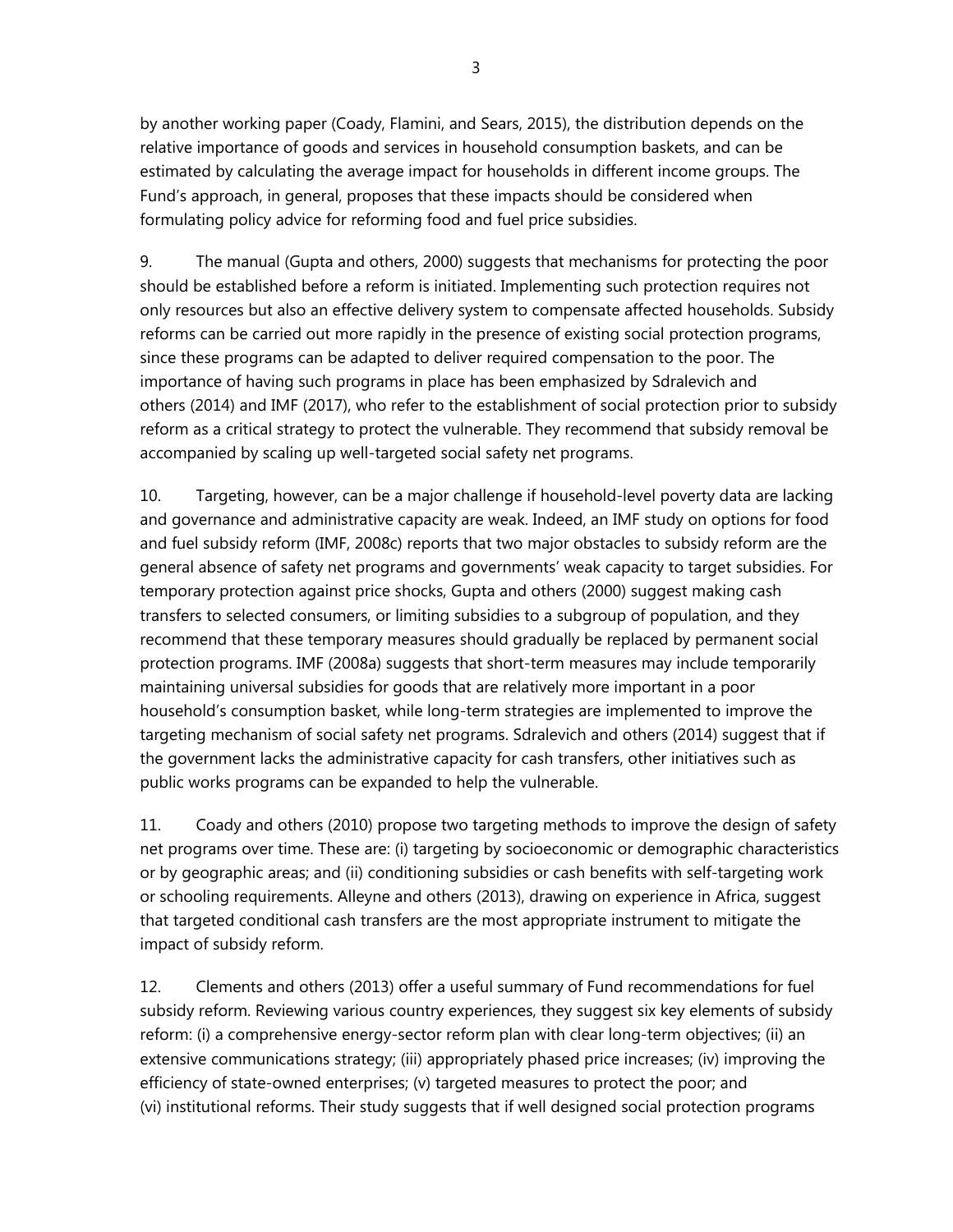are implemented in a timely fashion, then such programs can be effective in protecting the poor and in reducing opposition to fuel and food subsidy reforms.

13. IMF (2008c) recommends collaboration and division of labor with the World Bank, so that the Fund can address the fiscal policy options and the Bank can contribute to the design of appropriately targeted safety net programs.

## **III. SUBSIDY REFORM ADVICE IN IMF COUNTRY WORK**

14. During the evaluation period, 2006–15, the IMF recommended price subsidy reforms in up to a quarter of its Article IV consultations across the membership. This statistic is based on a review of summings-up of Executive Board meetings on Article IV consultations for 2006, 2008, 2010, 2013, and 2015 for instances where Directors urged country authorities to eliminate, reform, or better target subsidies on food or fuel.<sup>3</sup> The incidence of such subsidy advice declined from 22 percent of all Article IVs concluded in 2006 to 17 percent of all Article IVs concluded in 2010. It then rose to 25–26 percent of all Article IVs concluded in 2013 and 2015.

15. Looking across geographic regions, the highest incidence of IMF advice on subsidy reform in the surveillance context was found in countries of the Middle East and Central Asia (MCD) region (Figure 1). In that region, around half of the Article IV consultations contained advice on subsidy reform during the evaluation period (the share ranged from 43 percent of all MCD Article IVs concluded in 2010 to 55 percent in 2015). The lowest incidence of subsidy advice was found in Europe (EUR), where it featured in barely 10 percent of Article IVs (the share ranged from 10 percent of all EUR Article IVs concluded in 2008 to 3 percent in 2010 and 2013). This pattern may reflect the prevalence of such subsidies in the MCD region compared to EUR (see Coady and others, 2015). For Africa (AFR), Asia-Pacific (APD), and Western Hemisphere (WHD), subsidy advice was found in around 15 percent to 30 percent of all Article IVs (except in 2010 when it was found in only 8 percent of AFR Article IVs).

16. Turning to the program context, the most numerous instances of Fund conditionality on subsidy reform during the evaluation period were in countries in Africa (AFR), and the least numerous were in the Asia-Pacific region (APD) (Figure 2). AFR was the region with the greatest number of IMF arrangements approved during the evaluation period (72), and APD the fewest (10). Relative to the total number of Fund arrangements approved in the region during 2006–15, the share of those with conditionality related to subsidy reform was largest in MCD (50 percent), followed by AFR (35 percent), WHD (29 percent), EUR (26 percent), and APD (20 percent).

<sup>&</sup>lt;sup>3</sup> Meetings of the Executive Board related to Article IV consultations are concluded by a summing-up which records the extent of the Board's views on policy or operational matters. While a summing-up may not capture individual Directors' views, it serves to communicate the Fund's position both within the institution and externally.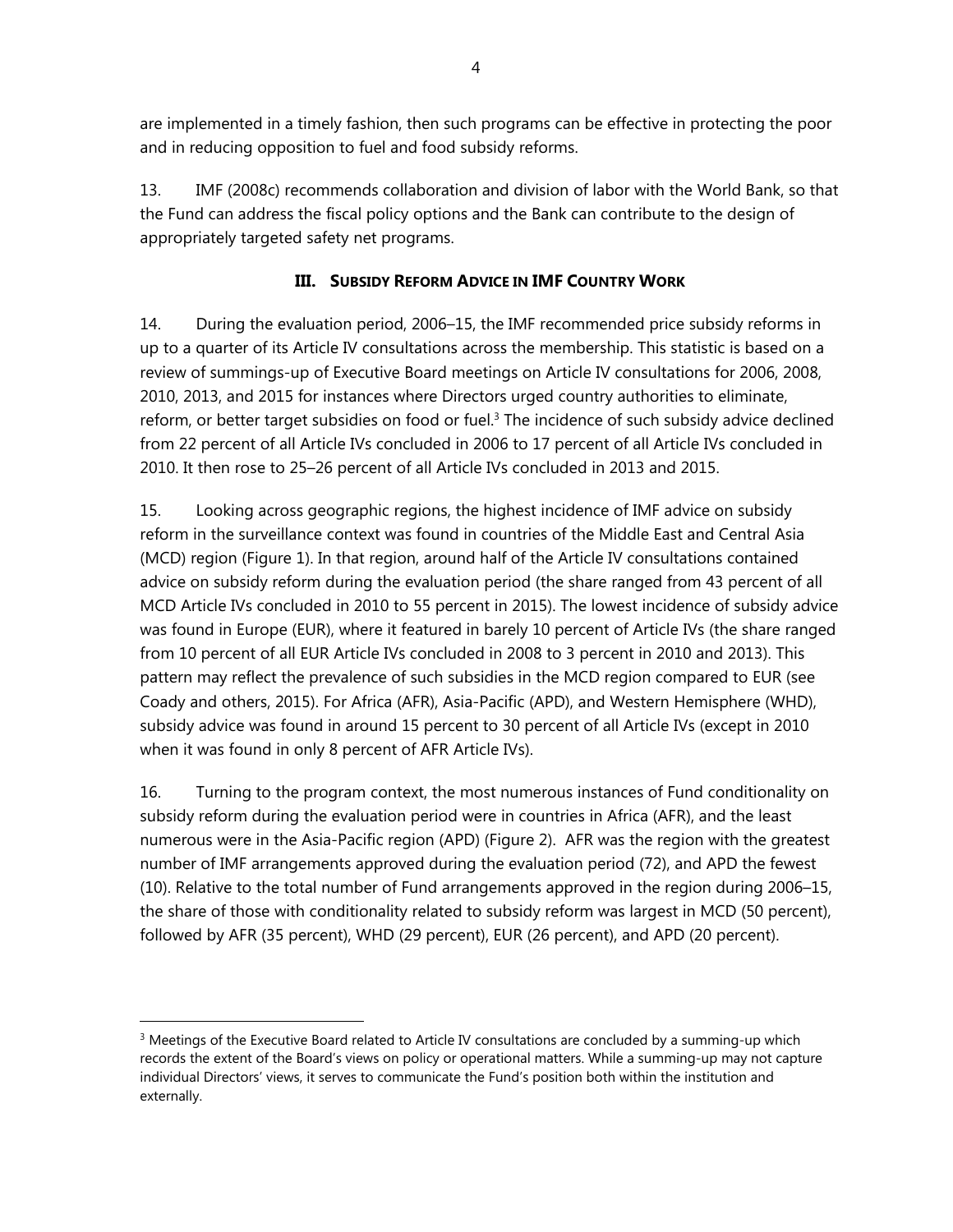

MCD=Middle East and Central Asia Department; WHD=Western Hemisphere Department.



17. During the evaluation period, the IMF also provided technical assistance on subsidy reform to many countries. Table 1 provides an overview of the extent and distribution of such TA, based on TA reports found in the institutional repository. AFR received the greatest attention in the area of subsidy reform. Since not all TA activities or missions produce a report (many of them simply leave an aide memoire with the authorities), the list represents a lower bound for the extent of IMF TA work on subsidy reform.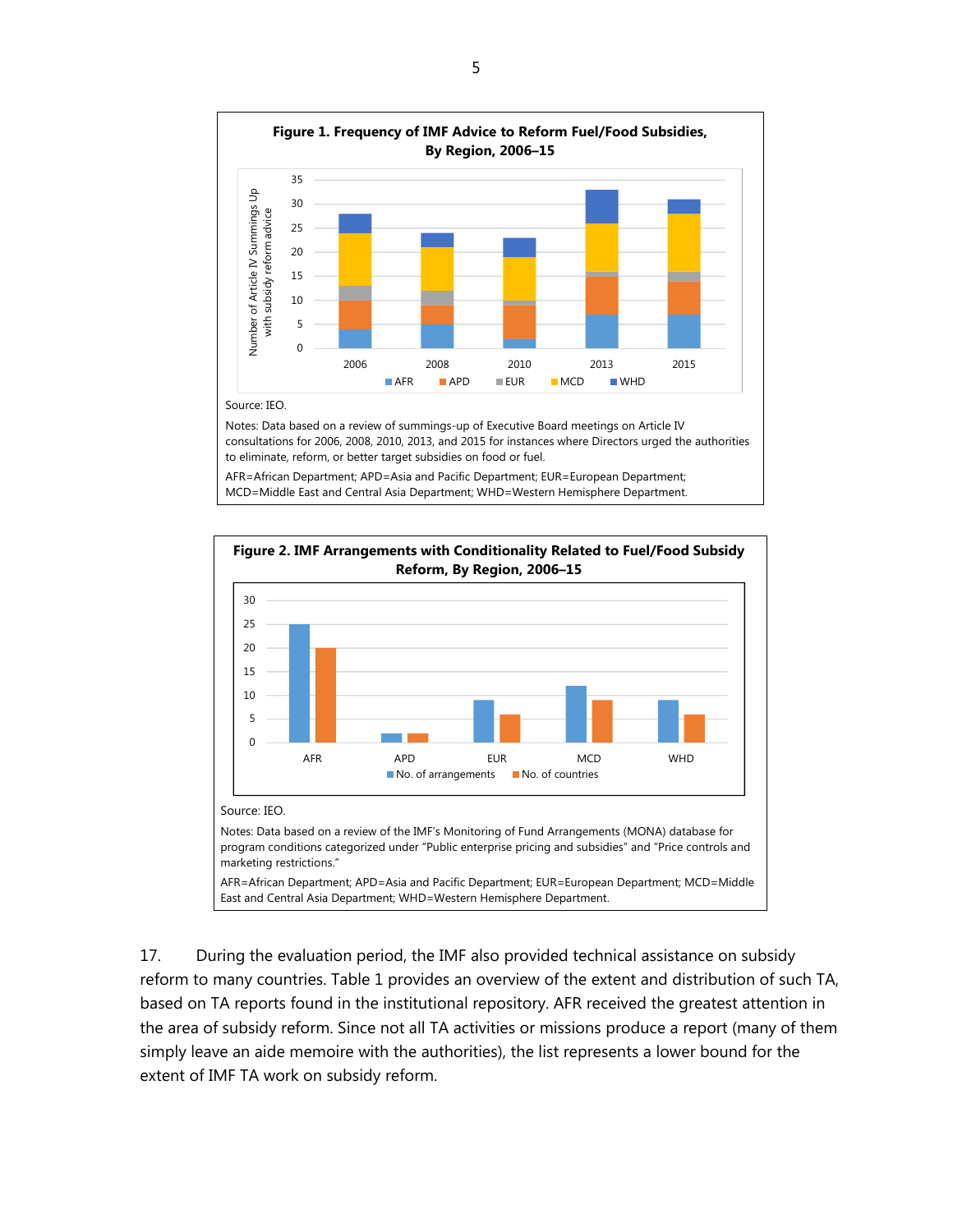| Table 1. Technical Assistance Reports on Subsidy Reform                                                                                                                                                                                                                                            |                                                        |                                                     |                                                                                                                                 |                                                                                                 |
|----------------------------------------------------------------------------------------------------------------------------------------------------------------------------------------------------------------------------------------------------------------------------------------------------|--------------------------------------------------------|-----------------------------------------------------|---------------------------------------------------------------------------------------------------------------------------------|-------------------------------------------------------------------------------------------------|
| AFR                                                                                                                                                                                                                                                                                                | APD.                                                   | EUR.                                                | <b>MCD</b>                                                                                                                      | <b>WHD</b>                                                                                      |
| Angola (2014);<br>Burundi (2009); Central<br>African Republic (2007);<br>The Gambia (2011);<br>Ghana (2015);<br>Madagascar (2014);<br>Mali (2013);<br>Mauritius (2006);<br>Mozambique (2015);<br>Republic of Congo (2007);<br>Sao Tome and<br>Principe (2015); Sierra<br>Leone (2010); Togo (2010) | Bangladesh (2012); Belarus (2010);<br>Indonesia (2013) | Latvia (2010);<br>Moldova (2006);<br>Ukraine (2014) | Algeria (2013);<br>Djibouti (2012);<br>Lebanon (2007);<br>Mauritania (2011); Honduras (2006);<br>Sudan (2012);<br>Yemen (2012); | Bolivia (2009);<br>El Salvador (2008);<br>Haiti (2014);<br>Nicaragua (2014);<br>Paraguay (2011) |
| Source: IMF.<br>Note: Data based on based on TA reports found in the institutional repository.                                                                                                                                                                                                     |                                                        |                                                     |                                                                                                                                 |                                                                                                 |

## **IV. MOTIVATIONS FOR SUBSIDY REFORM ADVICE**

18. What were the main factors motivating the Fund's subsidy advice? To answer this question, we conducted case studies based on a representative sample of 11 countries from among those that received Fund advice on subsidy reform as part of bilateral surveillance during the evaluation period (as reflected in Figure 1).<sup>4</sup> The countries are: Bangladesh, Bolivia, Egypt, The Gambia, Ghana, Indonesia, Jordan, Mexico, Morocco, Mozambique, and Togo. They represent four regions: Africa, Latin America, Middle East, and Asia. They all had some form of fuel subsidies in place during 2006–15, and several of them had major food subsidies. A few of them are fuel exporters, while others are fuel importers. Some of them had IMF-supported programs during the evaluation period, and some received IMF technical assistance on subsidy reform.

19. These country cases—based on a review of country documents and interviews with staff and country officials (where available)—suggest that several reasons may have motivated the Fund to advise a country to reform price subsidies on food or fuel. These reasons are not mutually exclusive and Fund staff often appealed to more than one argument to try to convince a country to reform its price subsidies.

20. First, subsidies can have substantial budgetary implications. Suppose that consumer prices for food or energy are set at below-market prices. If the government compensates firms for these below-market prices through budgetary transfers, the transfers can be a substantial

<sup>4</sup> Seventy-four countries received Fund advice on subsidy reform (as reflected in the summing-up of their Article IV consultation) in one or more of the following years: 2006, 2008, 2010, 2013, or 2015.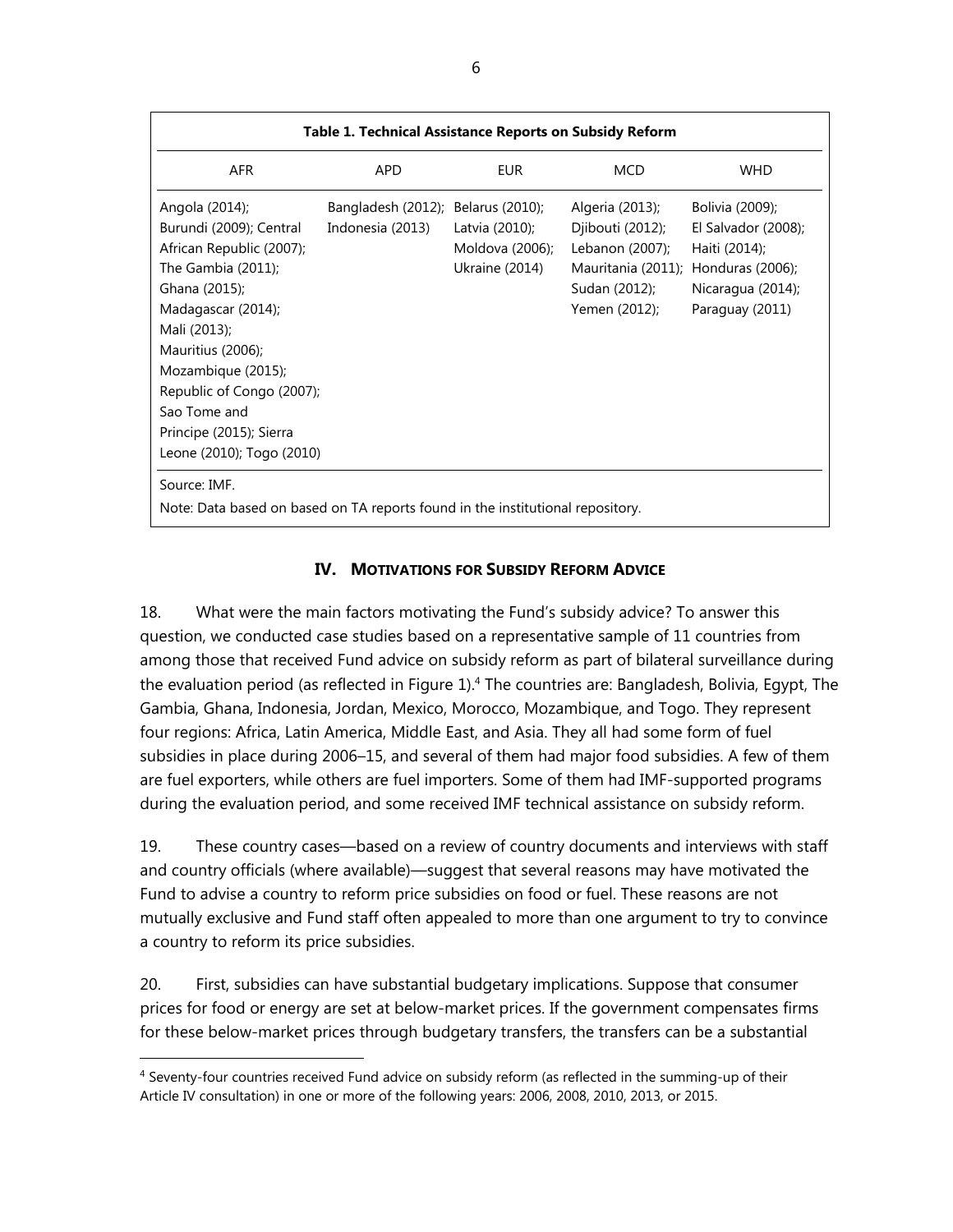drain on the budget if the gap between the market price and the price charged to consumers is large. The adverse budgetary implications of food and fuel subsidies were a key trigger—and often the most important motivator—for the Fund's intervention in a country's subsidy policy. The following are some illustrative examples:

- In Ghana in 2007–08, the failure by state-owned enterprises (SOEs) in the energy sector to pass utility-price increases through to consumers was causing persistent SOE losses that were covered by budgetary transfers (subsidies). The IMF staff urged the authorities to reinstate automatic price adjustments for utilities as a measure to help lower the fiscal deficit.
- In The Gambia, staff noted that the budget crisis in 2010 was the main trigger for their advice on subsidy reform.
- Similarly, in Togo, large subsidy bills and their budgetary implications were the concerns driving the Fund's involvement in the start of fuel-subsidy reform in 2009.
- In Jordan in 2006, a key element of Fund policy advice for improving the public-sector budget was the introduction of an automatic petroleum-pricing formula. This was because spending on the fuel subsidy accounted for a large share of government current expenditure. In addition, the recommended fiscal reform included phasing out food subsidies.
- In Egypt, the IMF staff discussed the importance of subsidy reform in the context of the budget, noting that if measures were not taken the 2006/07 deficit would reach 10 percent of GDP.

21. Even if the cost of a subsidy is not reflected in the budget, it can represent an important opportunity cost in terms of lost revenue (see Appendix 1 for the standard neoclassical explanation). Suppose, for example, that an oil-producing country maintains a fixed retail price for gasoline, where the price is set in either real or nominal terms. If the world price of petroleum rises, then the state is giving consumers an implicit subsidy on consumption, yet the subsidy does not appear in the budget. In oil-producing countries, SOEs typically are responsible for domestic petroleum sales, so that the implicit consumption subsidies, by harming the SOEs' profitability, will have negative effects upon the public sector budget. Similarly, if food is produced domestically, and the retail price is fixed, then if the market price rises and producers are forced to accept the government fixed price, they will reduce production and absorb the losses. These losses will not appear in the government budget as consumer subsidies, although they implicitly are.

22. In Mexico in 2006, for example, the IMF staff noted that the budget had not benefited as much as might be expected from the rise in world oil prices because "the fiscal gain from PEMEX's domestic sales [had] been significantly limited by the longstanding practice of holding domestic gasoline prices constant in real terms" (IMF, 2006b). The staff estimated that if domestic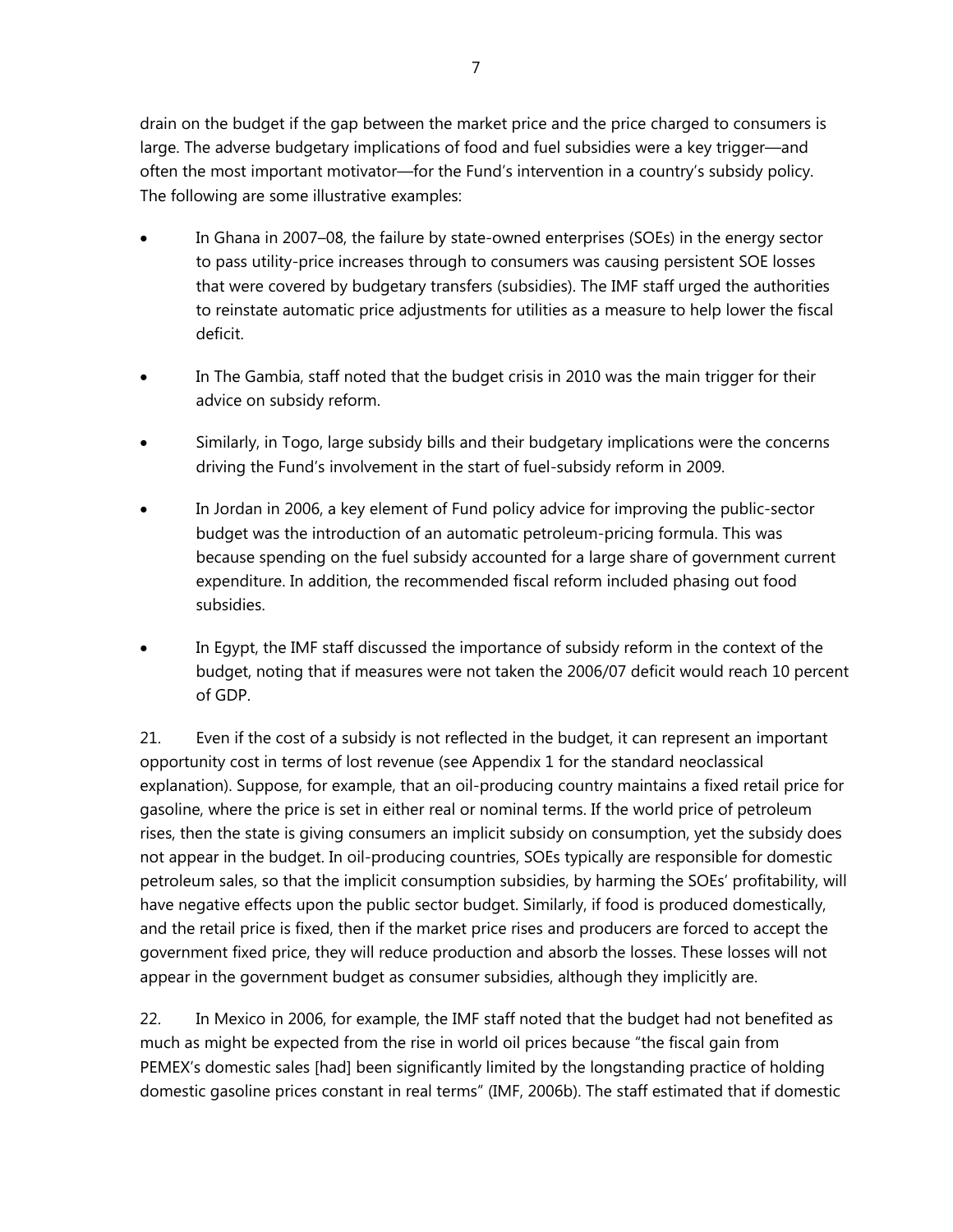fuel prices had followed world price trends since 2002, Mexico's overall public revenue in 2006 would have been 2 percent of GDP greater than what was being projected. This shortfall was an example of an implicit consumption subsidy that did not appear directly in the budget. The same argument was made in Indonesia, where the Fund staff noted in 2008 that the low domestic prices for fuel eroded the oil and gas sector's net contribution to the public budget.

23. A second important motivator of the Fund's involvement in food and fuel subsidy reform was the issue of expenditure quality or composition—that is, a concern that spending on subsidies crowds out other uses of budgetary resources. For example, a number of developing countries were spending more on energy subsidies than on public health and education.<sup>5</sup> The Fund's subsidy advice was sometimes a response to such an imbalance of fuel subsidies over social spending or critical infrastructure. For example:

- In Bolivia, where the overall budget was more or less in balance during the evaluation period, the IMF staff argued that savings from subsidy reform could be used to enhance the provision of infrastructure, of which there was a shortage. The staff noted in 2007 that explicit and implicit fuel subsidies amounted to about 7 percent of GDP, crowding out infrastructure spending. In 2009, staff again encouraged the Bolivian authorities to revisit the policy on energy subsidies, this time with a view to "creating additional fiscal space for better-focused social programs" (IMF, 2010a).
- Similarly, in Indonesia, the Fund staff found that government expenditures were heavily skewed towards subsidies and that spending on investment and poverty alleviation was quite limited. In 2007, the staff estimated that an increase in average fuel prices would free up to 1.2 percent of GDP for use in high-priority applications such as social programs.
- In Ghana in 2010–11, the Fund staff argued that eliminating generalized subsidies on utility prices would make it possible to concentrate spending on priority development and infrastructure needs. And in 2014 the staff argued that a reduction in primary current expenditure, including through the elimination of fuel subsidies, would make room for a larger capital budget, among other things.
- In The Gambia, a key motivation for the government in 2006 was to obtain debt relief under the Heavily Indebted Poor Countries' (HIPC) initiative, which required prioritized social spending in health, education, and social safety net programs. This led the Fund staff to focus attention on potential budgetary savings from energy subsidy reforms.
- In Togo as well, the Fund urged the authorities to reform fuel price policy in order to create fiscal space for social and priority spending.

<sup>&</sup>lt;sup>5</sup> See Clements and others (2013), Table 6, for a list of such countries.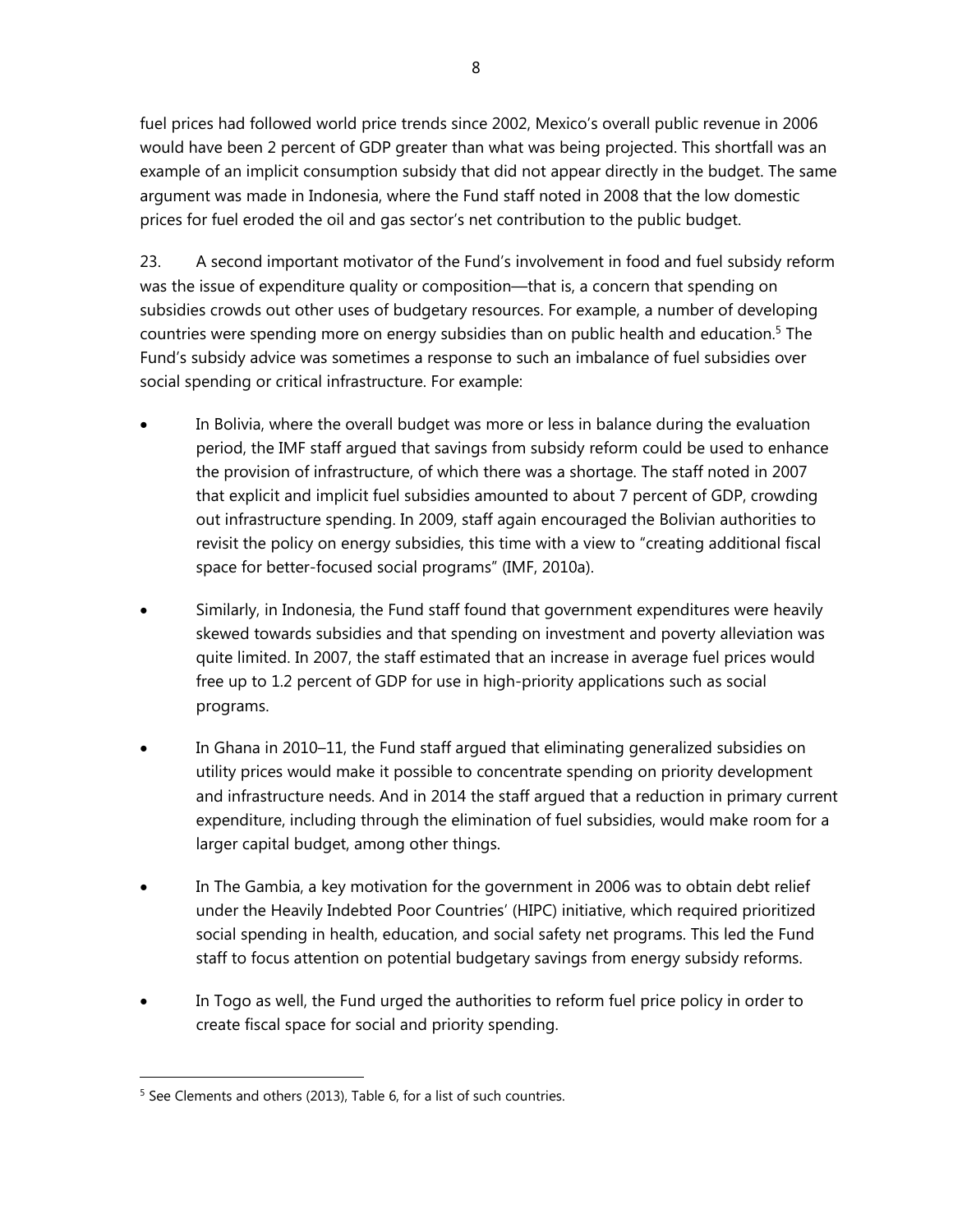In Mozambique, the 2011 Article IV mission emphasized that the removal of the fuel subsidy "created a unique opportunity to redirect public resources towards perennial and better targeted social protection schemes" (IMF, 2011b).

24. Our country studies indicate that while the initial trigger for Fund attention to subsidy reform was usually a fiscal problem—in that specific price subsidies had severe implications for fiscal sustainability and/or created important misallocation of public resources—once the existence of the fiscal problem was established, the Fund may have also appealed to other arguments to reinforce the case for reducing or eliminating price subsidies.

25. The third, and most common, motivation for the Fund's concern with food and fuel subsidies was the inequities that they introduced. The Fund called attention to the regressive nature of many of the price subsidies, and argued that they were a relatively inefficient way of helping the poor. For example:

- A 2015 TA mission to Ghana showed that households in the top 20 percent of the household income distribution received 34 percent of the fuel subsidies while those in the bottom 20 percent received less than 9 percent.
- In Bolivia, analysis by the IMF staff in 2006 found that the bottom 40 percent of the income distribution received only about 15 percent of the benefits of the fuel subsidy, reinforcing the view that these subsidies were regressive.
- In Morocco in 2012, the IMF staff cited the authorities' own studies showing that only 9 percent of all subsidies benefited the poorest quintile of the population while 43 percent benefited the richest quintile. For diesel subsidies, the contrast was starker, with 75 percent of subsidy payments benefiting the richest quintile.
- The case of Egypt was even more extreme, with the Fund staff noting in 2006 that: "The richest quintile of households reaps 93 percent of the gasoline subsidy and 65 percent of the natural gas subsidy while many poor households do not have access to the required food ration cards," and pointing to World Bank simulations showing that "the poverty headcount ratio would drop by 6.1 points to 13.5 percent if subsidies were reduced by 50 percent and the savings [were] allocated to households as cash transfers" (IMF, 2006a).
- In Bangladesh, the staff pointed out in 2015 that energy subsidies were regressive.

26. Fourth, the Fund was also concerned about negative externalities caused by energy subsidies, such as increased congestion, or air pollution. For example, the 2006 Article IV mission to Mexico suggested not only adjusting the administered price of gasoline to remove the implicit subsidy that emerged when world prices surged but also restoring the excise tax on gasoline to "address negative externalities of gasoline consumption" (IMF, 2006b). The 2015 Article IV mission to Mexico endorsed the authorities' proposal to fix fuel excises per liter of fuel and linked this proposal to the staff's recommendation to "increase carbon taxes in Mexico to levels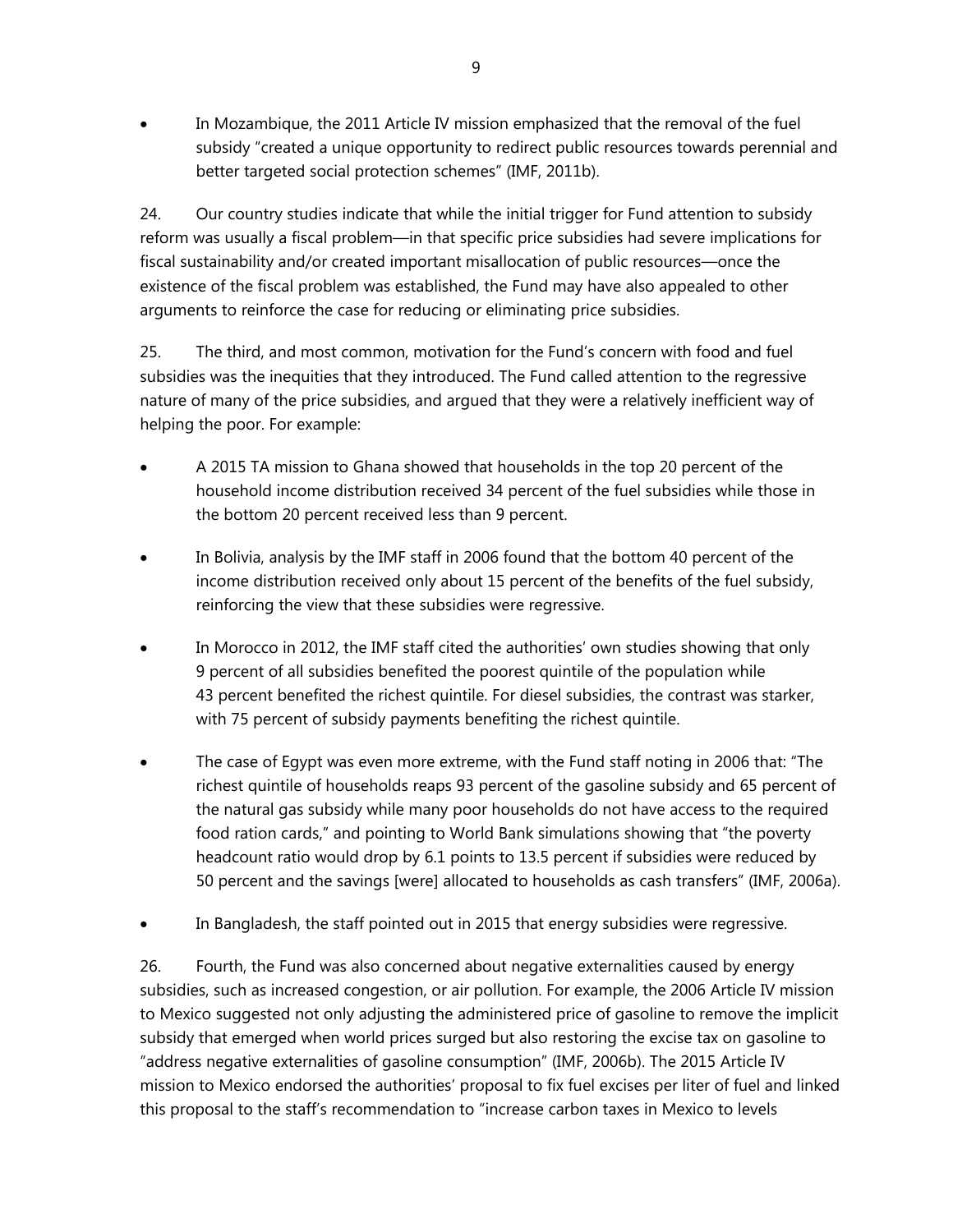commensurate with the negative health and environmental externalities associated with fossil fuel use" (IMF, 2015c). In Bolivia, the Fund staff emphasized in 2006 and 2008 that high energy subsidies encouraged smuggling and discouraged investment and energy conservation.

27. In a related vein, in some cases the Fund pointed out that fuel subsidies had adverse impacts on other sectors of the economy. Bangladesh is a case in point, where staff noted that energy subsidies (reflecting the differential between domestic and international market prices) weakened the financial position of the state-owned Bangladesh Petroleum Corporation. Since the subsidies were financed through loans from state-owned commercial banks (SCBs), this affected the financial health of the SCBs and had repercussions on the financial sector.

# **V. DID IMF ADVICE ON SUBSIDY REFORM TAKE SOCIAL PROTECTION INTO ACCOUNT?**

28. To what extent did the Fund consider the distributional impact of changes in the food- or fuel-subsidy regime? And to what extent did the Fund provide advice on social protection measures or programs to compensate for changes in those price subsidies that affected the most vulnerable population groups? Key questions of focus are: whether the Fund's advice was relevant to the country, whether it was backed up by analytical work (including in cooperation with the World Bank or other experts), whether it was feasible, and whether it was seen by the authorities to be useful and to have influenced policy implementation.

29. The Fund's concern for social protection in the context of food- or fuel-subsidy reform became more pronounced in the later part of the evaluation period. Figure 3 shows, for alternate years during the evaluation period, the number of Article IV summings-up that contained advice on food- or fuel-subsidy reform and, within that group, the number of summings-up that also expressed a concern for social protection, by urging country authorities either to introduce measures to limit the impact of a subsidy reform on vulnerable groups or to use the fiscal savings from subsidy reform for priority social spending. The share of Article IV summings-up that expressed such concern for social protection in the context of recommending subsidy reform increased from 46 percent of those concluded in 2006 to 74 percent of those concluded in 2015.<sup>6</sup> In the program context, however, IMF (2017b) noted that among the 18 LIC programs approved during 2010–16 that included conditionality on energy subsidy reform, less than 40 percent included an assessment of social safety net measures or an explicit program condition to mitigate the impact of the reform on the poor.

30. In practice, the extent and depth of the Fund's advice on social protection and its relationship to subsidy reform differed widely across the 11 case study countries. A summary of the Fund's advice in the countries is presented in Appendix 2. We group the 11 countries into three categories: Group A, in which the Fund provided general encouragement to protect the

 $6$  It should be noted that the summings-up metric may underestimate the share of Article IV consultations that provided advice on food/fuel subsidies and social protection, as there may have been relevant discussions that were not reflected in the summings-up.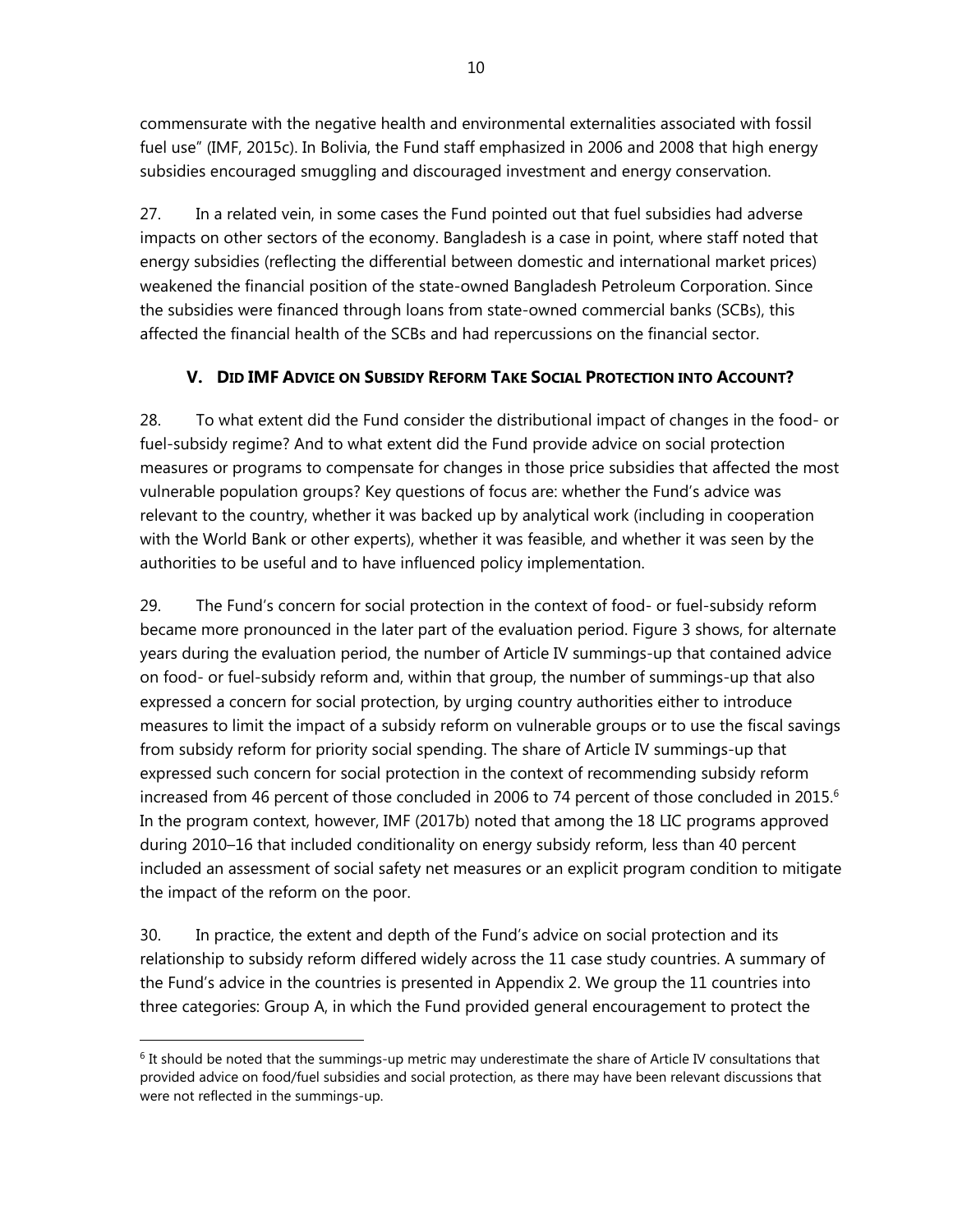vulnerable but not specific advice; Group B, in which encouragement was accompanied by more specific analysis and advice on protecting the vulnerable; and Group C, in which, in addition to encouragement and advice, program conditionality to protect the vulnerable was introduced.



## **A. The Gambia, Togo, Egypt, Morocco, and Mexico: The Fund Provided General Encouragement to Protect the Vulnerable but Not Specific Advice**

31. In almost all Group A countries the Fund focused its advice on mitigating severe budgetary pressures. In all cases, fuel and food subsidies comprised a significant part of current expenditures, and hence detailed policy advice for either eliminating or reducing these subsidies was given. This advice has generally been successfully adopted and the subsidy burdens have been reduced. Although the Fund was well aware of the possible implications of these subsidy reforms for the social safety net, it generally left social policy advice either to other agencies, such as the World Bank, or to the countries' own experts.

#### **The Gambia**

 $\overline{a}$ 

32. The budget crisis in 2010 was the main trigger for subsidy reform in The Gambia.<sup>7</sup> The country had a three-year arrangement under the Poverty and Growth Facility (PRGF) that was

<sup>&</sup>lt;sup>7</sup> Previously the Fund had had some discussion with the Gambian authorities on subsidies and social protection in the context of the 2008 food and fuel price increases. The 2008 Article IV mission advised the authorities that the budget could not afford to subsidize petroleum products and urged them to regularly review retail prices to keep them in line with world prices.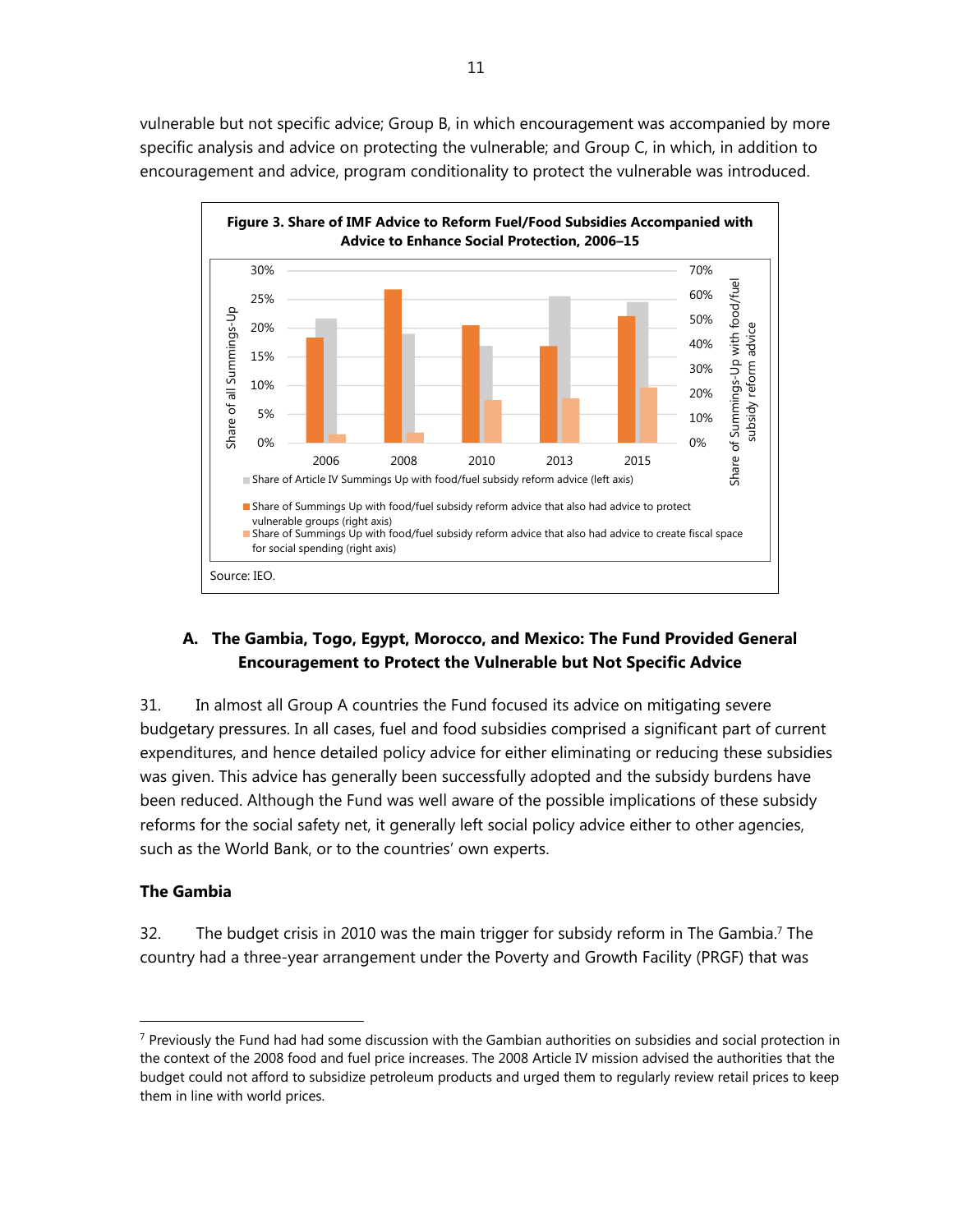approved in February 2007.<sup>8</sup> In the first half of 2010, severe revenue shortfalls led to fiscal slippages which necessitated remedial measures to keep the program on track. To mobilize revenues the government proposed, among other things, reforms to the fuel price formula. Announcement of the revised fuel price formula in the 2011 budget speech to the National Assembly was made a structural benchmark in the seventh program review (in December 2010). An FAD TA mission was dispatched in December 2010 to offer advice on adopting an automatic fuel price mechanism.

33. In January 2011, the government restructured the formula for setting domestic retail prices of imported petroleum products to allow for a gradual pass-through of changes in international prices. The new formula used a three-month moving average of international prices with a cap per liter to reduce the price volatility in the retail market. The excise-tax component of the formula was adjusted to align market prices to the formula value whenever the cap or the averaging procedure kept market prices below their full pass-through level.

34. The Fund became directly involved in the technical issues of fuel subsidy reforms. A second TA mission was sent in May 2011 to review the pricing formula for petroleum products. The 2011 TA mission took a rather critical view of the government's proposed changes, noting that the formula unnecessarily delayed the pass-through of international prices and that the subsidy component was not transparent. The mission also found that the subsidy for kerosene was costly and not well targeted.

35. The 2011 TA mission acknowledged that eliminating fuel subsidies could have a sizeable adverse impact on poor households, and recommended exploring alternative ways of protecting poor households from rising petroleum prices. It provided some examples drawn from the experiences of other countries (Gabon 2007; Ghana 2005; Indonesia 2005, 2008; Jordan 2005, 2008; and Mozambique 2008). The report did not provide specific analysis of social protection in The Gambia, although the mission claimed that the Department of Social Welfare had adequate targeting capacity and would be able to expand cash transfers to the poor and other programs addressing the needs of vulnerable groups.

36. Fuel-subsidy reform came to the forefront again in 2012 in the program supported by a three-year arrangement under the Extended Credit Facility (ECF). One of the fiscal policy objectives in that program was to reduce and eventually eliminate fuel subsidies through monthly implementation of fuel price adjustments. The staff noted that the price increases had been smaller than those suggested by the pricing formula but the authorities argued that larger adjustments would be disruptive for the general population and could lead to public protests.

37. The ECF-supported program required prioritized social spending. Hence the staff encouraged the authorities to direct the additional revenues from reduced fuel subsidies toward

<sup>&</sup>lt;sup>8</sup> The program was extended by one year in early 2010.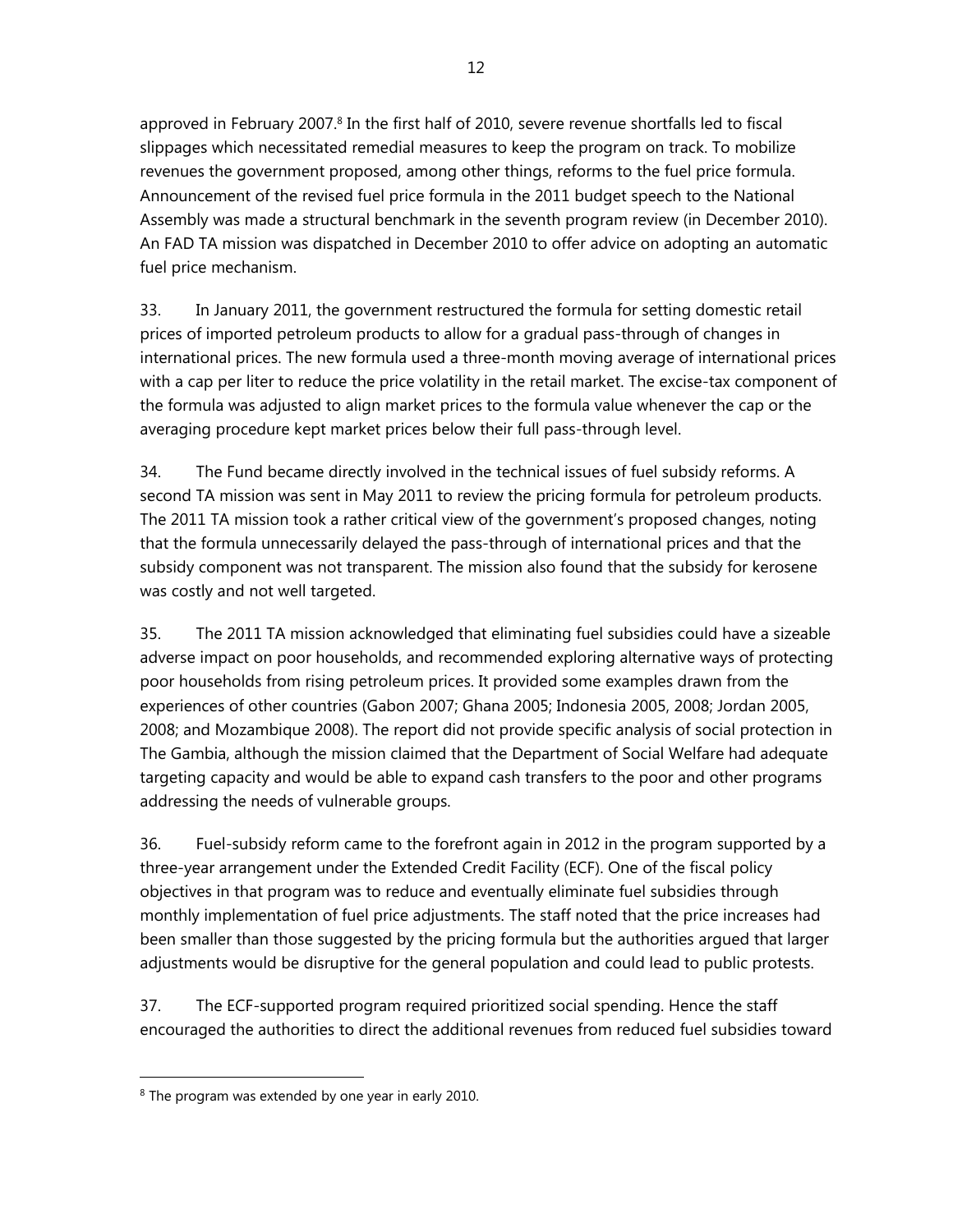pro-poor programs. Staff members who were interviewed for this evaluation noted that considerations for higher spending in The Gambia's health, education, and social safety net programs led the staff to focus attention on energy subsidy reforms. The 2015 Article IV staff report mentioned that fuel subsidies were eliminated in July 2014, but it did not mention what, if any, measures had been taken to mitigate the impact on the poor.

38. Overall, the Fund was relatively uninvolved with social protection in The Gambia although social protection issues were duly considered by the staff. Staff members interviewed for this evaluation said that they did not become directly involved in the details of social protection since there was a general feeling that they lacked expertise in this area. They mainly focused on allocation and distributional issues while working closely with UNICEF, the United Nations Development Program (UNDP), and the World Food Program (WFP) to judge how the savings from subsidy reform could be best used to support poor households.<sup>9</sup>

## **Togo**

 $\overline{a}$ 

39. In Togo, large subsidy bills and their budgetary implications were the driving concerns for the Fund's involvement in the initiation of fuel-subsidy reform. Togo received a three-year arrangement under the PRGF in April 2008. A central objective of the PRGF-supported program was to bring Togo's excessive public debt to a sustainable level through gradual fiscal adjustment and debt relief. The program also envisaged considerably higher spending on infrastructure, health, and education to promote economic growth and improve basic living conditions for the Togolese people.

40. Togo responded to the 2008 food price shock by allowing full pass-through of rising international food prices. The authorities mitigated the social impact through measures such as subsidies for seeds and fertilizers to boost production and sales of food stocks. The Fund praised Togo for its response and staff supported the authorities' plans to increase subsidies for inputs for subsistence agriculture in the 2009 budget.

41. However, the Fund was less supportive of Togo's fuel subsidies. The authorities limited the pass-through of world oil prices in 2007 and 2008 to mitigate the impact of rising prices on real incomes. In doing so, the government incurred contingent liabilities equal to 1.5 percent of GDP to oil distributors as a result of their reduced margins. The Fund expressed serious concern about the contingent liabilities and future risks. According to the staff, although full price liberalization would be the best option from an economic perspective, a reasonable choice would be to maintain administered prices in Togo for the medium run, given the country's past

<sup>9</sup> In 2012, the Gambian government launched the National Social Protection Steering Committee (NSPSC), with UNICEF's support, to promote social protection programs. In 2013, a Memorandum of Understanding was signed between the government, UN agencies (including UNICEF), and the IMF to pursue the social protection agenda. However, while IMF local staff or consultants in the field may have attended some NSPSC meetings, we did not find evidence of participation by headquarters-based IMF staff or mention of this work in staff reports.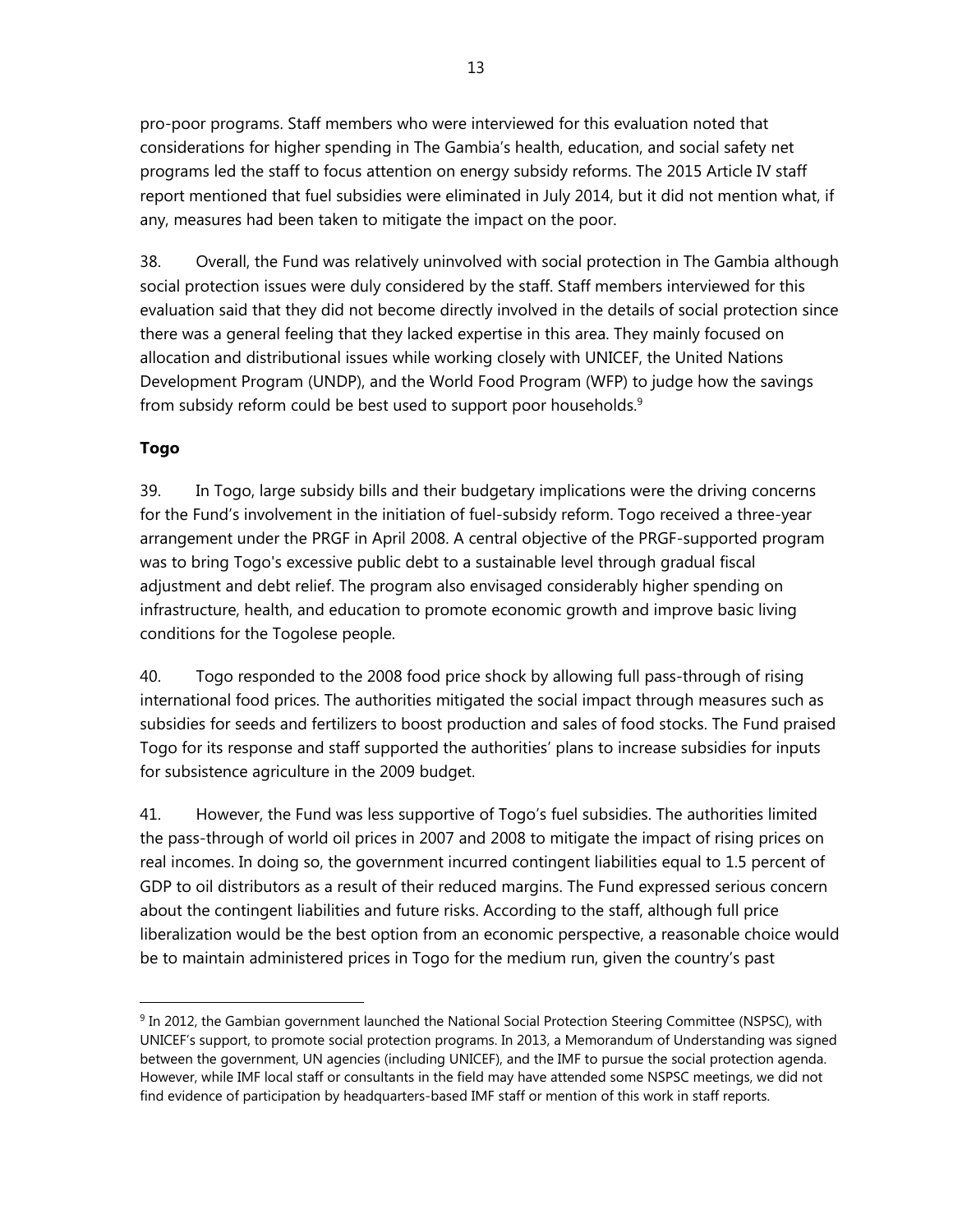practices and those of its neighbors, as long as the price-setting mechanism was automatic and transparent. A structural benchmark in the PRGF program required the authorities to conduct a review of the mechanism for oil price adjustment. In addition, the Fund augmented Togo's access under the program, in part to finance the higher cost of fuel support to the electricity sector.

42. An FAD technical assistance mission visited Togo in June 2010 to assist the authorities with the adoption of an automatic formula for petroleum product pricing. The TA team identified a series of steps that needed to be taken to move to a new fuel pricing mechanism. Among these were the choice of a smoothing mechanism and the level of desired taxation that could be implemented.

43. Some concern was shown about the social implications of the fuel subsidy reforms. The TA report analyzed how doubling fuel prices would affect household real incomes, although this was based on calculations for a sample of seven African countries, not Togo specifically.<sup>10</sup> The TA mission provided certain suggestions, admittedly vague, to mitigate the social impacts of these price changes. Among these suggestions were applying a greater degree of smoothing to kerosene than to other fuel products and expanding existing programs targeted to the poor. The TA report included a short annex that listed mitigating measures that Ghana, Indonesia, and Jordan had taken in the context of their fuel subsidy reforms.

44. Togo adopted a new adjustment mechanism for petroleum product prices, based on the recommendations of the 2010 TA report, at the end of 2010. However, the mechanism was not applied until June 2011. According to the Fund's 2011 Article IV staff report, the authorities did not initially pass through higher global prices to consumers out of concern for social and political stability. The Fund staff expressed disapproval, emphasizing the "unintended regressive distributional impact and mounting fiscal costs" of the fuel subsidies (IMF, 2011d).

45. The Fund showed more concern for social protection in Togo during the 2010/11 global surge in oil prices. The authorities adopted measures to cushion the social impact of the price increases, such as eliminating taxes on providers of public transport and granting a transport allowance to workers and pensioners earning less than \$2.50 per day, as well as to university students. The Fund staff expressed approval, noting that the authorities "appropriately developed temporary, targeted social measures through a consultative process" (IMF, 2011d). Furthermore, the staff worried that the Togolese population remained vulnerable to further price surges and highlighted the lack of mechanisms to target the poorest segments in the informal sector and rural areas.

 $10$  It should be noted that household survey data for distributional analysis are not always available to IMF staff. Thus, the use of data from other countries did not necessarily reflect a lack of effort by the staff to analyze distributional implications for Togo.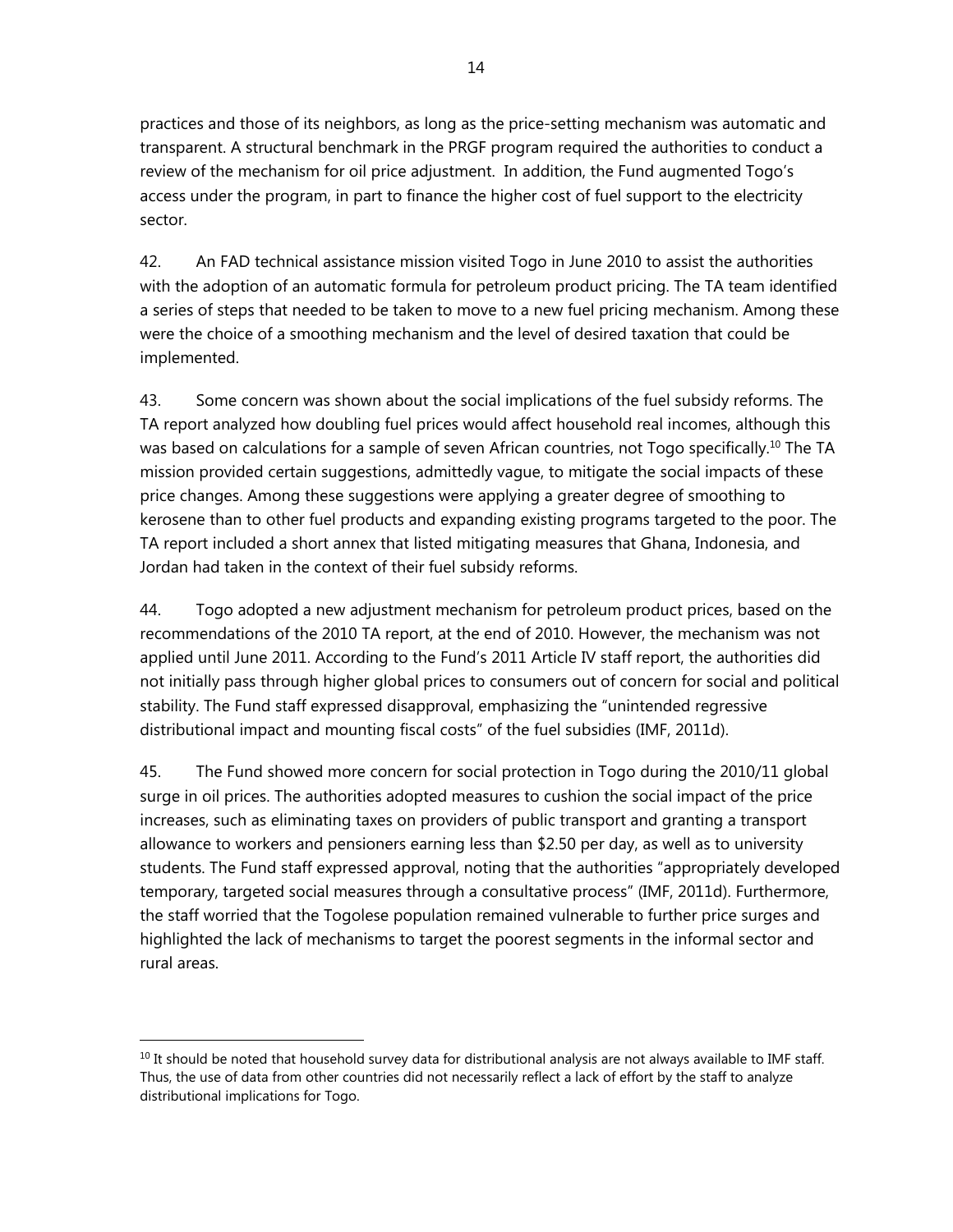46. Togo's fuel subsidies rose again in 2011 and 2012. As neighboring countries adopted pricing policies yielding higher fuel prices, and as enforcement efforts were strengthened, there was less smuggling to Togo and this led to higher official imports and subsidy outlays. The 2013 Article IV mission proposed a phased increase in fuel prices to curb the burdensome costs of subsidies. This price increase would not include the price of kerosene, which was mostly consumed by the poor. In addition, the staff advised Togo to implement accompanying measures targeted to protect the most vulnerable. The authorities agreed with the staff regarding the need to eliminate fuel subsidies, but were deeply concerned about the probable political and social reaction to such a policy change. The staff cited the example of Ghana, where an automatic adjustment mechanism had been successfully implemented. The staff also suggested a public information campaign to explain the fiscal cost and regressive impacts of fuel subsidies in terms of forgone spending on social and infrastructure programs.

47. In staff interviews, it was noted that the Fund made significant efforts to encourage the containment of low-quality spending in order to create fiscal space for social and priority spending. The staff contributed to the adoption of an automatic price-adjustment mechanism with a smoothing formula. According to staff members interviewed, however, the authorities sometimes expressed the belief that the Fund staff was not sensitive enough to political realities. There was relatively little direct Fund involvement with social protection. Regarding social protection and the social safety net system, staff members reported that the Togolese authorities were working with experts from the World Bank, International Labor Organization (ILO), UNDP, UNICEF, WFP, and World Health Organization (WHO) to develop a national strategy for social protection (see World Bank, 2012).

#### **Morocco**

48. In Morocco, the IMF staff viewed the overhaul of the food-subsidy system and the elimination of petroleum price subsidies as a major task in budget consolidation: "Energy and food subsidies constitute a heavy budgetary burden that Morocco cannot afford" (IMF, 2006d). Further, the elimination of food subsidies was expected to lead to a useful diversification of agricultural production in the medium-to-long run. The authorities recognized that the fiscal outlook hinged on effectively managing the subsidy issue and the Fund supported their strategy to: (i) gradually adjust domestic energy prices to international prices to allow for their eventual liberalization; and (ii) gradually replace untargeted food subsidies with direct subsidies targeted at vulnerable groups. Additionally, staff suggested putting a ceiling on subsidy spending for sugar consumption.

49. The IMF was aware of the role that universal subsidies played in social protection in Morocco. In view of the importance of the subsidy system for social cohesion, both the authorities and the Fund stressed the need to build consensus around the subsidy reform strategy. Given their concern for social and political sensitivities, consumer confidence, and the fact that a fundamental reform of the subsidy system would take time, the authorities initially decided to adopt only a limited set of short-term measures such as raising the prices of products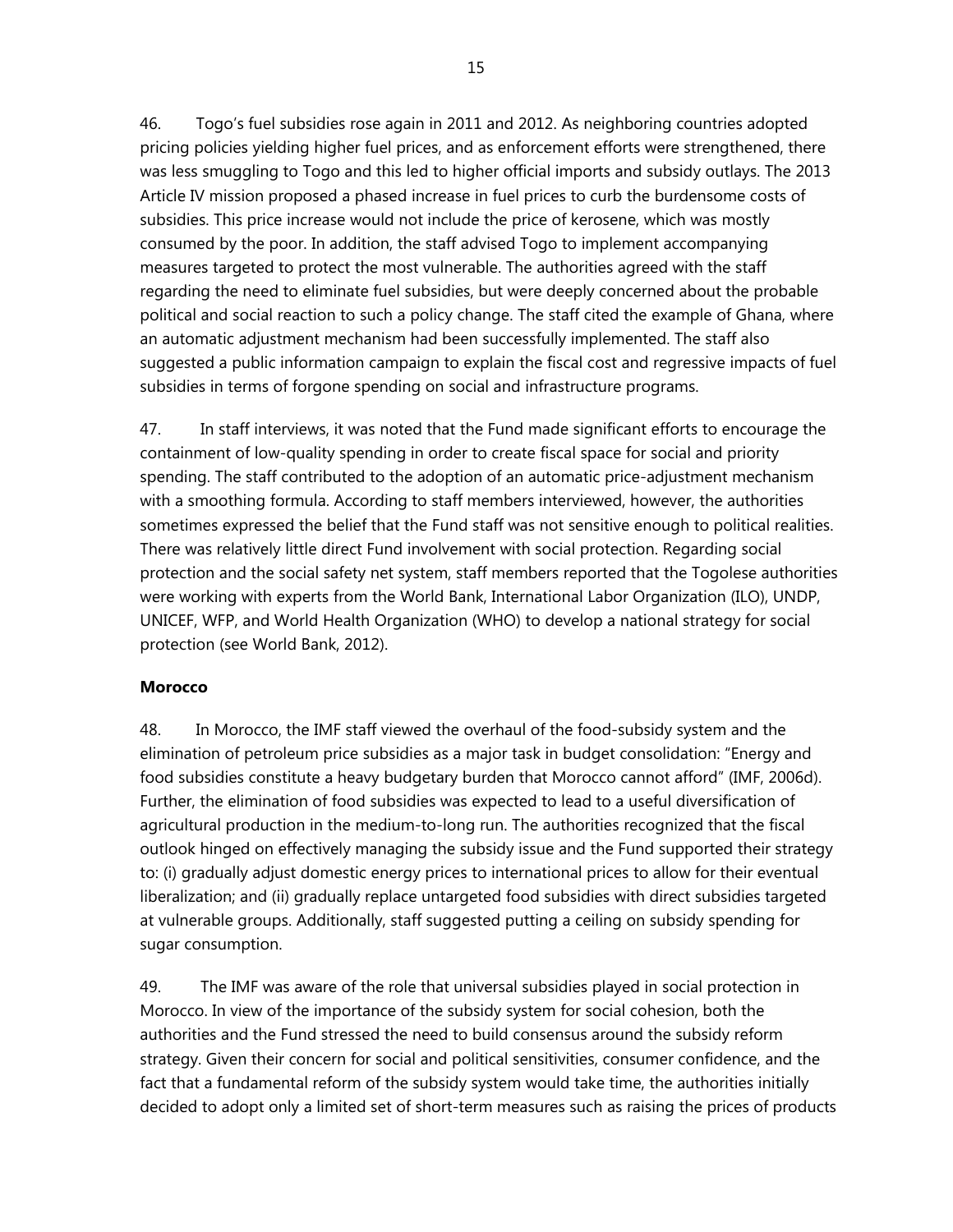that were mainly consumed by higher-income households. The Fund staff agreed that the budget could absorb the impact of higher world prices for subsidized products without undermining macroeconomic stability in the short term, but pointed out that "better targeting of subsidies" would be crucial in the medium term (IMF, 2008b). However, it did not elaborate on how this better targeting should be achieved.

50. Shortly thereafter, based on experiences from several countries and with World Bank assistance and IMF encouragement, the Moroccan authorities started implementing pilot programs to distribute targeted cash assistance, including conditional cash transfers aimed at reducing school drop-outs, particularly of young girls (TAYSSIR), and the provision of free basic healthcare to the poor (RAMED). These pilot programs were expanded under the 2011 budget, but growing regional unrest made full implementation of the subsidy reform politically difficult.

51. The Fund's 2011 Article IV mission urged the authorities to overcome public and political resistance through "good targeting" and a well-designed and well-implemented communication strategy (IMF, 2011e). The staff noted that reform was more pressing for energy subsidies than for food subsidies because the latter (on sugar and flour) were less costly and better targeted than subsidies on fuel. The staff suggested introducing a price mechanism allowing for some gradual adjustment in energy prices as a transition to a more comprehensive subsidy reform.

52. The Moroccan government established three technical commissions which worked with economic partners and civil society to evaluate the macroeconomic impact of possible reforms, formulate proposals to revise the price structures of subsidized products, and develop an alternative targeted social protection scheme. The Fund staff contributed to this debate by analyzing the economic and social trade-offs involved in subsidy reform and highlighting lessons from international experience in implementing such reforms (Mazraani and Versailles, 2013). The government also stepped up its public communication on the cost of subsidies, including devoting a full annex to this issue in the 2013 budget law.

53. In 2013, the Moroccan authorities adopted a mechanism to index the domestic prices of liquid petroleum products to world prices, combined with a hedging operation for diesel to cap the price increases that might be needed in the first year of implementation. In 2014, the authorities eliminated subsidies on gasoline, industrial fuel, and the fuel used for electricity production, and they began implementing quarterly reductions of the per-unit subsidy on diesel. By January 2015, subsidies on all liquid petroleum products had been eliminated. The subsidy reforms were successful, leading to a reduction in the subsidy bill by more than 4 percent of GDP between 2012 and 2015. The elimination of fuel subsidies was accompanied by an expansion of social programs in health and education, and the introduction of a number of mitigating measures to support low-income widows and physically disabled individuals and to limit fare increases in public transport.

54. The Fund's views on Morocco's subsidy reforms were very positive. The Ex Post Evaluation of Morocco's 2012 Precautionary and Liquidity Line Arrangement stated that: "Subsidy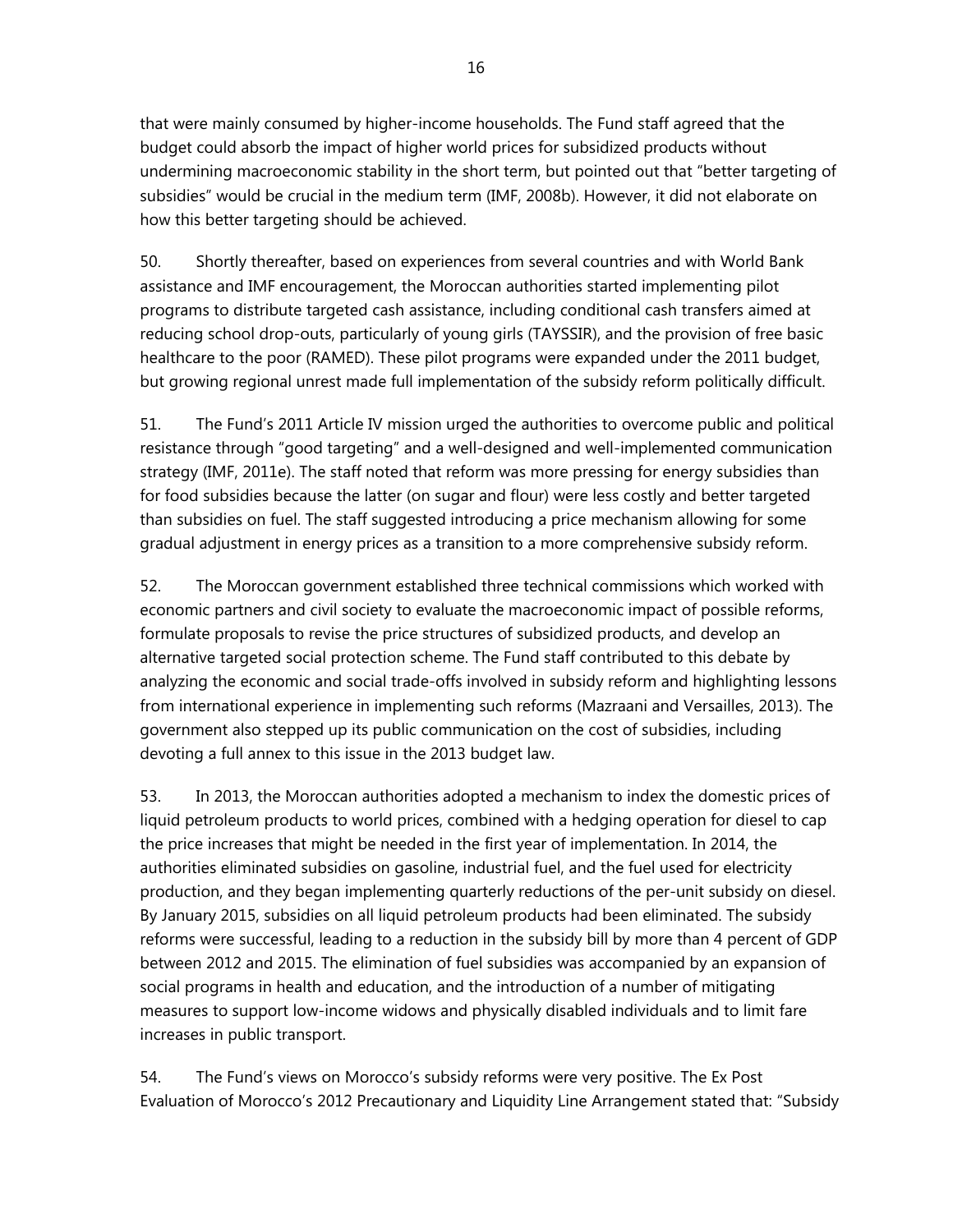reform stands out as a major achievement, especially in light of the difficult regional sociopolitical context" (IMF, 2015a). In early 2016, Fund staff reported that the Moroccan authorities were planning to gradually reduce subsidies on food, but not on butane. Staff welcomed these plans while stressing the need to "continue to expand social programs targeting the most vulnerable groups" (IMF, 2016a).

55. Moroccan authorities who were interviewed for this evaluation stressed that the reforms were initiated and owned by the government. They added that the Fund, while supportive, did not contribute any in-depth analysis of social protection beyond calling for better-targeted policies.

# **Egypt**

 $\overline{a}$ 

56. Throughout the evaluation period, the Egyptian authorities and the IMF staff members advising them were primarily concerned with reducing the fiscal deficit. The Fund's advice on subsidy reform included raising the prices of fuel and subsequently raising the price of electricity. The Fund also recommended moving implicit subsidies into the budget to improve transparency. The staff made the link between subsidy reform and social protection from the start, even if it did not offer specific advice on how to replace universal subsidies with targeted support for the poor.

57. The staff noted the highly regressive nature of Egypt's fuel subsidies and emphasized the high rate of leakage to high-income households. The 2006 Article IV staff report cited a World Bank study estimating that the poverty headcount ratio would drop by 6.1 points to 13.5 percent if subsidies were reduced by 50 percent and the savings were allocated to households as cash transfers. A SIP for the 2007 Article IV consultation (Mattina and Cebotari, 2007) noted that subsidies for selected energy and food products were a major form of social protection in Egypt, with energy subsidies being "the most regressive of the in-kind subsidies." The staff recommended replacing across-the-board subsidies with better-targeted support for social programs, although it did not suggest how this targeting should work.

58. In 2008, the Article IV mission reported that in-kind food subsidies would be gradually replaced by a system of cash transfers, but it recognized that the capacity to adequately target these transfers would take some time to develop. The staff welcomed the authorities' intention to work with the World Bank to improve the efficiency and targeting of subsidy programs. At the same time, the staff urged the authorities to introduce an automatic adjustment mechanism for domestic fuel prices, "while strengthening cash-based social programs to protect the most vulnerable groups" (IMF, 2009a).

59. The 2010 Article IV staff report noted that the authorities "hope[d] to resume the reform of fuel subsidies in 2011, after crisis impacts will have fully subsided" and reiterated that "subsidy reform should be a priority" (IMF, 2010c).<sup>11</sup> After the revolution and political transition in 2011,

<sup>&</sup>lt;sup>11</sup> According to the staff report, restructuring energy subsidies had been a key objective of the government's post-2004 reforms. Several ad hoc adjustments in domestic fuel prices had been made since 2004 and in late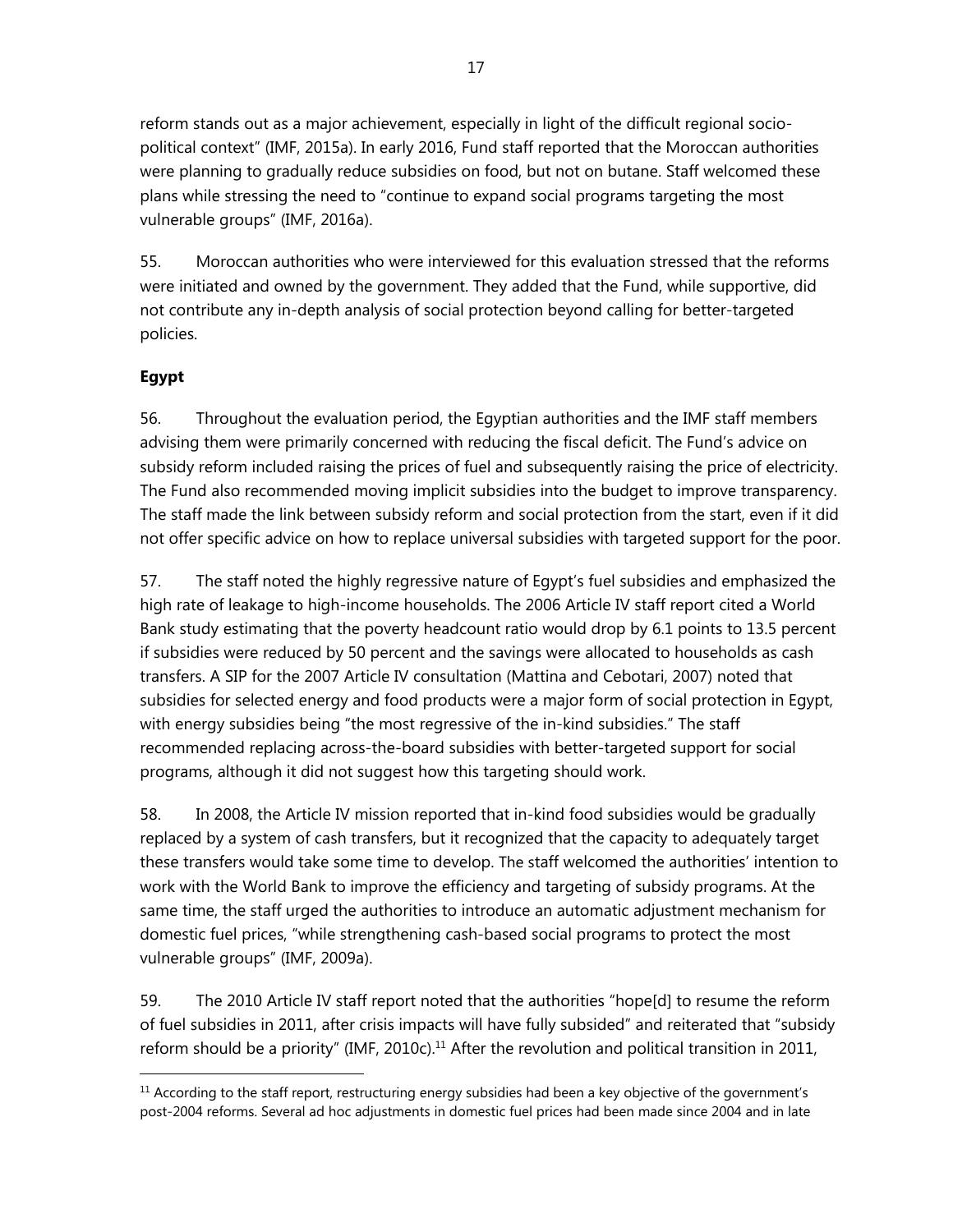the IMF staff, in announcing a staff-level agreement with Egyptian authorities on a 12-month Stand-By Arrangement (SBA), noted that while reform of the "highly inequitable and costly system of subsidies" was needed to improve the efficiency of public spending and help reduce the fiscal deficit in the medium term, the Fund "share[d] the government's view that immediate implementation of such reforms [was] not feasible in the context of this arrangement as additional preparatory work [was] needed to ensure that an effective safety net [was] in place to protect the low-income households" (IMF, 2011f).<sup>12</sup> In 2012, in announcing a staff-level agreement with the Egyptian authorities on a new SBA, staff supported the authorities' plan to "reduce wasteful expenditures, including by reforming energy subsidies and better targeting them to vulnerable groups" and to direct resources to boost social spending and infrastructure investment (IMF, 2012e).<sup>13</sup>

60. Over time, the Egyptian authorities introduced a number of fuel- and food-subsidy reforms in line with the Fund's advice. A substantial part of the 2014 Article IV discussions was devoted to these reforms as well as the accompanying measures that were introduced to mitigate the impact of the reforms on low-income households. The staff reported that prices of fuel products were increased by 40–80 percent in July 2014 and those of electricity by 20 percent; and that a new system of smart cards had been launched to monitor wholesale and retail fuel sales and combat smuggling.<sup>14</sup> The staff supported the authorities' plan to continue to raise fuel and electricity prices over the ensuing four to five years, with the aim of eliminating all fuel subsidies by then—except those for liquefied petroleum gas (LPG), which were targeted to the poor. At the same time, food subsidies were being reformed as part of a broad program to enhance the social safety net. Bread subsidies were streamlined and the system of food ration cards reformed to allow greater flexibility in the choice of goods and to reduce leakages. The authorities launched two cash transfer schemes: an unconditional benefit for the elderly and disabled, and a conditional transfer for families to support children's health and education in poor areas. In addition, according to the staff report, savings from the subsidy reforms would partly finance planned increases in education and health spending, which would help to improve social outcomes.

61. Interviews with Fund staff members working on Egypt indicate some ambivalence concerning Egypt's social protection policies. The staff did not provide technical-level advice, such as on pricing formulas. Staff members did not object to the authorities' approach of allowing prices of LPG to adjust more slowly than prices of other energy products, in order to protect the poor. But they viewed the large subsidy cuts in July 2014 as excessive, because of the

<sup>2007</sup> the government launched a plan to bring energy prices close to actual costs by 2010. Notwithstanding the restructuring efforts, however, products consumed by higher-income families, such as diesel and gasoline, remained highly subsidized in 2010.

<sup>&</sup>lt;sup>12</sup> The SBA did not materialize.

<sup>&</sup>lt;sup>13</sup> This SBA did not materialize either.

<sup>14 &</sup>quot;Egypt to issue smart cards to fuel stations next month," *Reuters*, May 23, 2013.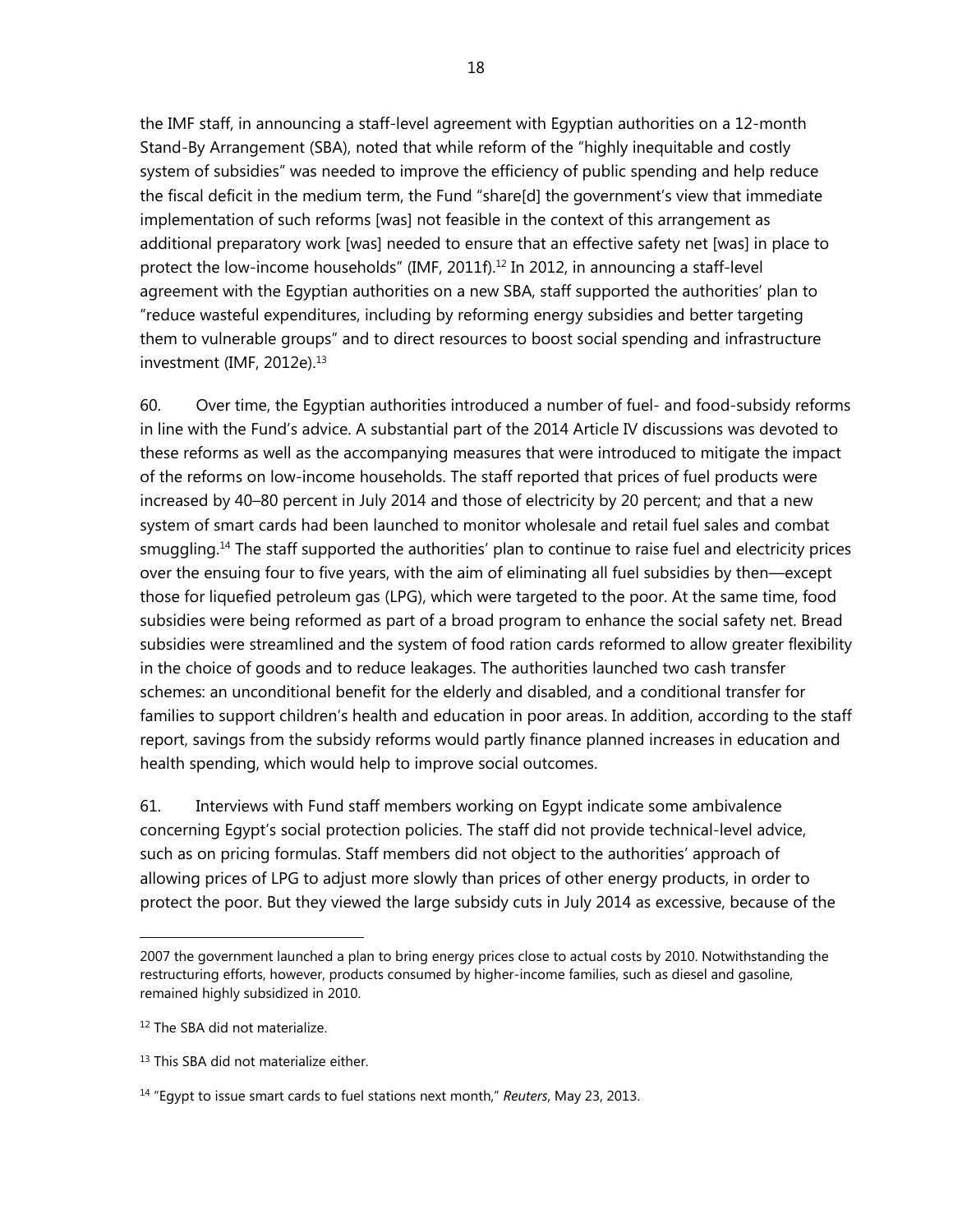possibly severe impact on the most vulnerable.<sup>15</sup> Staff did urge the authorities to step up cash transfers but the discussion was at a general, relatively superficial, level, mainly because the World Bank was advising the authorities on the details of cash-transfer policy and design.<sup>16</sup>

62. The IMF has recently become more involved in social protection in Egypt in the context of a program. In November 2016, the Fund approved a three-year arrangement under the Extended Fund Facility (EFF) to help Egypt restore macroeconomic stability and promote inclusive growth. As a prior action for the program request, the authorities increased gasoline and diesel prices at the pump by an average of 35 percent, and the EFF-supported program also imposes a ceiling on fuel subsidies as a quantitative performance criterion. At the same time, the program sets a structural benchmark to increase social spending on programs such as cash transfers, social pension, school meals, health insurance, and free medicine for the poor, by at least EGP 25 billion by mid-2017. Egyptian authorities interviewed for this evaluation confirmed the view that the IMF has begun to pay more attention to social protection, but at the time of writing it is too early to determine whether these concerns have been adequately integrated into the program's macroeconomic framework.

#### **Mexico**

 $\overline{a}$ 

63. Implicit fuel subsidies became an issue in Mexico in 2006 primarily because of rising world fuel prices. Since Mexico is an oil exporter, the rising prices also raised government revenues, so their budgetary impact was more or less neutral. The motivation for subsidy reform in this case stemmed from microeconomic considerations: the subsidies were causing permanent allocative distortions. Thus, the Fund suggested adjusting the administered price of gasoline to remove the implicit subsidy and restoring the excise tax on gasoline to address negative externalities of gasoline consumption.

64. Interviews with Fund staff members involved with fuel subsidy reform in Mexico indicated that the authorities agreed with the staff on the technical mechanism by which fuel-prices should be changed. The main discussion was on the appropriate speed of the adjustment, though other discussions took place about removing subsidies while exempting those on LPG, which were viewed as benefitting poor people. One of the key messages from these discussions was that subsidy reform could create fiscal space, some of which could be used to expand social protection.

65. Staff reports made general references to the connection between subsidy reform and social protection. For example, the 2007 Article IV mission called on the authorities to "avoid

<sup>15 &</sup>quot;Tempers fray, prices rise as Egypt cuts fuel subsidies," *Reuters*, July 6, 2014.

<sup>&</sup>lt;sup>16</sup> In April 2015, the World Bank approved a US\$400 million multi-year "Strengthening Social Safety Net" Project for Egypt. The project provides support for the Egyptian government's established *Takaful* and *Karama* cash transfer program, with assistance in properly identifying the poor and ensuring efficiency, responsiveness, and accountability of the program (World Bank, 2015).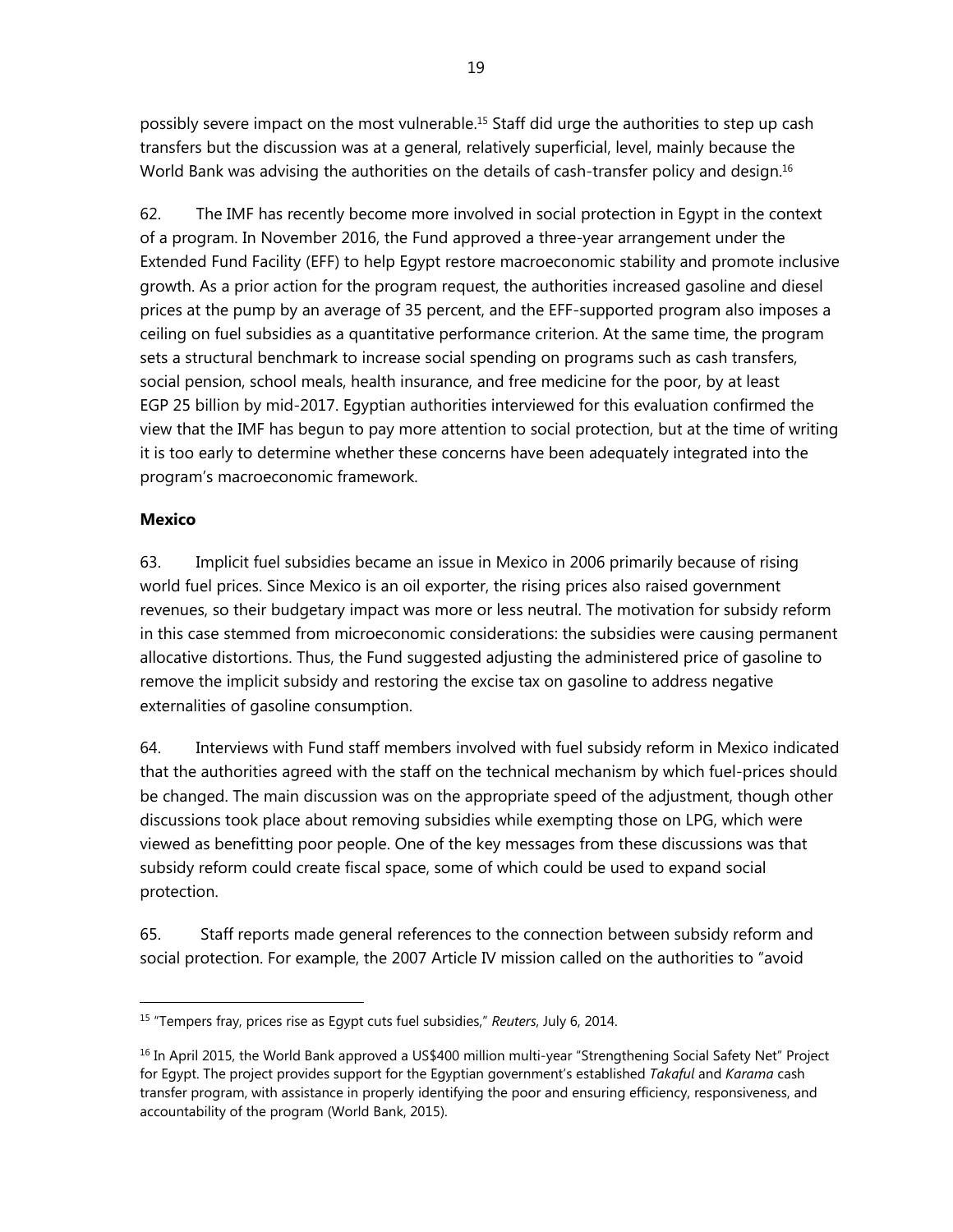increasing subsidies that are not targeted to the poor, such as those on household electricity, gasoline and diesel," adding that "ideally such subsidies should be reduced, including through targeting" (IMF, 2007c). As the Mexican authorities began gradually adjusting gasoline prices to bring them in line with international prices, the 2011 Article IV mission noted that "the elimination of the fuel subsidy could be complemented by enhancements in the safety net to protect the most vulnerable segments of the population from large increases in fuel prices" (IMF, 2011c). However, the staff did not elaborate on how energy subsidies could be targeted to low-income groups.

66. The staff provided similar advice regarding electricity subsidies. The 2008 Article IV mission called for targeting the costly electricity subsidies to the poor. The 2015 Article IV mission reinforced this message, although it was more specific in suggesting how to limit the impact on the poor of removing these subsidies: it urged the authorities to compensate low-income households through "existing well-targeted cash transfer programs" (Di Bella and others, 2015).

67. The Mexican authorities stressed that the removal of fuel subsidies was successfully achieved. The government gradually eliminated the fuel subsidy (which at one point represented 1 percent of GDP) by raising prices at a double-digit rate during 2014, helped by the sharp drop in international prices at the end of that year. According to the authorities, this price decline not only permitted the subsidy to be removed without a negative social impact, but also allowed it to be replaced by a tax that generated revenues of 1.1 percent of GDP in 2015. In 2016, the authorities started liberalizing fixed prices for fuel, with implied excises near the optimal carbontax levels proposed by staff (IMF, 2016d). The Fund played a role in helping to achieve a smooth transition from fuel subsidies. It did so by urging the authorities to direct the savings from reforming fuel subsidies to social protection.

68. In the context of Mexico's subsidy reform, the Fund did not offer specific advice on social protection but rather general encouragement to enhance, or at least protect, the welfare of the poor. It was not involved in technical issues associated with the social protection system, such as whether to allow individuals to deposit part of their transfer payments into savings accounts; whether to switch to cash transfers on a bi-monthly basis; or the use of "mobile money."<sup>17</sup> No attempts were made to estimate the impact of social protection programs on measures of the consumption of low-income households. Fund staff members who worked on Mexico said in interviews that they emphasized the importance of social protection but did so through encouragement rather than through explicit targets. In particular, the Fund staff placed strong emphasis on the need for a social-protection program to be in place before embarking on

<sup>&</sup>lt;sup>17</sup> Mexico's social protection system serves about 8 million families. Each of them has a savings account and a debit card. Initially, the program did not allow deposits to be made from the debit cards into the savings accounts. However, later the policy was changed and people were permitted to make such deposits. About 75–80 percent of users of the social protection system live in remote rural areas where they have difficulties using their debit cards.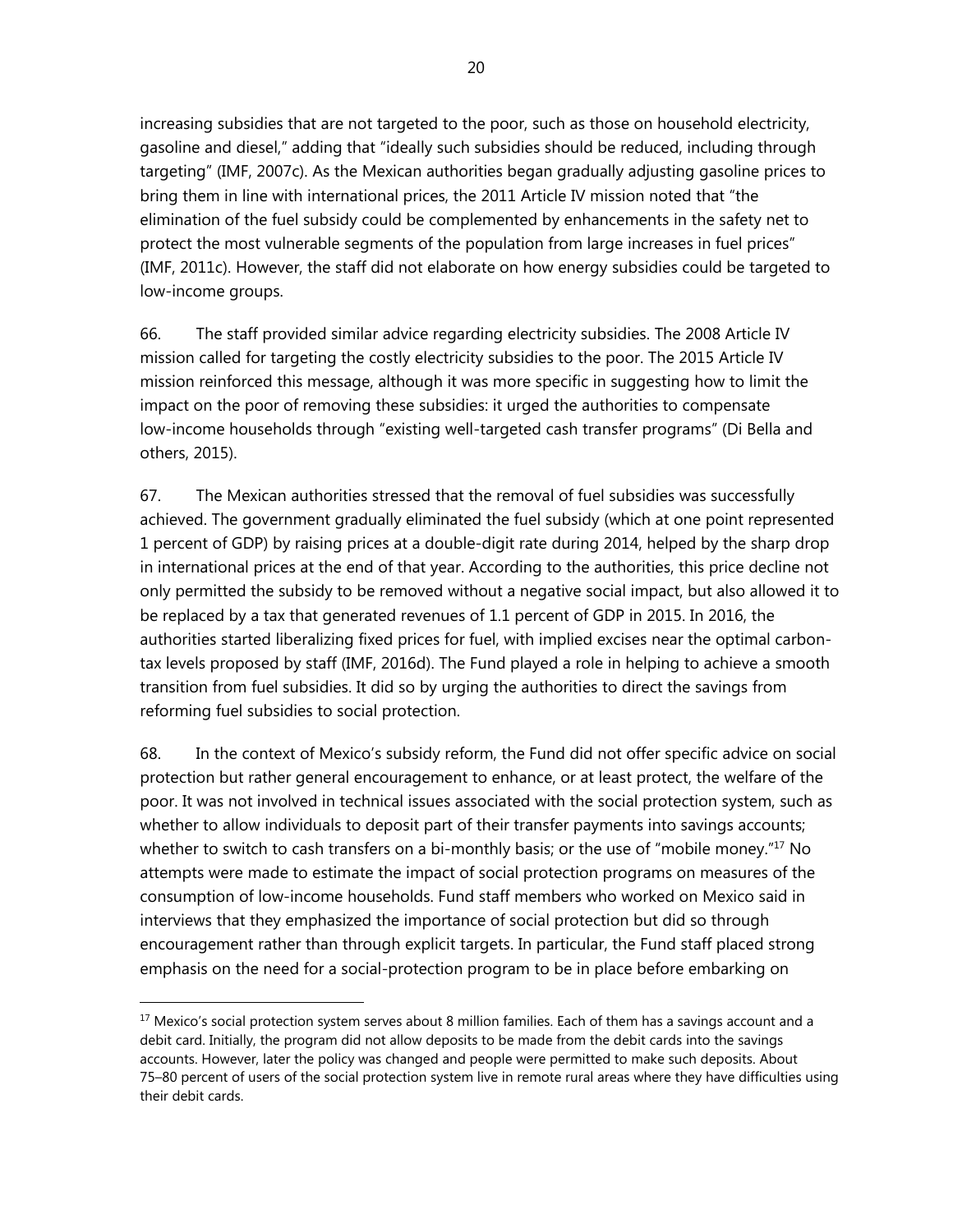subsidy reform. Some staff members said that given the Fund had little in-house experience as a basis for advising on social protection, and could rely on the Mexican government's own expertise, the topic was discussed only at a general level.

69. The view of Mexican authorities was that Mexico already had in place well-targeted social protection programs (e.g., *Progresa/Oportunidades/Prospera*) that update cash transfers annually in line with inflation, which had been established in the late 1990s after the Tequila Crisis. Their view was that the Fund understood that Mexico had the capacity to carry out subsidy reform and social protection support on its own. This collaboration with the IMF was part of a bilateral agenda, so the work did not overlap with that of other international institutions.<sup>18</sup>

# **B. Ghana, Mozambique, Indonesia, and Bolivia: The Fund Provided Encouragement and More Specific Analysis and Advice on Protecting the Vulnerable**

70. In Group B countries, the Fund's subsidy reform advice was often quite specific, and not always motivated by budget deficits; other factors were the negative effects of relative price distortion caused by subsidies, as well as infrastructure shortages caused by the preemption of government resources by spending on subsidies. The Fund did offer advice on social protection, but the advice was not of uniform quality and in some cases was not adopted by the country authorities.

## **Ghana**

 $\overline{a}$ 

71. Discussions between the IMF and Ghana about fuel subsidy reform and the social impact of petroleum price changes began well before the evaluation period. In fact, reform of the petroleum sector was an important component of Ghana's three-year PRGF-supported program approved in 2003. Though the Fund had advocated moving to liberalize petroleum prices by mid-2003, the authorities preferred a longer transition period during which the population could become accustomed to regularly changing prices.

72. In May 2005, FAD fielded a TA mission to Ghana to evaluate the distributional impact of petroleum price reform through a thorough poverty and social impact analysis (PSIA). The mission found that the top 20 percent of the household income distribution were receiving 34.3 percent of the total subsidies, while the bottom 20 percent received only 8.8 percent. It calculated that application of the new fuel pricing formula would require a price increase of 17 percent for petrol, 49 percent for kerosene, 50 percent for fuel oil, 67 percent for diesel, and 108 percent for LPG. The mission emphasized that these price increases would have a direct

<sup>&</sup>lt;sup>18</sup> In October 2014, the World Bank approved a multi-year US\$350 million Social Protection System project to improve the access of the *Prospera* program beneficiaries to social and productive programs, and to develop instruments for an integrated social protection system. Under this initiative, the World Bank is supporting the Mexican government in developing tools such as a unique registry of beneficiaries and a social program catalogue, and providing technical assistance in capacity building to strengthen the operation and implementation of the *Prospera* program. See World Bank (2014).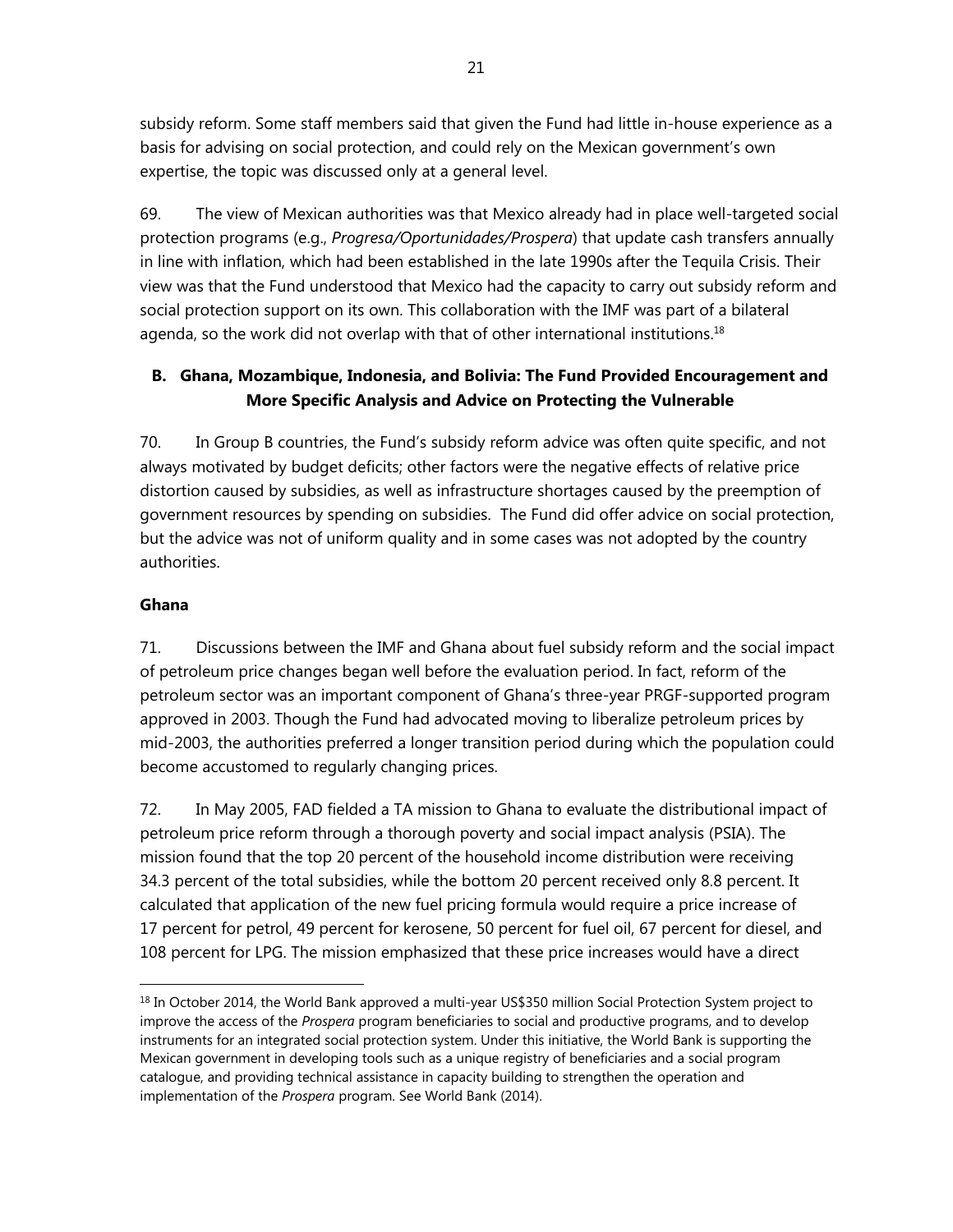effect on the real income of households, as well as an indirect effect as higher petroleum prices were passed through to the prices of other goods and services.<sup>19</sup> The mission team assessed the magnitude and distribution of both these effects, in order to identify alternative approaches for protecting the real incomes of poor households, and to discuss the implications for the role and structure of the existing system of petroleum taxes.

73. The Ex Post Assessment of Ghana's 2003 PRGF highlighted the Fund's contribution to the energy sector reforms: "Significant progress in the reform of the energy sector was not achieved before well into the 2003-06 PRGF, largely reflecting the increased focus on the sector in work done by the World Bank and the introduction of poverty and social impact analysis. Moreover, technical assistance on the petroleum price adjustment provided an important input for policymakers on the design of mitigating measures" (IMF, 2007a). The assessment drew two lessons for fuel-subsidy reform from Ghana's experience: (i) energy-pricing reforms would need to be accompanied by adequate social safety nets to mitigate the impact on the poor; and (ii) it was crucial to undertake a public information campaign in support of sensitive economic reforms.

74. Ghana's rising fiscal deficits led the Fund to focus again on energy sector reforms in 2008–09. Staff noted that underpricing of electricity supplies and petroleum products had "required government subsidies, undermined the financial accountability of the state-owned enterprises, and left a legacy of cross-debts and arrears" (IMF, 2009c). The new PRGF program approved in 2009 included a number of conditions designed to ensure the adoption and maintenance of cost-recovery pricing. Reinstatement of automatic bi-weekly price adjustments for petroleum products was a prior action for the program request. Other IMF conditionality for the program pertained to implementing a new electricity tariff structure, using a phased approach to bring the average tariff to cost-recovery levels, and managing petroleum product prices to avoid fiscal subsidies (a structural benchmark was introduced in the third and fourth program reviews in May 2011). As for measures to mitigate the impact of subsidy removal on the poor, staff noted that Ghana had a "broad social safety net program" (including subsidized electricity tariffs) and that the authorities' plan to expand cash transfers for qualifying households, provide free school uniforms to children in deprived communities, and free books for pupils in basic public schools would "safeguard low-income groups from fiscal tightening" (IMF, 2009c).

75. The authorities increased pump prices by 30 percent in January 2011 but did not make further price adjustments until late in that year. They raised fuel prices by 15 percent in December 2011, but subsequently reversed some of this increase to avoid public unrest. Utility tariffs were not adjusted on a regular basis. During the final review of the PRGF program, in mid-2012, the Fund mission expressed concern about the high cost of the energy subsidies and the adverse implications of the below-cost pricing for the financial viability of public utility

 $19$  It was estimated that the proposed subsidy reform would reduce real household consumption by 8.5 percent overall, with the poorest 40 percent experiencing a 9 percent real reduction.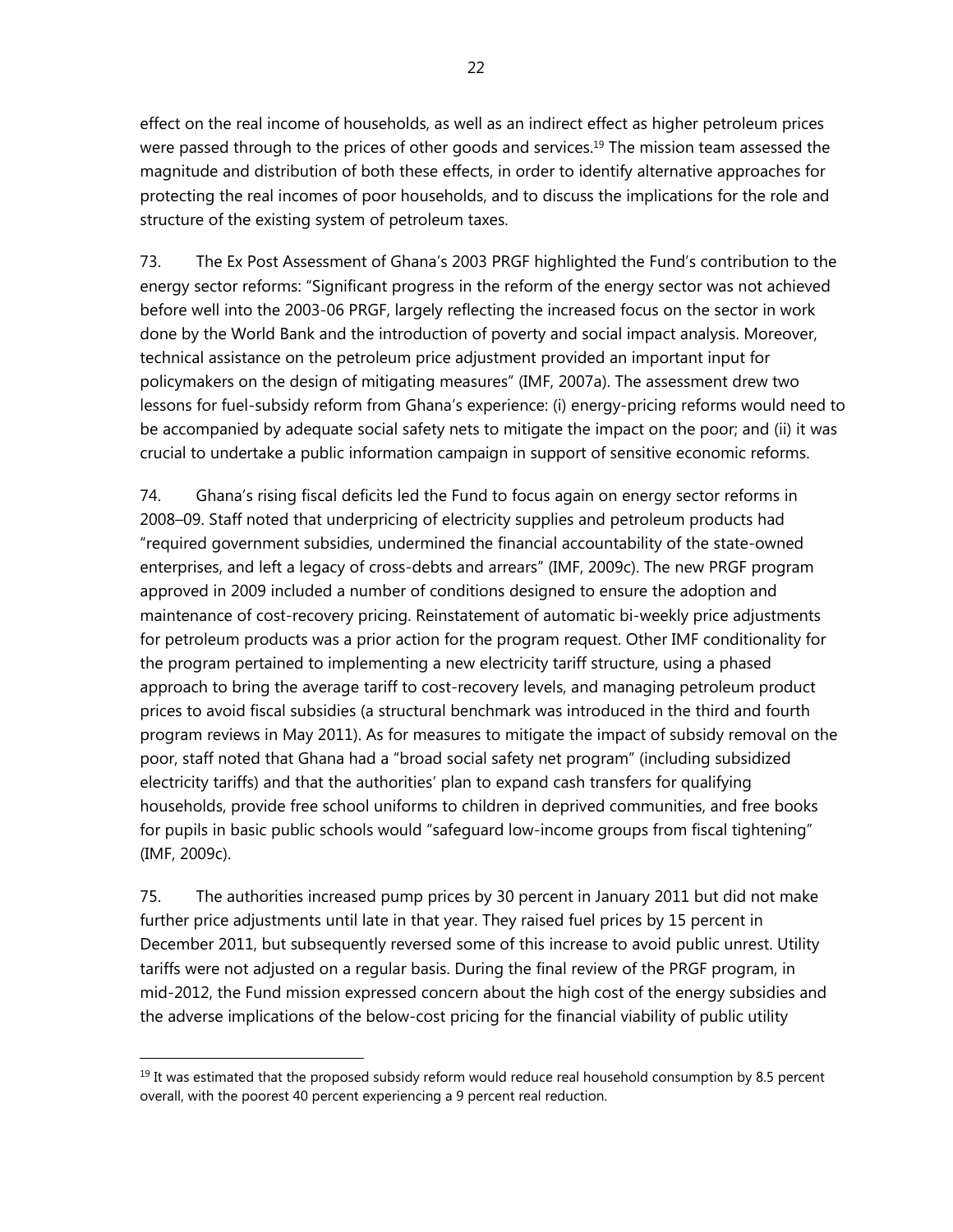companies. The mission team urged the government to consider at least some increase in domestic energy prices. While the authorities agreed, in principle, that energy prices should reflect cost-recovery levels, they felt that low-income groups would have serious difficulties coping with higher fuel prices. The staff advised them to expand "well-targeted social programs" (IMF, 2012c), but did not discuss what those programs might be. Although there was some general discussion of poverty reduction in the context of the PRGF program, it was not connected to energy subsidy reform.

76. Energy subsidy reforms continued to feature in Ghana's three-year program under the Extended Credit Facility (ECF) approved in March 2015, but this time with explicit consideration for their social impact. Prior actions for the ECF program request included implementing the petroleum product pricing structure reflecting full cost-recovery. In June 2015, FAD sent a TA mission to advise the government on rationalizing expenditure through containing the wage bill and eliminating fuel subsidies. The mission discussed in detail the Ghanaian fuel pricing mechanism and problems with its implementation, and recommended minor modifications in the pricing formula.

77. Although the price increase that was required to eliminate Ghana's subsidies was not substantial for most products and would mostly affect well-off households, the 2015 TA mission recognized that it would significantly lower the real incomes of the poor. Hence it recommended that existing well targeted social assistance programs—specifically, the flagship Livelihood Empowerment Against Poverty program—be expanded in the short term with a view to broadening their coverage and increasing their benefits. The mission noted that the authorities were working on developing, with World Bank support, a national household registry database for all social protection interventions. For the longer term, the mission advised the authorities to develop an integrated social protection system to address the weaknesses and fragmentation of the current system. It stressed the importance of having a well-functioning social safety net in place before action was taken to liberalize fuel prices, so as to protect low-income groups and avoid public pressure to reintroduce the subsidies.

78. Some Ghanaian officials who were interviewed commented that the motivating factor behind the Fund's interest in price subsidy reform in Ghana was clearly deficit reduction, and that the Fund did not provide much guidance to the authorities on how to reduce subsidies. On the other hand, the view among (non-FAD) IMF staff members was that the local authorities had the necessary expertise on how to reform subsidies. According to them, the Fund did offer advice on how frequently to vary fuel prices, and also brought to bear cross-country information on relative pricing. They noted that Fund missions also emphasized the need to protect low-income households from the effects of price increases.<sup>20</sup>

<sup>&</sup>lt;sup>20</sup> Ghana had a power pricing structure with differential rates. Electricity rates were thus based upon consumption: low users had low marginal rates and those who used more paid a higher rate.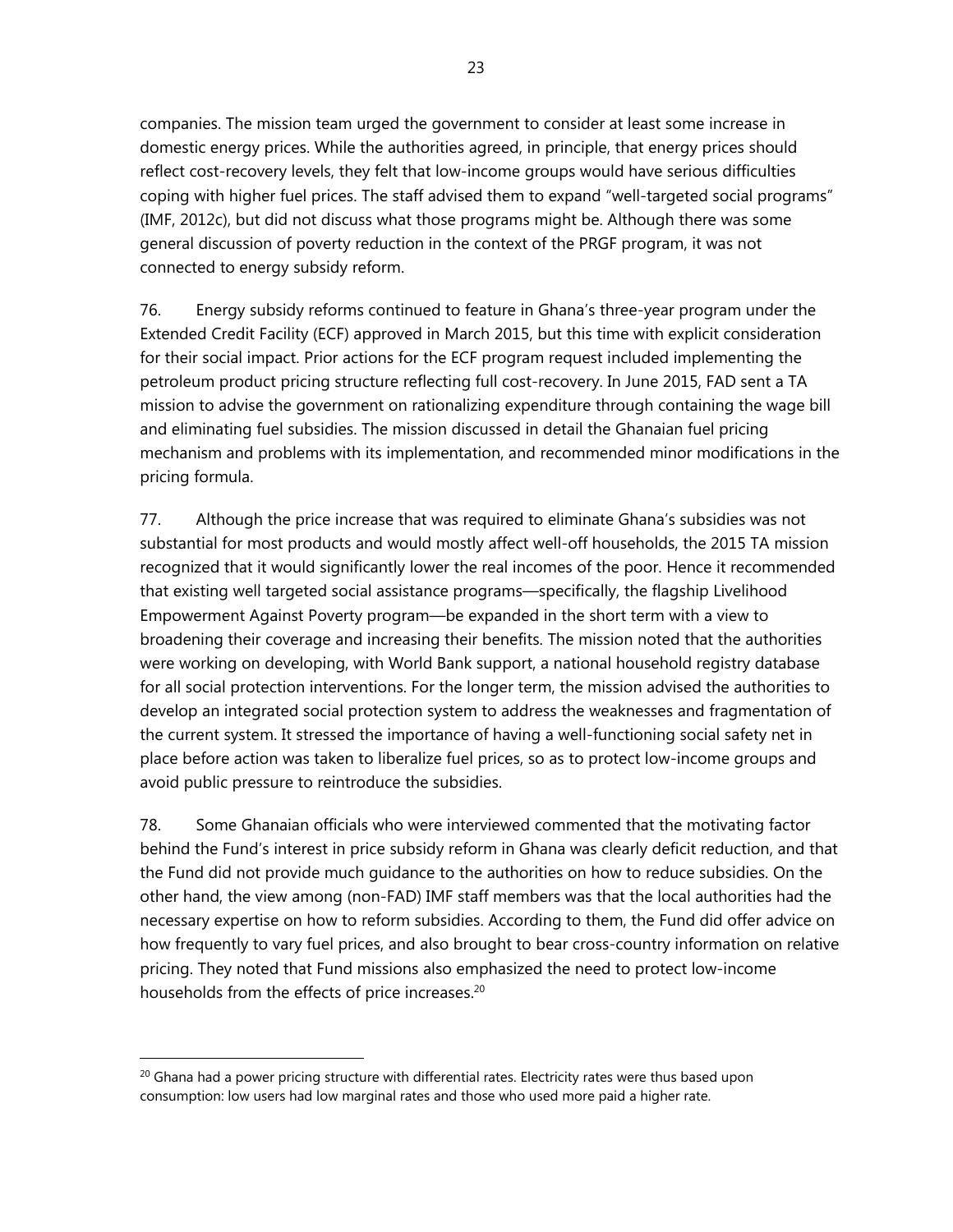79. The Fund staff members who were interviewed noted that UNICEF and the United Kingdom's Department for International Development (DFID) led in designing the cash transfer program that was used to mitigate the impact of Ghana's fuel subsidy reforms. An ex post survey carried out by UNICEF and funded by DFID showed a 66 percent effectiveness rate in the targeting of benefits. Ghanaian officials responsible for social protection confirmed that the Fund was not directly involved in the creation of this targeting system; $21$  in their opinion, the most important contributor was UNICEF, as well as various civil society organizations. These officials stressed that the Fund had little directly to do either with the creation or evaluation of social protection programs. However, the Fund, in its interactions with Ghana, did stress that if there were negative impacts on the poor from subsidy reforms, then the social safety net should be enhanced to compensate for the impact of the subsidy changes.

#### **Mozambique**

 $\overline{a}$ 

80. In Mozambique, the Fund made little mention of food- or fuel-subsidies until the 2008 worldwide spike in food and fuel prices. In 2008, the Fund reported that large domestic food and fuel price increases early in the year had triggered riots and "exposed potential social vulnerabilities" (IMF, 2008e). The IMF and the World Bank organized a joint seminar in Maputo in May 2008 to help the government identify best practices for mitigating the social impact of increases in food and fuel prices. In the event, the government kept fuel prices below market prices to mitigate the social impact of the price increases. It also implemented a temporary subsidy on urban transport and launched a Food Production Action Plan to boost domestic food output. In April/May 2009, the government again locked pump prices and asked fuel importers to continue to provide fuel at below-market prices.

81. The Fund criticized the fuel subsidies for burdening the fiscal and external accounts (the subsidies had sharply raised fuel imports, because consumers from neighboring countries sought to benefit from Mozambique's lower fuel prices) and creating fiscal risks. The government began to remove the fuel subsidy in March 2010, in accordance with its commitment under the program supported by the three-year Policy Support Instrument (PSI) approved in 2007. At the same time, the government committed to protecting vulnerable segments of the population by "replacing the fuel subsidies with better targeted and more effective alternative measures benefiting those truly in need" (IMF, 2009d). Petroleum product prices were gradually raised to

<sup>&</sup>lt;sup>21</sup> According to Ghanaian officials, the Ministry of Employment and Social Welfare used direct targeting of poor people or, more specifically, vulnerable children, disabled people, people over 65, pregnant women, and infant children. The number of targeted people started at fewer than 100,000 but is now about 147,000. Since about 2.2 million people (8.4 percent of the population of Ghana) are classified as very poor, the number targeted is relatively small. Originally, cash grants were paid directly to households, but the Ministry is now using biometric electronic cards, which households can use to withdraw money from banks. The goal is that eventually about 500,000 of the 2.2 million very poor people in Ghana will receive direct aid. A recent joint study has been carried out with the University of North Carolina looking at the connection between cash transfers and health and education, with overall positive conclusions.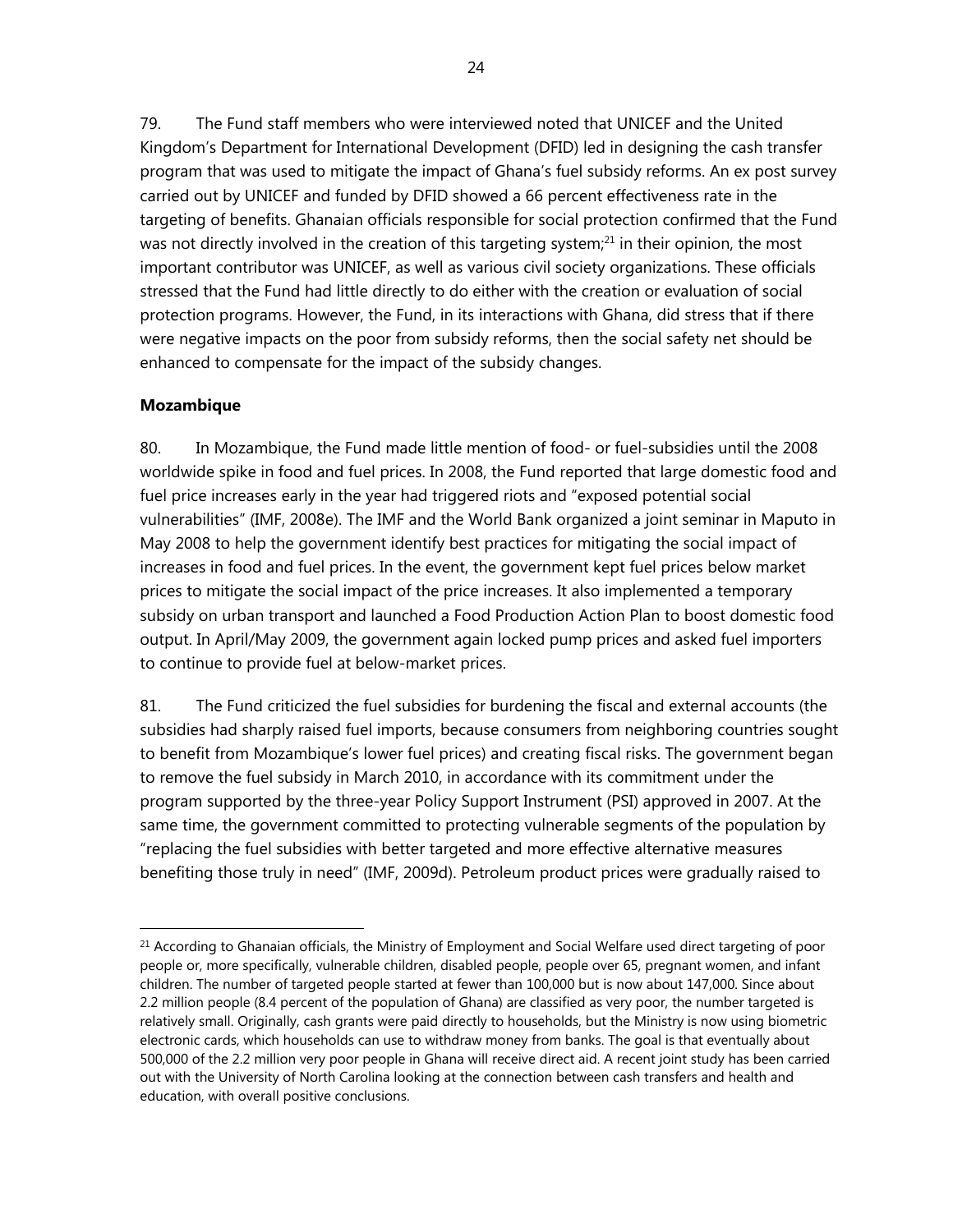market levels by August 2010; diesel prices were also raised but remained below equilibrium levels.

82. Riots broke out again in September 2010 following increases in administered prices of bread, water, and electricity.<sup>22</sup> The social unrest brought the government's fuel subsidy reform to a halt. It also prompted the authorities to introduce a bread subsidy, rescind the tariff increases for electricity and water for low-usage households, and leave in place the subsidies for urban transport. The Fund staff considered that these measures were "better targeted than the blanket fuel subsidy and believed to benefit the most vulnerable segments of the population" (IMF, 2010b). Regarding the fuel subsidies, the staff sympathized with the motivation but nonetheless advised the authorities that keeping retail prices below market prices was a policy that could not be sustained for long. At the same time, the staff emphasized that there was a need to assess how the impact of the necessary price adjustments could be cushioned for the poor.

83. The Fund was able to directly influence subsidy reform and social protection through the leverage offered by the 2010 PSI arrangement (which succeeded 2007 PSI arrangement). Under the 2010 arrangement, the Fund advised the authorities to create more fiscal space in order to be able to afford a sustainable social protection system. Specifically, with regard to subsidy reform, the staff advised the authorities to make more frequent and smaller price adjustments than had been done in the past to avoid a renewed build-up of large fuel subsidies and to improve the fuel price-setting formula in the medium term. Staff also encouraged the authorities to explore options for cross-subsidization of various petroleum products.

84. With regard to social protection, the IMF staff contributed actively through a joint pilot exercise to develop a social-protection floor for Mozambique. The exercise involved UN agencies, the ILO, the World Bank, and bilateral partners and included: (i) a World Bank-led review of existing social security programs and expenditure; (ii) a costing exercise led by the ILO, focusing on public works programs, conditional cash transfers, and a universal pension system; (iii) a Fund-led assessment of available fiscal space consistent with the macroeconomic framework; and (iv) a simulation of the impact of policy options on the poverty gap, led by UNICEF. The 2011 Article IV staff report contained a useful summary of the existing socialprotection programs in Mozambique. According to Zhou (2017), the IMF–ILO collaboration in Mozambique was a success, and the government adopted a social-protection floor package costing less than 1 percent of GDP, designed by the ILO and endorsed by the IMF. The IMF team was a strong advocate for social protection and urged the Mozambican government to phase out fuel subsidies and repurpose the funds to finance the social-protection floor.

<sup>22 &</sup>quot;Deadly riots in Mozambique over rising prices," *BBC*, September 1, 2010; "Seven killed as rising food prices spark riots in Mozambique," *The Independent*, September 1, 2010.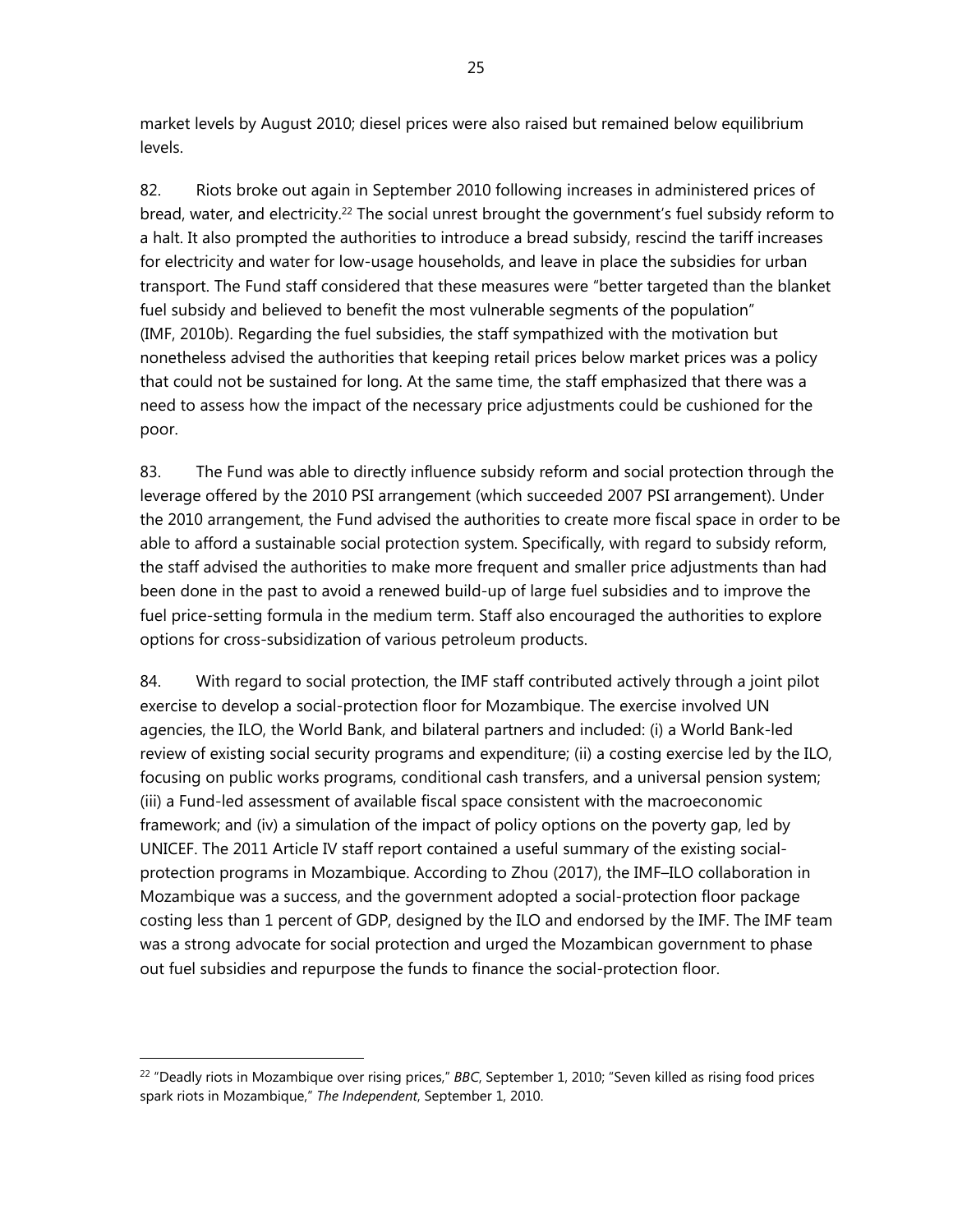85. The authorities followed the Fund's advice on subsidy reform to some extent. Fuel prices were raised in April 2011 and again in July. But though cost recovery was effectively achieved in early 2012, the subsequent global oil price increases again caused a need to compensate fuel importers. The staff supported the payment of separate fuel subsidies to private minibus operators that provided the bulk of transport services to the public, and encouraged the government to apply the price-setting formula for all petroleum products. Starting in 2013, the Fund also drew attention to electricity tariffs, which were below cost-recovery levels.

86. In 2015, the government requested TA from the IMF and the World Bank to initiate energy sector reforms. The IMF TA mission noted that fuel subsidies were an inefficient way to protect the poor.<sup>23</sup> Nonetheless it recognized that fuel-subsidy reform would affect household welfare, estimating that, on average in Mozambique, a fuel-price increase of 20 percent would decrease income by close to 2 percent for households in the bottom 40 percent of the welfare distribution. The TA mission laid out a strategy for reform, based closely on Clements and others (2013). It recommended streamlining the automatic price-setting formula through the introduction of reference pricing and the implementation of an automatic fuel-pricing mechanism with a smoothing component. The TA report devoted an entire annex to the social impact of the reform and possible mitigating measures for the most vulnerable. In particular, the report recommended that social and cash transfer programs be identified to mitigate the impact of fuel price increases on the most vulnerable.

87. The 2015 Article IV discussions revisited the issue of fuel subsidies at length. The Fund staff noted that the prevailing low international prices meant that retail fuel prices no longer needed to be subsidized, and indeed provided an opportunity for reform. The staff urged the authorities to follow the recommendations of the TA mission and implement an automatic fuel pricing mechanism as early as possible. The authorities, however, felt that further study was needed, including on reforming the centralized fuel-importing system and measures needed to mitigate the impact of reform on the most vulnerable. A selected issues paper prepared for the Article IV consultation (Palacio and Segura-Ubiergo, 2016) described the system of fuel subsidies in Mozambique, and provided a series of recommendations for continued subsidy reforms, but contained only minimal discussion of social protection.

88. Since the evaluation period, social protection issues have continued to influence other areas of subsidy reform in Mozambique, as the authorities continue to allocate resources to subsidize prices of food such as wheat and flour. Mozambican authorities who were interviewed for this evaluation noted that very small increases in the price of bread have, in the past, led to social instability; the authorities will therefore continue to partially subsidize public transport in order to minimize the cost-of-living increases for the most vulnerable parts of the population. In the authorities' view, a low and stable price for public transport is also important for social

 $^{23}$  It estimated that almost two-thirds of the total subsidy benefit was received by the richest 20 percent of the population while the poorest 20 percent of the population received less than 5 percent of the subsidy share.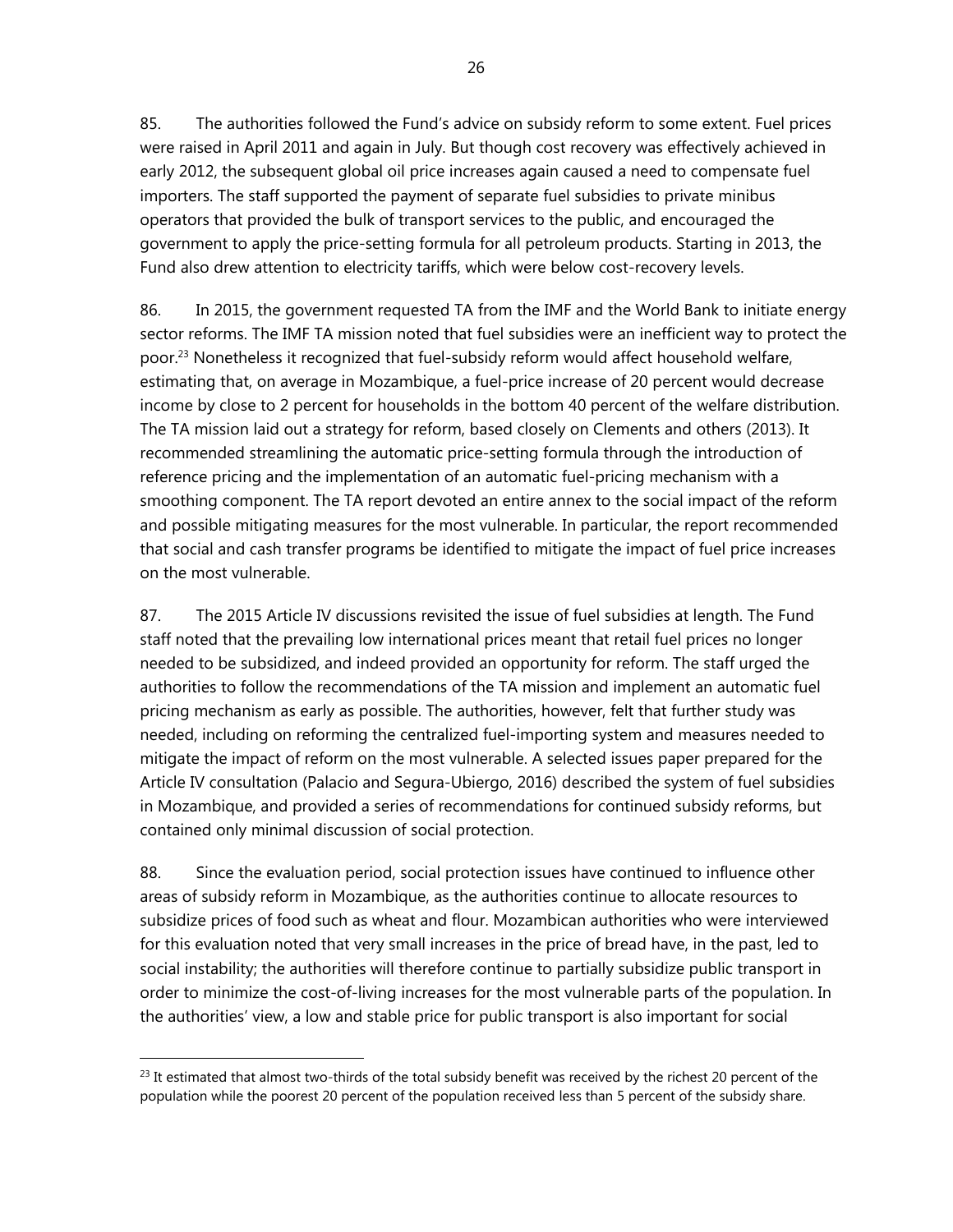stability, and thus the government expects to spend about 0.4 percent of GDP on non-fuel price subsidies. The authorities agreed that it was appropriate for the IMF to be concerned with social protection issues.

## **Indonesia**

89. Like Mexico, Indonesia is an example in which the Fund suggested energy-subsidy reform primarily because of the inherently distortionary nature of these subsidies. Overall energy subsidies were not a serious macro-fiscal issue in Indonesia; rather, the Fund staff expressed concern that government expenditures were heavily skewed toward subsidies, which were crowding out high-priority spending such as on social programs. The staff also outlined several other concerns regarding fuel subsidies: lower domestic prices for fuel were contributing to excessively high levels of fuel consumption; the difference between domestic fuel prices and international oil prices was encouraging smuggling; the oil and gas sector's net contribution to the public budget was being eroded by the artificially low domestic fuel prices; and the fiscal pressure coming from large subsidy bills could potentially cause a deterioration in investor sentiment and raise bond yields.

90. For all these reasons, the Fund recommended scaling back untargeted fuel subsidies and making progress toward market-based prices. The Indonesian authorities agreed with the Fund that untargeted subsidies were not prudent and that they crowded out priority spending. But political pressure was a key difficulty in tackling these subsidies. Fund staff recommended the implementation of a mechanism for automatic adjustments of energy prices, in order to depoliticize these adjustments and remove the risk of higher subsidies.

91. A selected issues paper for the 2007 Article IV consultation (Mati, 2007) estimated that a 10–40 percent increase in average fuel prices could free up 0.3–1.2 percent of GDP in additional resources over the medium term, but it also noted that some of the gains would need to be spent on compensatory programs to avoid a negative impact on the poor. The same paper estimated that a 10–40 percent increase in electricity tariffs could free up 0.2–0.6 percent of GDP in the medium term, but it also emphasized that tariff-rate increases had to be carefully designed to take into account the impact of different types of subsidies on the poor. Specifically, it recommended raising the rates for use of high-intensity electricity (900-volt to 6600-volt capacity) rather than those for low-intensity electricity (450-volt capacity), which provided the most benefit to the poor.

92. In May 2008, the Indonesian authorities increased domestic fuel prices by about 29 percent in an effort to contain fuel subsidies in the context of volatile global oil prices; they felt that automatic adjustments were politically infeasible at that juncture. The Fund supported this move although the staff noted that ad hoc price adjustments were a second-best alternative to automatic adjustments. To limit the burden of the 2008 fuel price increase on the poor, part of the fiscal savings from the subsidy reduction was channeled to a cash-compensation scheme whereby the government disbursed monthly payments to 19 million households through the end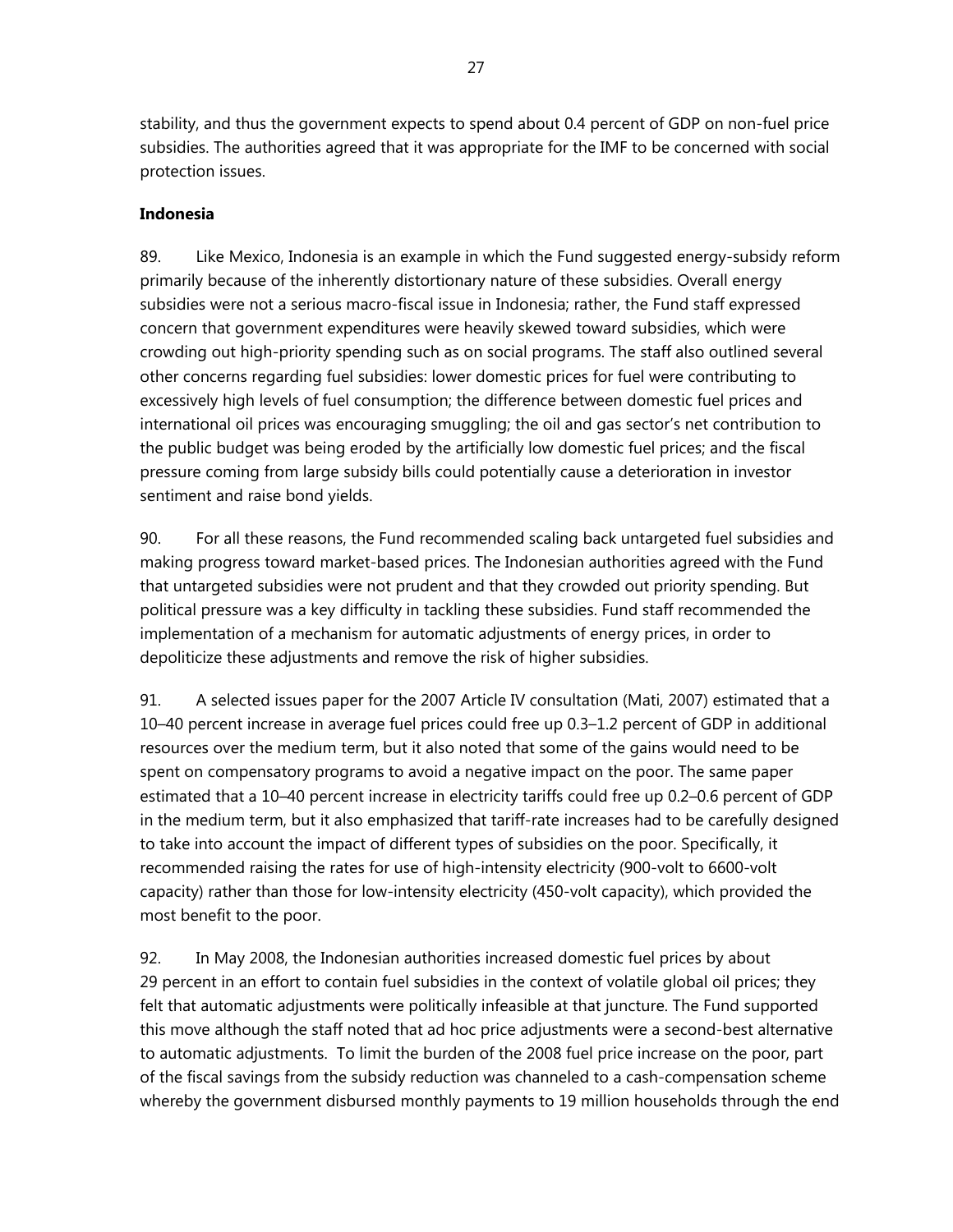of the year.<sup>24</sup> The government also expanded its rice distribution program, and encouraged households to switch from heavily subsidized kerosene to more economical LPG as the main cooking fuel by supplying them with free LPG stoves.

93. In April/May 2013, FAD provided technical assistance to the Ministry of Finance on how to generate enough fiscal space to accommodate the government's plans to scale up social protection programs over the next five years. The TA mission demonstrated how much social protection expenditure was required for the country, then calculated how much budgetary saving would need to be generated in order to create the necessary fiscal space. In comparison with the Article IV staff reports, which were largely descriptive, the TA report analyzed in detail the breakdown between changes in social insurance and changes in social assistance schemes, and generated a variety of alternative scenarios—for example, for health insurance increases and their costs. Such counterfactual simulations are quite useful in judging the sustainability of alternative policies.

94. The TA team estimated that the expansion of social protection would lead to a deficit of 4.6 percent of GDP in 2017, which would not be sustainable. It concluded that energy subsidy reform could generate the necessary fiscal space to accommodate the desired social program increases, and it provided suggestions, drawn directly from the IMF study by Clements and others (2013), on how to implement such a reform. Staff members who were interviewed for this evaluation indicated that the Indonesian authorities may not have been highly motivated by the TA report, but did take some general directions from it. Some Indonesian officials who were interviewed felt that the Fund's advice on reducing subsidies was useful but provided nothing that was not already known to the government.

95. In mid-June 2013, the Indonesian government raised subsidized petroleum prices by 44 percent, raised subsidized diesel prices by 22 percent, and approved in the revised 2013 budget a temporary cash-compensation scheme for vulnerable groups. The IMF staff urged the authorities to follow the recommendations of the TA mission and replace broad energy subsidies with targeted cash transfers, building on the system of transfers that was already in place. However, the authorities felt that further increases in subsidized fuel prices would be too politically challenging, going into an election year.

96. With the change in government in October 2014, fuel prices were raised in November and two major reforms came into effect at the beginning of 2015: the discontinuation of the gasoline subsidy and the introduction of a fixed per-liter subsidy scheme for diesel. The 2014 Article IV mission reported that cash transfers equivalent to 0.1 percent of GDP were made to 15.5 million low-income households (the bottom 25 percent of the income distribution) shortly after the November 2014 fuel-price hike, in a move similar to that taken after the June 2013 price hike. The rationale for the price hikes—a need to reallocate fuel subsidies to infrastructure

<sup>&</sup>lt;sup>24</sup> See Kwon and Kim (2015) for more on the development of cash transfers in Indonesia.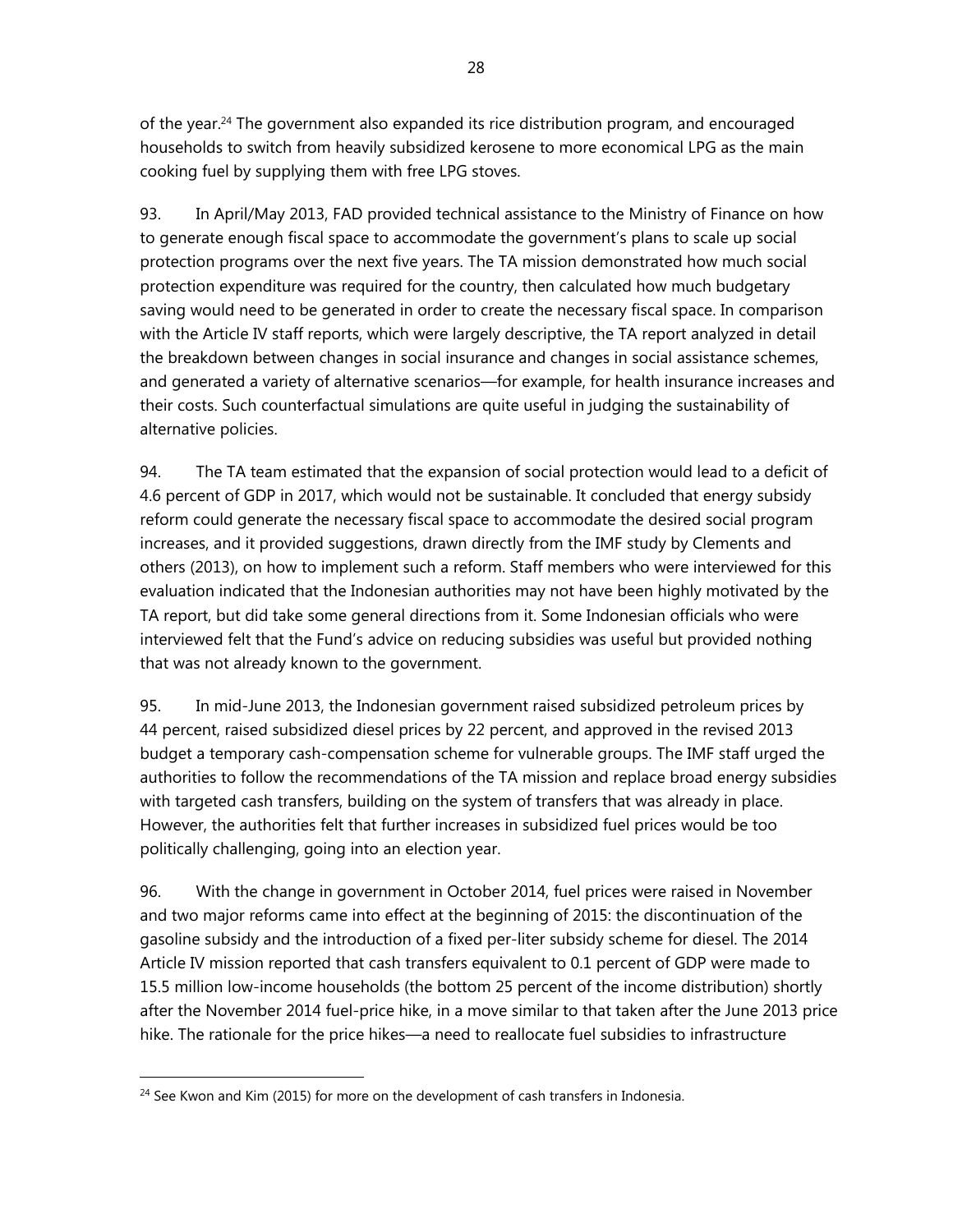spending—was communicated effectively to the public. Staff hailed the reforms as "very successful" and stated that they could "serve as a model for other countries" (IMF, 2016b).

97. According to several Indonesian officials who were interviewed for this paper, the Fund's contribution to promoting social protection was minor compared with those of the World Bank and the Australian-Indonesian Program for Economic Governance. Their view was that the Fund staff talked about compensating poor people for the subsidy cuts, but really only as an afterthought. The World Bank, on the other hand, was considered to have given very good advice on compensatory social spending. These interviewees' view was that the World Bank's work on subsidies was much better than the Fund's in incorporating the impact of subsidy reform on the poor. For example, they emphasized that the Fund had no input into the development of various types of electronic cards for distribution of funds for social benefit programs.

#### **Bolivia**

98. In Bolivia, the Fund had long emphasized that rigidities in domestic petroleum pricing were giving rise to large explicit and implicit subsidies. Bolivia, like Indonesia and Mexico, is an oil producer so the concern was with expenditure allocation rather than with budget imbalances. In 2006, these subsidies were estimated at 7 percent of GDP. Staff argued that the subsidies were inefficient in that they largely benefited upper-income groups, and that they encouraged smuggling and discouraged investment and energy conservation. Accordingly, the mission team suggested that subsidies be phased out by moving domestic petroleum-product prices gradually to market based levels.

99. At the same time, the Fund recognized the need to make fiscal space in order to support social programs for the poor. Indeed, this desire "to make the budget an effective anti-poverty tool"—was a major motivating force for subsidy reform (IMF, 2007b). A technical assistance mission by FAD in October 2004 for a poverty and social impact analysis had examined the magnitude and distribution of fuel subsidies in Bolivia, assessed the welfare impact of subsidy reform, and proposed potential mitigating measures for the poor. The results, published in Coady and others (2006), showed that the bottom 40 percent of the income distribution in Bolivia received only about 15 percent of the benefits of the fuel subsidy. The 2008 Article IV mission urged the authorities to consider reducing explicit and implicit subsidies on hydrocarbons "while using part of the substantial resulting fiscal savings to protect vulnerable groups"—for example through targeted subsidies for food and urban transport, as had been suggested in the 2004 technical assistance report on poverty and social impact analysis (IMF, 2009b).

100. In 2009, FAD fielded another TA mission to Bolivia to analyze the fiscal and distributional effects of petroleum product pricing. The mission team noted that eliminating fuel subsidies would cause significant increases in the corresponding domestic prices. It discussed the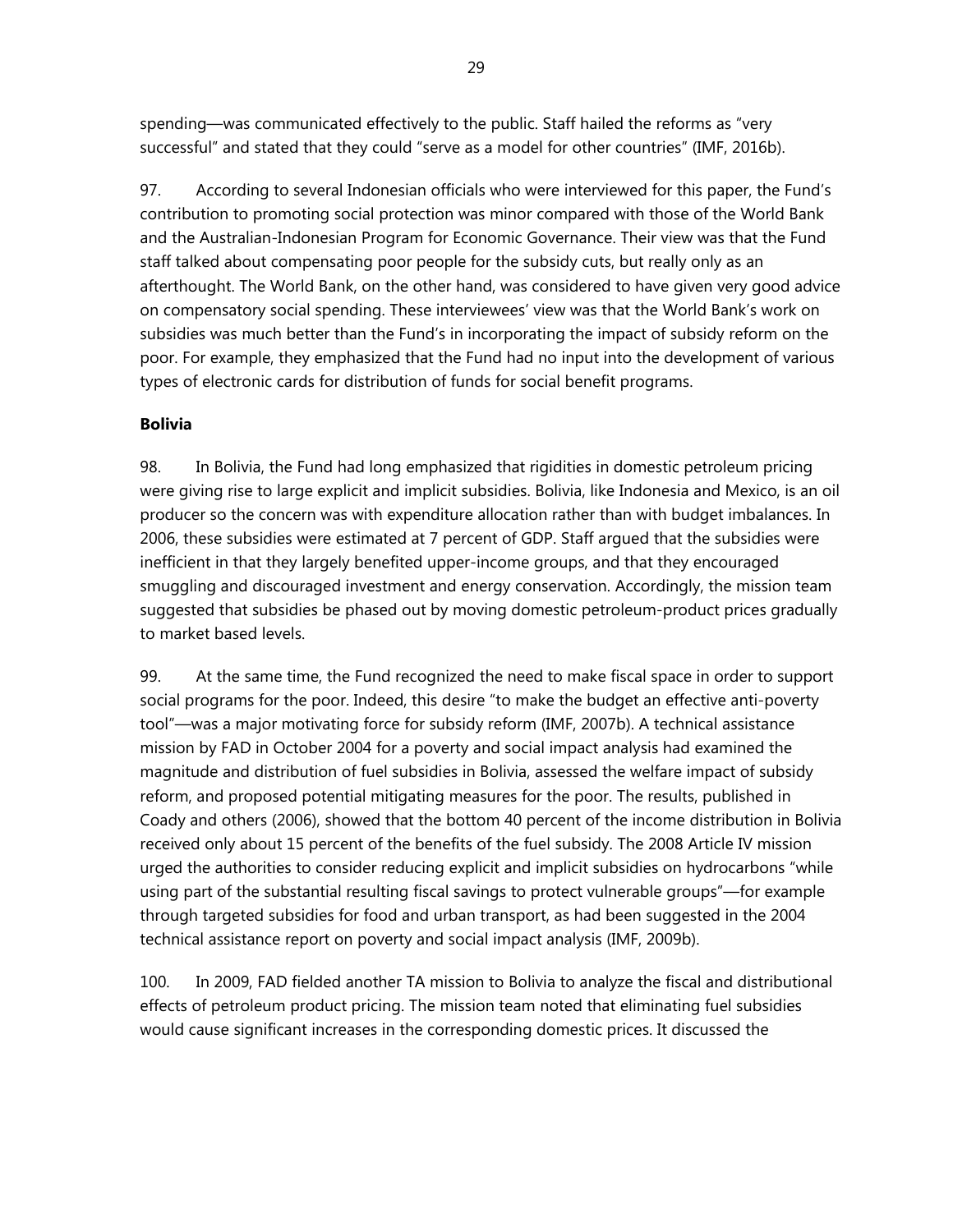distributional impact of these potential increases and the corresponding social implications.<sup>25</sup> The team was careful to note that although the direct impact of fuel subsidy elimination would be borne most heavily by higher-income households, the indirect costs, via consumption of other fuel-related products and services, would affect poor households quite heavily. The suggestion was to introduce an automatic fuel-pricing mechanism that distinguished between different fuel types based on their usage by different income groups.

101. The authorities attempted to end fuel subsidies abruptly in December 2010, without taking measures to address social-protection concerns. Gasoline prices rose by almost 73 percent and diesel prices by more than 80 percent.<sup>26</sup> The social unrest that resulted led to the measure being reversed. Drawing a lesson from this episode, the 2011 Article IV mission advised the authorities to develop the capacity to enhance targeted social policies so as to facilitate the reduction of fuel and food subsidies.<sup>27</sup> In particular, the mission noted that "success in removing generalized fuel subsidies and allowing price signals to stimulate agricultural production will depend upon the ability of the state to deliver adequate compensatory measures to the most vulnerable groups" (IMF, 2011a). This message was reiterated in 2012, when staff advised the authorities that successful subsidy reforms would need to be accompanied by "better targeting of social policies to protect the most vulnerable groups and/or special policies for public transportation" (IMF, 2012b). Staff cited successful experiences in countries such as Indonesia (2005, 2008), Iran (2010), Jordan (2005), and Mozambique (2008); however, the authorities indicated that social resistance to reducing fuel subsidies would be too difficult to overcome.

102. Interviews with Fund staff members with direct experience in Bolivia support the general observation that the Fund offered advice that helped to shape the direction of subsidy reform, as well as measures to aim the saving towards vulnerable groups. However, the Fund did not become involved in the details of these measures, which were really dictated by Bolivian political realities.

103. As for social protection, Fund staff members indicated that the World Bank contributed to the Fund's thinking. They noted that general discussions took place with World Bank staff about the impact of public transfers to the poor, and about cash transfers, starting with some specific programs for school children, pregnant women, and retirees, but that these discussions were not linked to fuel subsidy reform. A 2015 Working Paper (Vargas and Garriga, 2015) found that transfer programs to specific population groups, such *Renta Dignidad* for elderly people,

 $25$  The team calculated the direct costs of the fuel subsidy to be 1.1 percent of GDP while further indirect costs were estimated to be 2.8 percent of GDP. It also estimated that 58 percent of the cost of the subsidy benefited the highest two quintiles of the income distribution while only 23 percent benefitted the bottom two quintiles.

<sup>26 &</sup>quot;Bolivians protest fuel price increases," *CNN*, December 28, 2010.

<sup>&</sup>lt;sup>27</sup> Staff also advised the authorities to discontinue food subsidies (price controls). However, the authorities explained that this was part of their strategy to empower small farmers and expand agricultural production.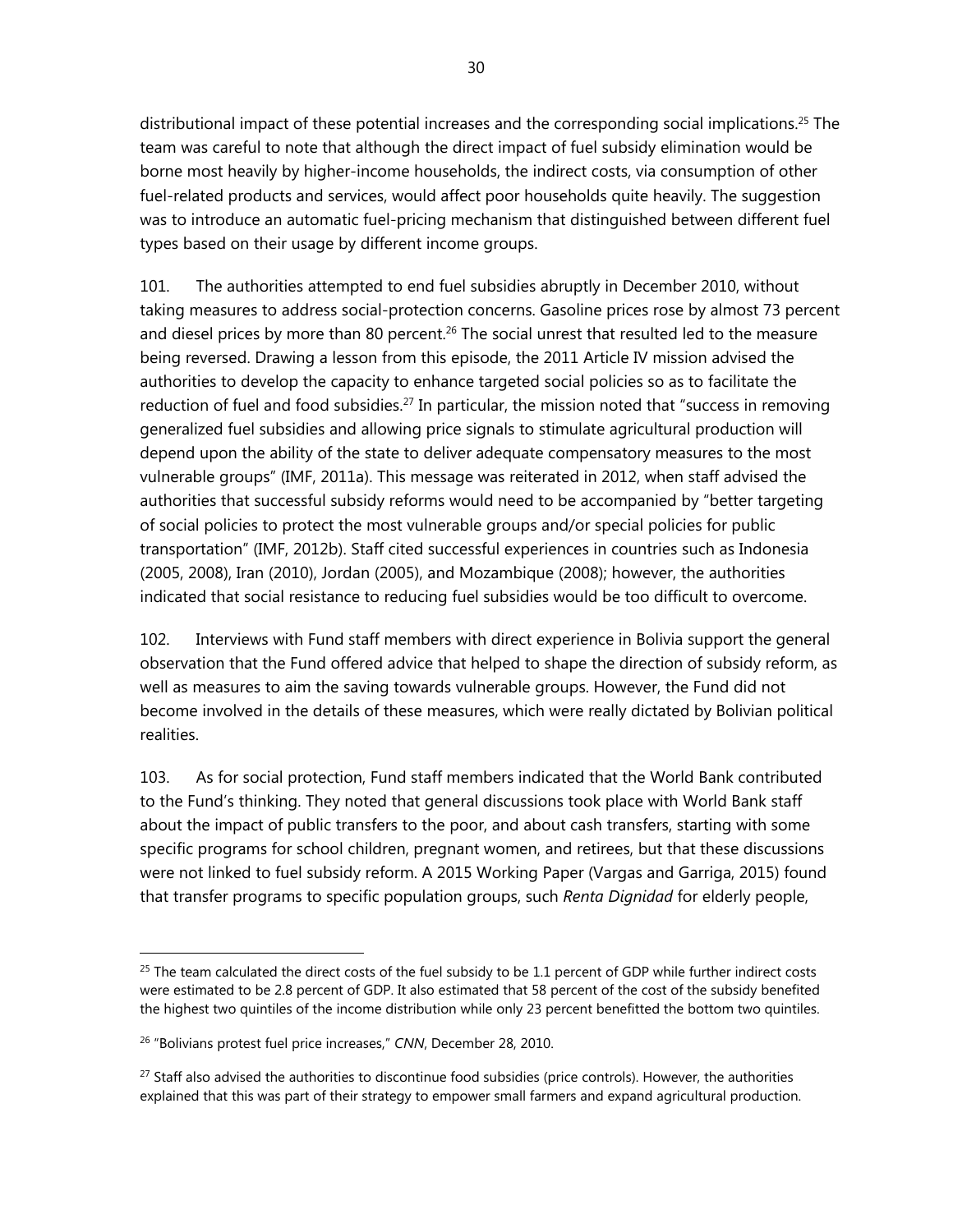played an important role in reducing inequality and poverty in Bolivia.<sup>28</sup> It is not completely clear how much influence, if any, the Fund had on these programs.

## **C. Bangladesh and Jordan: The Fund Provided Encouragement and Specific Advice, and Introduced Program Conditionality to Protect the Vulnerable**

104. In Group C countries, the IMF's subsidy advice was motivated by the need to strengthen the position of the energy sector, as well as to reduce the burden of lending by the banking system to the energy sector. The overall objective was to create fiscal space that could be used to strengthen the social safety net. Although the Fund offered considerable advice for social programs, implementing this advice was made very difficult by country-specific political and social factors.

# **Bangladesh**

 $\overline{a}$ 

105. In Bangladesh, the Fund recommended energy subsidy reform because of two key concerns: first, energy subsidies weakened the financial position of the state-owned enterprises (SOEs) in the energy sector; and second, the subsidy was financed mainly by loans from stateowned commercial banks (SCBs) and these loans remained mostly overdue. Thus, the subsidies affected the financial health of both SCBs and SOEs. In the context of the 2003–06 PRGF program, the Fund sought to address these problems in collaboration with the World Bank. From the beginning, the Fund recognized that the policy agenda in Bangladesh's energy sector was "very large and complex with significant social implications" (IMF, 2003). The World Bank helped to develop automatic pricing formulas for electricity, gas, and petroleum products, which were to be implemented in a phased approach toward cost recovery and reducing subsidies.

106. At the fourth review of the PRGF program, in January 2006, the Fund inserted a new structural performance criterion related to energy sector reform. The condition required the authorities to (i) finalize a report quantifying all quasi-fiscal costs arising from prices below international levels in the energy and power sector, including the implicit subsidies and the revenue forgone by underpricing of natural gas; and (ii) identify measures to mitigate the impact of price adjustments on vulnerable groups. This is one of the earliest examples in our evaluation period where the Fund introduced conditionality explicitly related to social protection.

107. A poverty and social impact analysis mission by FAD in March 2006 showed that Bangladesh's energy subsidies were poorly targeted. The analysis, reported in IMF (2006c), indicated that the poorest quintile received only 11 percent of the benefit, while the top quintile received 35 percent. For implicit subsidies from underpriced natural gas, which was produced domestically, these numbers were 9 percent and 45 percent, respectively. The TA mission

 $^{28}$  Vargas and Garriga's (2015) analysis was highlighted in the 2015 Article IV consultation because Bolivia was one of the pilot cases for the IMF's initiative to integrate "newly emerging macro-critical issues" (in this case, inequality) into surveillance work.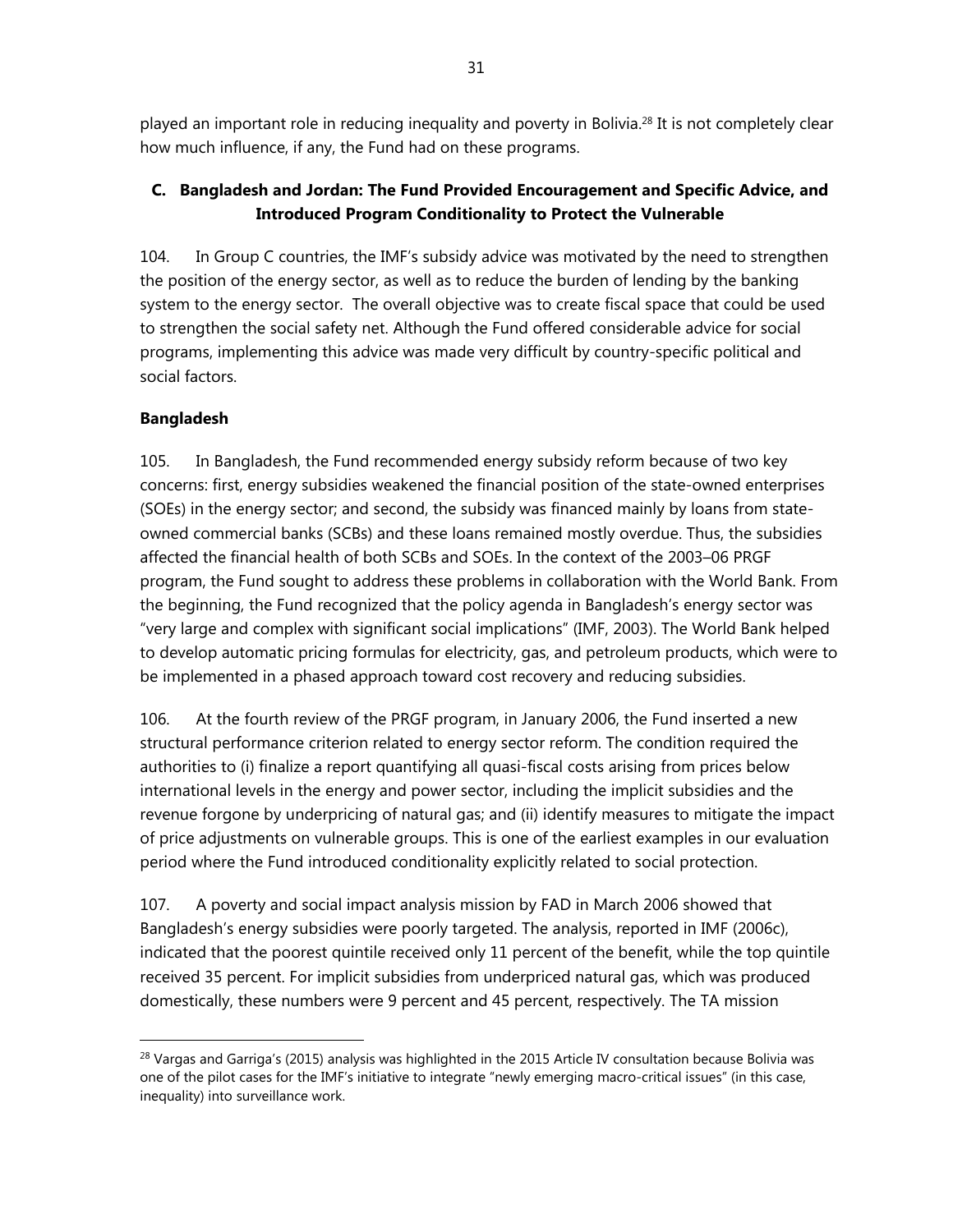suggested that a better way to target government assistance for poorer households would be to "eliminate fuel subsidies and use the savings to increase spending on well-targeted social programs" (IMF, 2006c). At the fifth review of the PRGF program, in October 2006, staff indicated that the abovementioned structural performance criterion was satisfied on time. However, there was no discussion of identified measures to mitigate the impact of price adjustments on vulnerable groups.

108. The issue of food and fuel subsidies came up again in the 2008 Article IV consultation. In response to the volatility in international commodity markets, the Bangladeshi authorities had raised fuel and fertilizer prices but not by enough to keep within the budget's subsidy provisions. The IMF staff stressed that any additional SOE losses arising from international price rises should be met by domestic price increases, so that priority spending on key social and development programs would not be further compromised. The authorities agreed in principle, but noted the political difficulty in further raising prices; they stressed that the Fund's preference for an automatic price-adjustment framework could only be considered in the medium term. The staff, on its part, acknowledged that the natural disasters and subsequent rapid food-price increases of early 2008 had made life more difficult for large segments of the population and reversed some earlier reductions in poverty. It reiterated that reducing open-ended price subsidies and replacing them with "more affordable and better-targeted social safety nets" would provide fiscal space for the increases in public investment and provision of social services that were necessary to sustain poverty reduction and achieve the Millennium Development Goals (IMF, 2008d). The same theme was carried through the 2009 and 2011 Article IV consultations.

109. The staff did not elaborate on the "better-targeted social safety nets" envisaged. The 2008 Article IV staff report mentioned a broadening in the scope of existing safety net programs and the introduction of a new cash-for-work scheme that would cover 2 million rural families during the 100 days between harvests. The 2011 Article IV staff report mentioned TA that was pending from the World Bank for better tracking of subsidy schemes and their effectiveness.

110. Bangladesh's three-year ECF program approved in April 2012 actively addressed the issue of energy-subsidy reform, while encouraging the authorities to use the resulting fiscal space for social programs. As a prior action for the program request, the authorities adjusted retail electricity and petroleum prices to contain budgetary transfers to the Bangladesh Petroleum Corporation and the Bangladesh Power Development Board to Tk 150 billion in FY 2012. The program included as a structural benchmark the adoption of an automatic adjustment mechanism for retail petroleum prices, to ensure full pass-through of international prices by the end of 2012.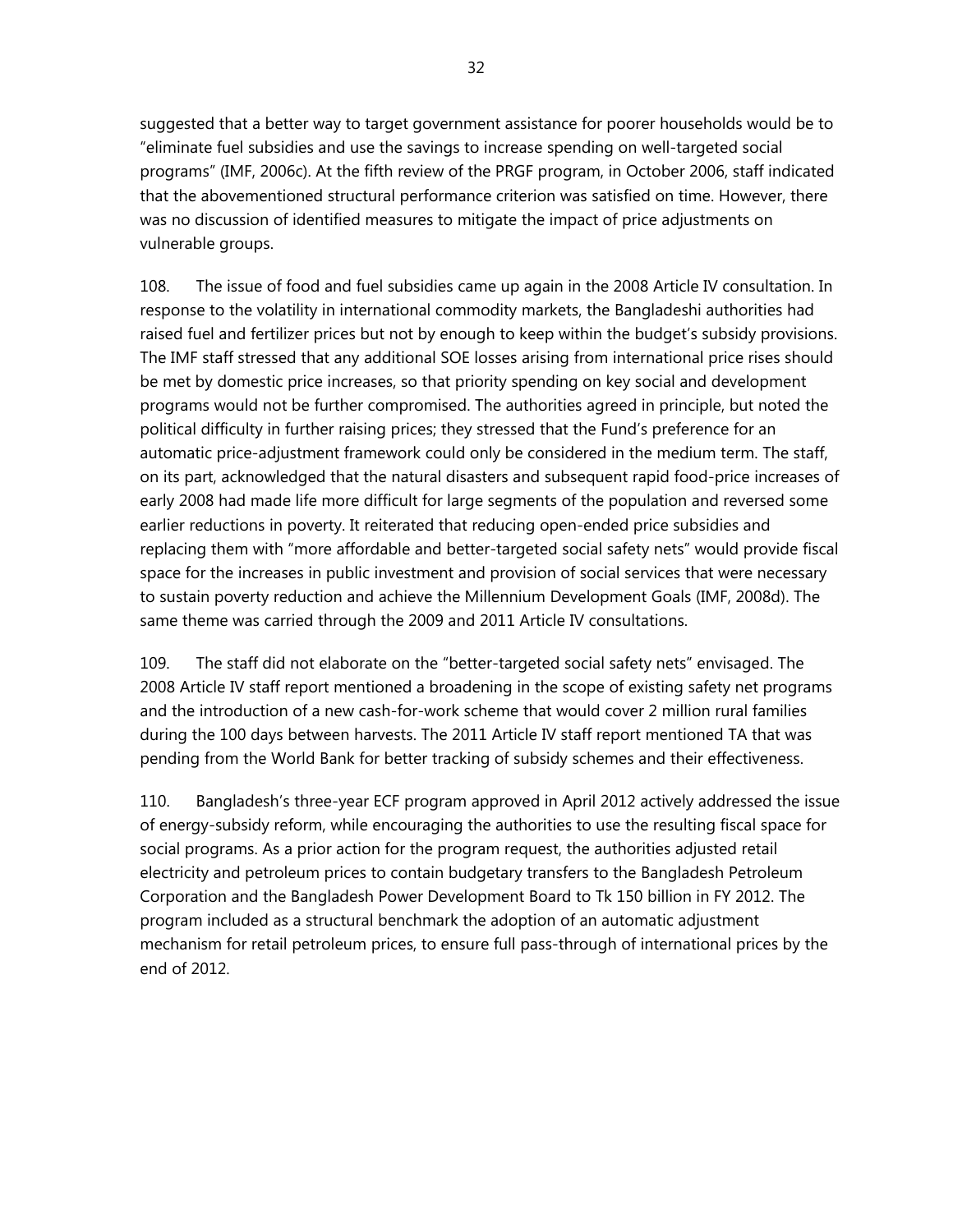111. The specifics of the recommended formula for automatic petroleum-price adjustment were elaborated by an FAD TA mission in October 2012.<sup>29</sup> The formula had three key objectives: (i) ensure full pass-through of changes in international fuel prices to domestic retail prices; (ii) contain the level and volatility of the fiscal cost of fuel-pricing policy; and (iii) avoid reliance on an ad hoc approach to fuel pricing, since such an approach creates political pressures that often result in long periods of fixed prices, unsustainable fiscal costs, and tensions between the government and fuel suppliers.

112. The 2012 TA mission recognized that although fuel subsidies were an inefficient and fiscally expensive approach to protecting the poor from rising international fuel prices, eliminating them could have a sizeable adverse impact on poor households. The TA report included a brief overview of Bangladesh's social safety net. The advice was to expand the budget for these programs, possibly with some improvements in targeting effectiveness, to address concerns about poverty while containing the fiscal cost. The report added that other public expenditures (e.g., on education and healthcare) as well as infrastructure expenditures (e.g., on roads and electrification schemes) could also be expanded.

113. The Fund's approach was to help Bangladesh create fiscal space for efficient spending on social programs following the World Bank's suggestions. The 2012 ECF-supported program also included conditionality (in the form of an indicative target) to ensure adequate budgetary provisions were made for social spending during the program period. This conditionality specified a floor on "social-related spending by the central government," defined to include all the spending categories of the education and health ministries as well as spending on more than 80 social safety net programs in the budget. The staff report for the ECF program request included an annex on social safety net programs in Bangladesh. The annex, prepared jointly with World Bank staff, noted that Bangladesh had a number of operating schemes, although some of them were "weakly administered and/or poorly targeted" (IMF, 2012a). Under the ECF-supported program, resources were expected to be freed up by reducing/eliminating energy subsidies and directed through better-designed social safety net programs to compensate the households most vulnerable to rising fuel and food prices. The work to improve the design of social safety net programs would be led by the World Bank, non-governmental organizations, and other development partners in this area. The Fund's collaboration with the World Bank was commended in staff interviews.

114. At the end of the ECF program in 2015, the Fund staff reported that while the authorities had "made good progress," they needed to "further rationalize subsidies by systematically aligning domestic fuel prices with global prices" and to raise spending on infrastructure and social spending targeted to the poor (IMF, 2015b).

 $29$  The purpose of the TA mission was to identify issues and options to be considered in adopting an automatic mechanism for petroleum-product pricing.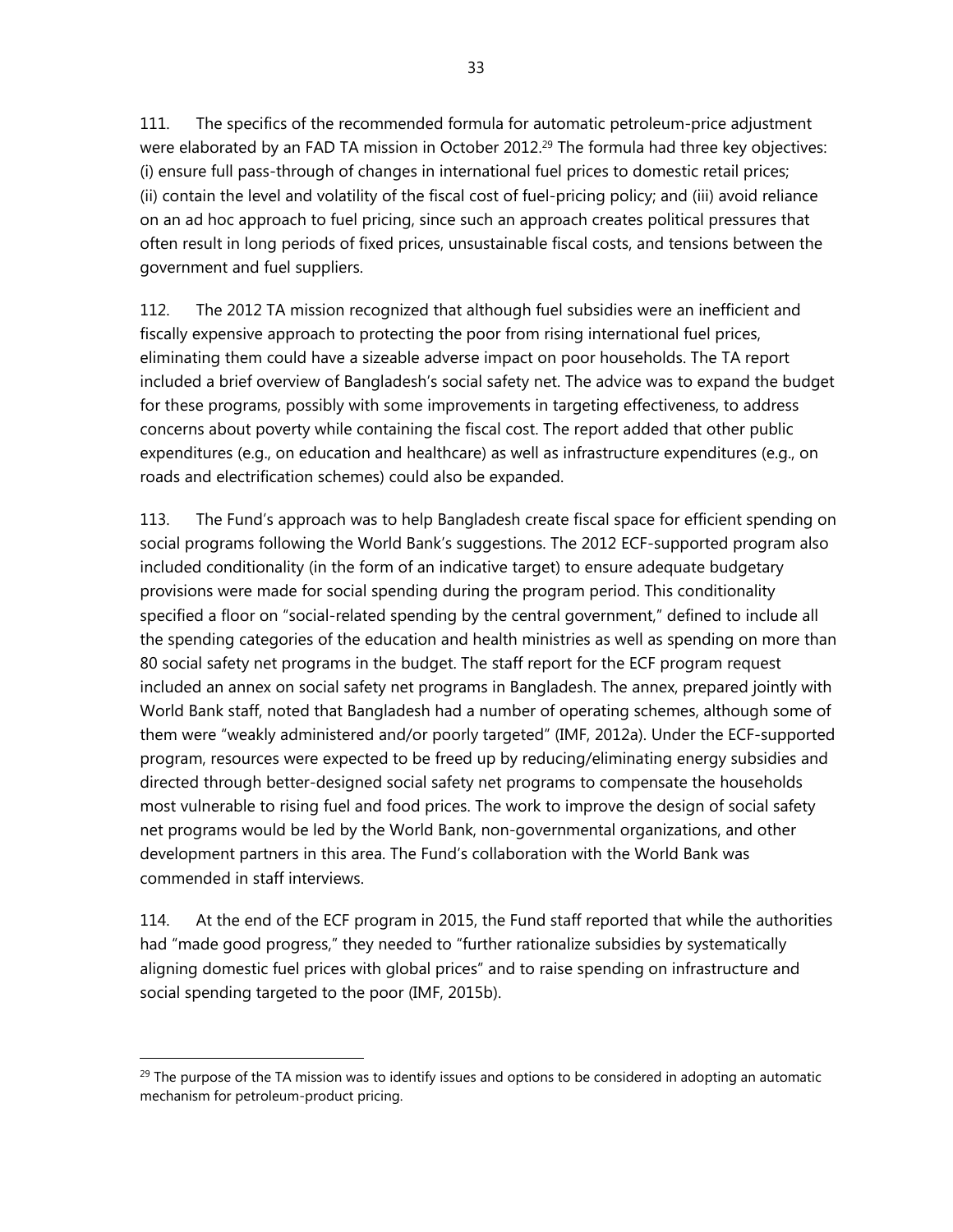115. Interviews with staff members suggested that IMF missions to Bangladesh were deeply concerned about social issues, and tried to generate savings from subsidy reform to finance social or other priority spending. According to staff members, the authorities were supportive and viewed the Fund's engagement as positive, but local political factors were a major problem in carrying out the staff's recommendations.

#### **Jordan**

 $\overline{a}$ 

116. At the beginning of the evaluation period, Jordan confronted a number of difficult fiscal issues. The country had completed a two-year SBA with the Fund in July 2004 and was under post-program monitoring (PPM) by the Fund. The PPM missions were concerned about the country's high fiscal deficit and public debt, which were driven in large part by Jordan's high implicit subsidies for fuel.<sup>30</sup> The discussions mainly focused on improving the debt-to-GDP ratio and decreasing the budget deficit. A key element of Fund policy advice for improving the public sector budget was to move forward with the introduction of an automatic formula for petroleum pricing. Accordingly, the Fund recommended monthly price adjustments for a few fuel products whose prices were already at market levels but not yet fully automated. In addition, the fiscal reform included phasing out food subsidies.

117. An FAD TA mission visited Jordan in February 2005 to analyze the distributional effects of reducing subsidies on petroleum products and to suggest policies to mitigate the effect of price increases on the poor. The mission found that price subsidies on diesel, fuel oil, kerosene, LPG, jet fuel, and asphalt amounted to 3.6 percent of GDP and went disproportionately to highincome households: the top quintile received an estimated 42 percent of the benefits, while the bottom quintile received only about 9 percent. Nonetheless, the mission recognized the importance of shielding the poor as much as possible from the cost-of-living increases that would result from eliminating the subsidies. To that end, it suggested a number of short-term mitigating measures, such as maintaining "lifeline rates" for electricity; phasing in the price increases, with LPG prices left for last; and raising minimum wages and pensions. In the medium term, the mission took the view that a generalized, targeted cash subsidy was the best way to assist the poor. It advised the authorities to improve the coverage and targeting of the National Aid Fund (NAF), the state-funded social safety net for the poor.

118. In February 2008, the Jordanian authorities increased petroleum product prices by an average of 47 percent, effectively eliminating the subsidies, and they implemented a mechanism for monthly fuel-price adjustments. LPG prices remained subsidized and were not covered by the monthly mechanism. Compensatory expenditure measures were taken to protect vulnerable groups: (i) an increase, on a progressive scale, in public sector wages and pensions; (ii) cash

<sup>&</sup>lt;sup>30</sup> The 2006 Article IV consultation and fourth PPM discussion noted that while public debt was declining in 2006, the country still had a budget deficit of 16 percent of GDP and a public debt-to-GDP ratio of 73 percent. One of the key staff recommendations was to lower the public debt ceiling from 80 percent of GDP to 60 percent of GDP by 2011.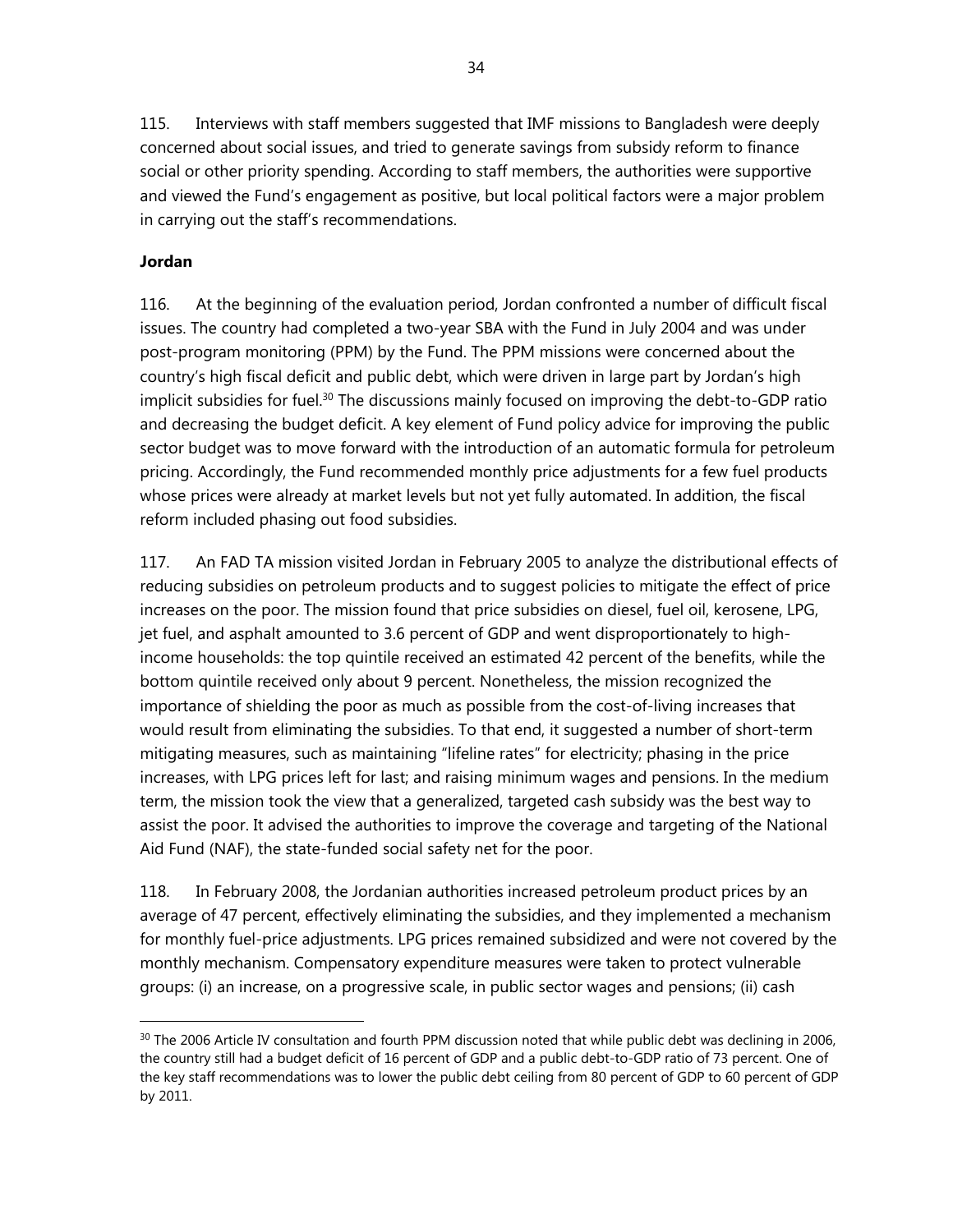assistance to the poor in the private sector; (iii) an increase in assistance provided by the NAF; and (iv) financial support targeted at small-scale farmers. The IMF staff welcomed the removal of fuel subsidies and noted that "sizable compensatory measures were understandably implemented in order to gain public acceptance and protect vulnerable groups" (IMF, 2008a).

119. Notwithstanding these efforts, high fuel and food prices for much of 2008 continued to put pressure on the fiscal position. The cost of food subsidies, in particular, remained high. The 2010 Article IV mission suggested further cuts, such as phasing out subsidies on LPG and wheat; revising the electricity tariff schedule to reduce subsidies and limit them to low-income households through lifeline tariffs; and reviewing the NAF's eligibility criteria to improve its coverage of the poor and minimize leakage to higher-income households. Instead, however, in early 2011, the authorities responded to social pressures by putting the monthly fuel price adjustment on hold and fixing prices for most petroleum products at what was deemed to be a socially acceptable level.

120. The 2012 Article IV mission argued forcefully that, in light of Jordan's high debt burden and limited fiscal space, universal subsidies should be replaced with better targeted subsidies and transfers to help the poor and vulnerable, and that doing so would also free up funds for capital spending and for current spending on education and health. A SIP prepared for that consultation (El-Said, 2012) estimated the cost of energy price subsidies at close to 6 percent of GDP in 2011. The paper argued that every dinar transferred to the bottom two income quintiles through gasoline subsidies cost the budget about JD 5, whereas a simple cash distribution of these benefits to all households would have been less costly and more effective in assisting the poor.

121. The three-year SBA for Jordan that was approved in August 2012 had a significant focus on energy-subsidy reform. At the same time, the World Bank was putting in place a TA program in that area, focusing on the analysis of the poverty impacts and policy implications of changes in subsidy regimes, as well as options for improved targeting mechanisms. The 2012 SBA envisaged considerable fiscal consolidation. It included structural benchmarks for energy-subsidy reform such as: announcing a medium-term electricity/energy strategy incorporating the World Bank's inputs by end-September 2012; implementing a step increase in the price of diesel by October 2012; and implementing annual increases in electricity tariffs starting by January 2014.

122. The 2012 SBA program also provided for the implementation of targeted transfers to alleviate the higher fuel costs associated with the phasing out of fuel subsidies. The provisions took the form of two structural benchmarks: (i) to introduce, by end-January 2013, "targeted transfers, which would protect the poor from higher oil prices should they increase beyond \$100 per barrel"; and (ii) to implement a national unified registry for targeting of subsidies by end-October 2013 (IMF, 2012d; IMF, 2013).

123. Jordan's authorities eliminated fuel subsidies in late 2012 with the exception of those on LPG (which still retains a small subsidy). They reinstated the monthly price-adjustment mechanism at the beginning of 2013. To mitigate the social impact of the subsidy removal, a

35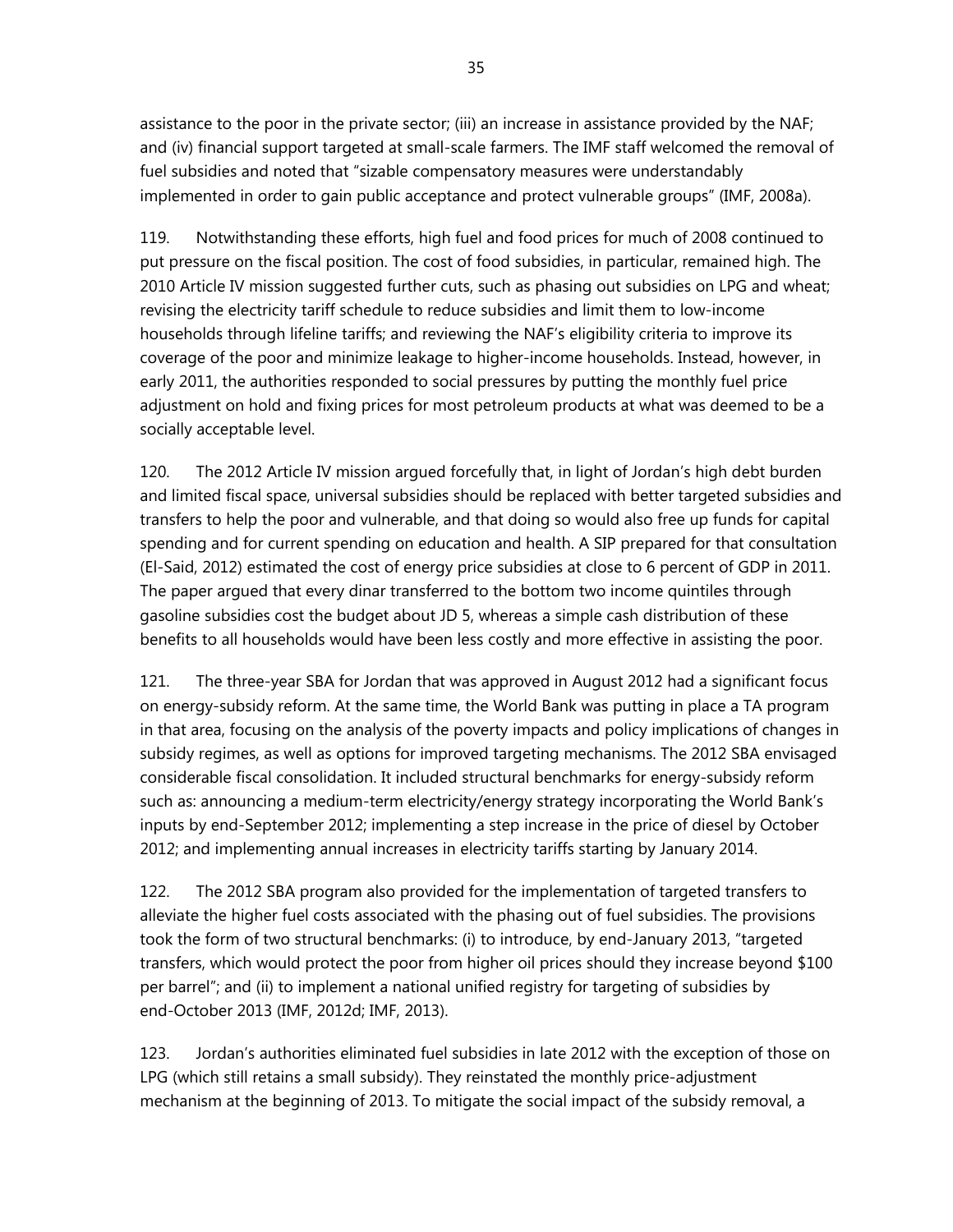cash transfer was introduced for families with an annual income below JD 10,000 (US\$14,100) (who amounted to 70 percent of the population) if the oil price rose above \$100 per barrel. The transfer was to be paid in three installments, the first of which was disbursed in the last few weeks of 2012<sup>31</sup>

124. The Fund staff's appraisal of Jordan's subsidy reform was mixed. It found that while the fuel subsidy reform was successful, little progress had been made on reducing/removing the food subsidy or in reforming electricity tariffs and water subsidies, largely because of the potential social impact. According to the Fund's Ex Post Evaluation of Jordan's 2012 SBA, the removal of fuel subsidies was a major achievement but the cash transfers could have been better targeted. The staff reported that the benchmark to establish a unified registry for subsidies was met on time.

125. Discussions with Fund staff members indicate that the country team for Jordan was very mindful of the poor and the most vulnerable groups. As noted above, the government introduced transfers to 70 percent of the population conditional on oil prices exceeding \$100. These transfers were expected to be paid out three times a year, but in fact the payout was random. When oil prices fell below \$100 per barrel the transfers stopped completely; the Fund staff suggested that some transfers be kept, at least for the most vulnerable, but the government was not receptive to this idea. With falling fiscal revenues and a decline in the number of public sector jobs, the authorities felt it was difficult to "keep everyone happy." The Fund team's idea was to use more closely targeted transfer programs that were more generous to the neediest, based on a household database set up by the World Bank that includes information not only on income but also on assets. The IMF staff felt strongly that the government did not need to protect the rich, but the government argued that middle-income households needed help because they too had been affected by the various shocks. The World Bank attempted to conduct a study on social protection for the middle-income group, but this has not yielded any results.

126. In August 2016, the IMF approved a new three-year EFF-supported program for Jordan. The EFF-supported program includes reforms to the electricity and water sectors to support fiscal consolidation "while protecting the most vulnerable" (IMF, 2016c).<sup>32</sup> At the same time, it incorporates a floor on spending for social protection programs that would be monitored as an indicative target. This spending primarily targets illness and disability, old age, family and children, housing, and research and development in the field of social protection.

<sup>&</sup>lt;sup>31</sup> The transfer amounted to about \$100 per person per year; it was capped at a maximum of six family members.

 $32$  As a structural benchmark under the EFF-supported program, the authorities committed to publishing, by end-September 2016, studies identifying options for reducing cross-subsidization across different electricity consumers "while maintaining revenue and protecting poor households" (IMF, 2016c).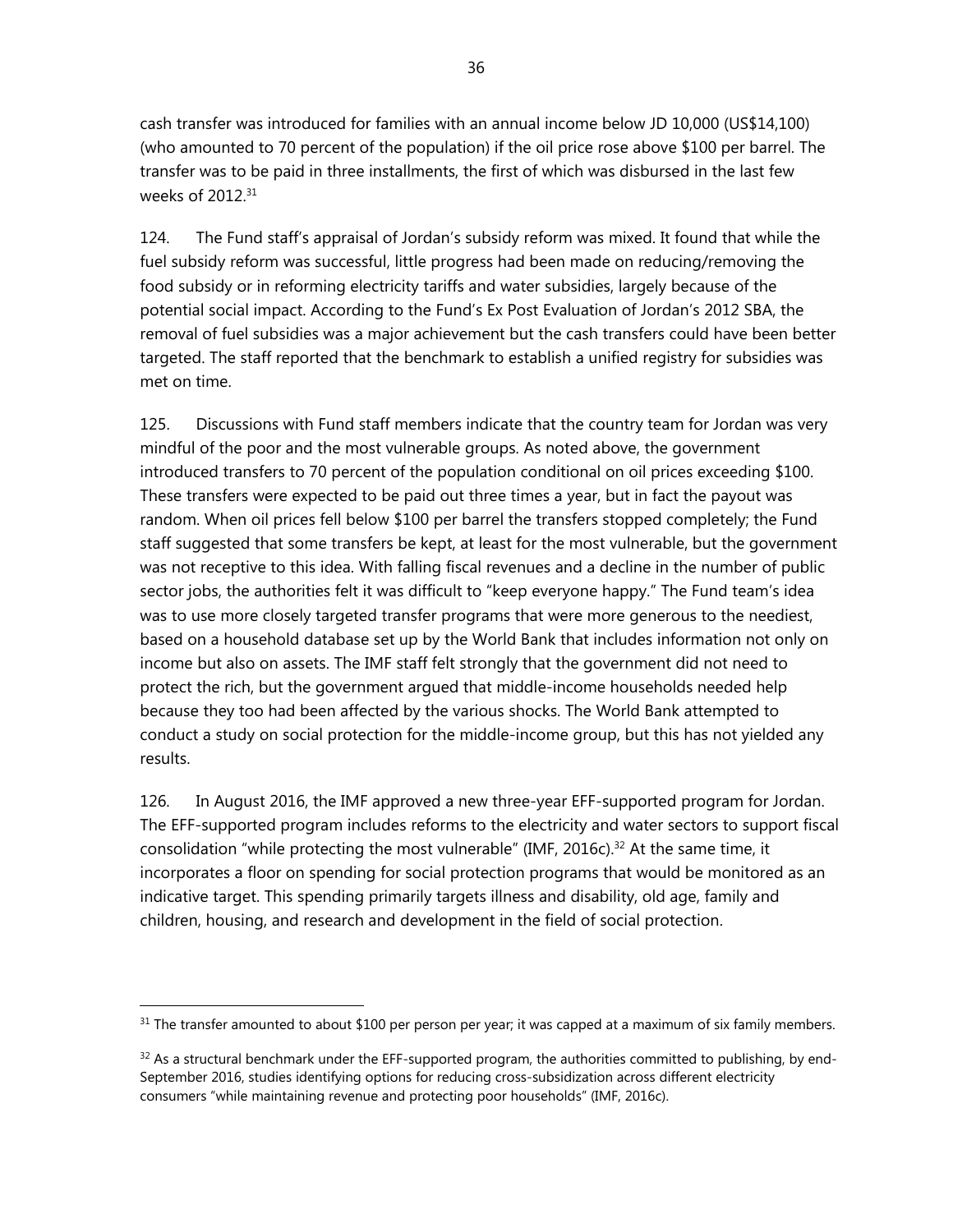#### **VI. CONCLUSIONS**

127. This paper has examined the Fund's policies and actions with regard to fuel and food subsidies, and the coordination of these policies with social protection, including detailed analysis and specific country examples. While it is always difficult to draw general conclusions from groups of heterogeneous countries, and our sample does not include every country that might have been studied, we can nonetheless observe certain patterns with respect to Fund interventions.

128. A number of factors motivated the Fund's involvement in subsidy reform. Although there seems to be a common belief that the Fund only concerns itself with subsidy reform if the member country has a budget problem, this was not the case in our sample countries. Broad fiscal issues were almost always the trigger for Fund intervention in subsidy reform, but these fiscal issues included concerns about allocative inefficiencies caused by the price distortions induced by subsidies. Additional fiscal triggers were the crowding out of spending for the provision of public infrastructure, as well as negative externalities such as air pollution caused by the overconsumption of inexpensive fuel.

129. Over the evaluation period, 2006–15, the Fund moved from a position in which it focused mainly on the immediate fiscal implications of food and fuel subsidies to one in which it increasingly considered the social implications of subsidy reform. The concern with social implications was often based on the realization that the impact of higher food and fuel prices on society could compromise the sustainability of the reforms. Although in some cases the Fund appeared to treat social protection as secondary to the fiscal and macroeconomic issues raised by subsidy reforms, in other cases it treated social protection as an important element to be considered in assessing the effects of subsidy reductions.

130. For the Fund, social protection became a concern when addressing subsidy reform if a fiscal problem or a major distortionary issue called for such reform. Thus, social protection issues were generally viewed as mitigating the negative side effects of subsidy reductions. Otherwise such issues were left to the World Bank or other agencies that had greater capacity and expertise in this area than the Fund. The view of a number of IMF staff members was that if the Fund engaged in subsidy reforms for fiscal reasons, then it had to take account of the impact that these reforms would have on the need for social protection, but that it should not use social protection as a motivating force for engaging in subsidy reform

131. The IMF's operational work on subsidy reform seems to have taken two general approaches to social protection. One approach was to use the subsidy reforms to create "fiscal space," freeing up government budgetary resources for use in enhancing overall social protection or for targeting support to the most vulnerable groups. The other approach was to view the social implications of a subsidy reform as a constraint on its implementation; that is, if a reform would cause social unrest in response to higher prices, then it might be impossible to implement fully. In such cases the Fund often advised remedies such as targeted payments to the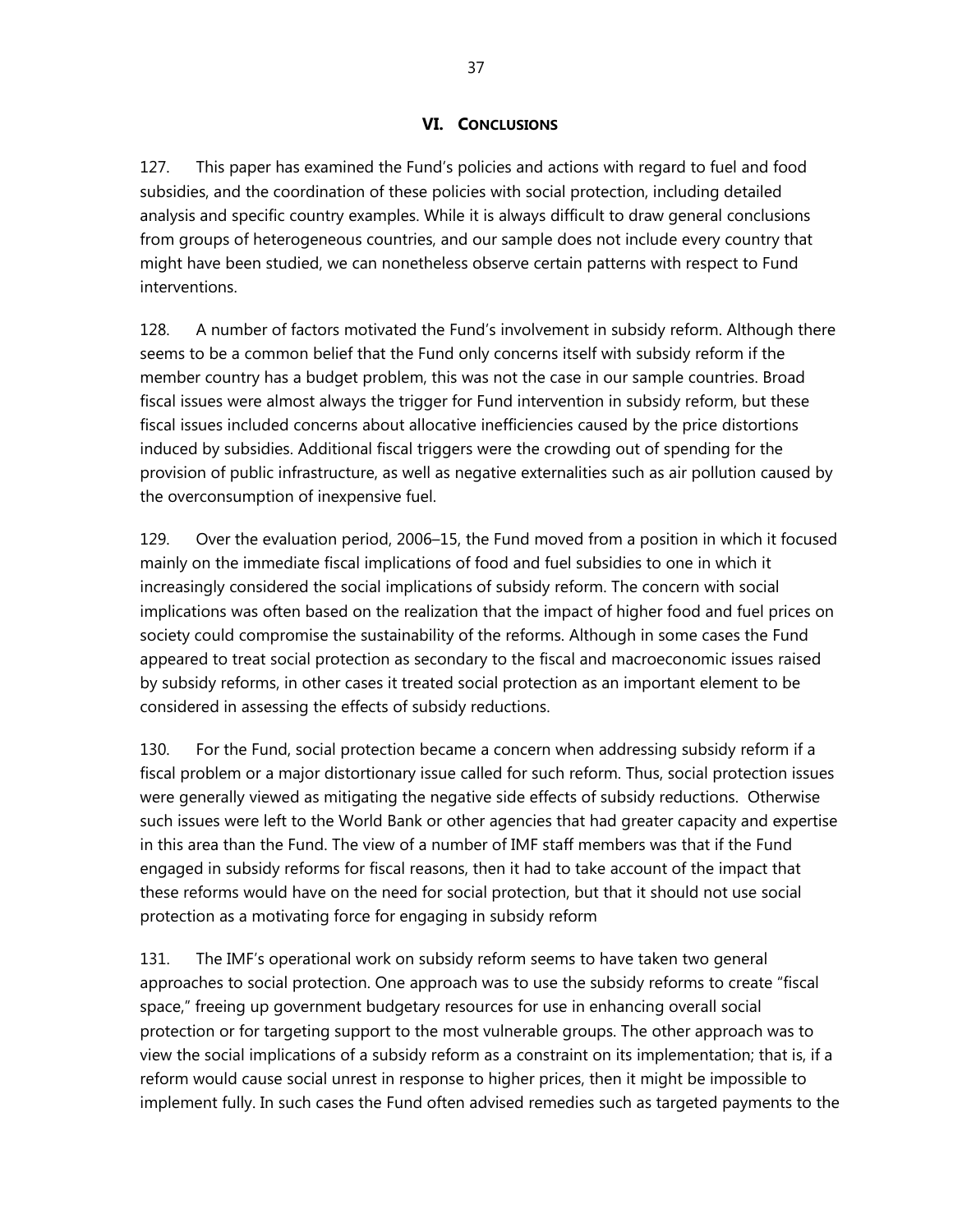poor in the form of vouchers or direct cash transfers, and sometimes it proposed measures that essentially relaxed the subsidy reform itself. For example, a fuel subsidy reform that exempted kerosene from subsidy reduction would tend to protect poor people who used kerosene for cooking. The Fund also recognized that the regressive nature of fuel subsidies tended to make the middle class very opposed to subsidy reform, and thus lead to significant political economy challenges.

132. Staff generally relied on other agencies such as the World Bank, ILO, UNICEF, and NGOs, as well as bilateral aid agencies such as DFID, or on the member country's own experts (particularly in middle-income countries), to take the lead role in designing social protection systems related to subsidy reform, and it deferred to them for the details of how to implement plans for protecting vulnerable segments of the populace. Organizations such as the World Bank have greater expertise in micro-data issues (such as household surveys that are needed for distributional analysis), as well as more resources available for these purposes, than does the Fund. But there were certainly cases where the Fund played a more active supporting role—often through FAD technical assistance that demonstrated the regressive impact of existing subsidies and advocated social-protection measures that were targeted to the poor—and sometimes used program conditionality as a commitment device.

133. The final questions in our assessment of the Fund's work in the area of subsidy reform and social protection are perhaps the most basic, namely: was the advice effective in the sense that it influenced the countries' decisions, and did the advice lead to positive outcomes, in the sense that the outcomes would have been worse if the Fund had not intervened? These are difficult questions to answer, since we do not and cannot know what would have happened had no subsidy reform occurred, or what would have happened had there been no reform and no corresponding enhancements of social protection.

134. Nonetheless, it would appear that over our ten-year assessment period the Fund offered useful, country-specific advice on subsidy reform. This advice was frequently based on detailed analysis, such as the derivation of formulas for automatic price adjustments for subsidized products. In the case of fuel subsidies, governments often faced considerable pressures to maintain existing systems, which were popular with the middle classes. However, the Fund's advice seems to have been successful in that fuel prices in our 11 sample countries are now either at or near world levels. Of course, these reforms were made easier when world fuel prices were low.

135. It is more difficult to judge the quality of Fund advice on social protection aspects of subsidy reform. Perhaps the major reason is that country officials sometimes interpret events very differently from Fund staff members. Depending upon the country, local officials said in interviews that their country had implemented a social safety net independently of the Fund, or that the Fund staff had no real interest in social protection and only brought the matter up when the country authorities talked about it, or that the World Bank, ILO, UNICEF, and others contributed much more useful insights than did Fund staff. Yet the record shows that the Fund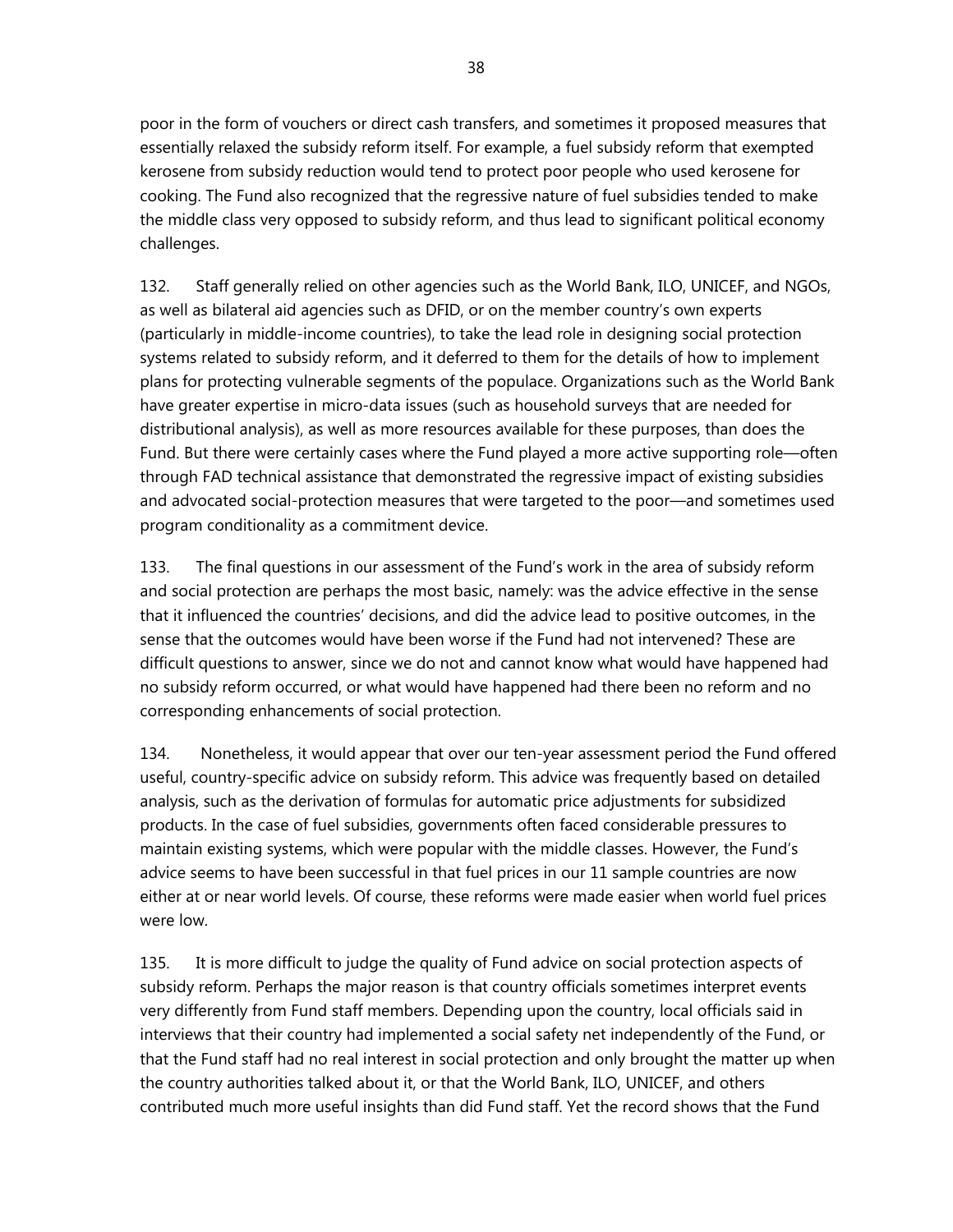staff clearly did increase its concern with social protection over time. The 11 countries studied in detail all indicate the need to pay adequate attention to this issue.

136. The effectiveness of the Fund's advice on subsidy questions was often limited by complex political and social issues. In practice, there was often a sequencing problem when subsidies were cut (and prices rose) but the benefits from new social protection programs were slow to materialize. Targeted transfer programs were generally difficult to implement and could be expensive. In some cases, difficulties in implementing targeted transfer programs hampered progress with subsidy reform or led to its subsequent reversal.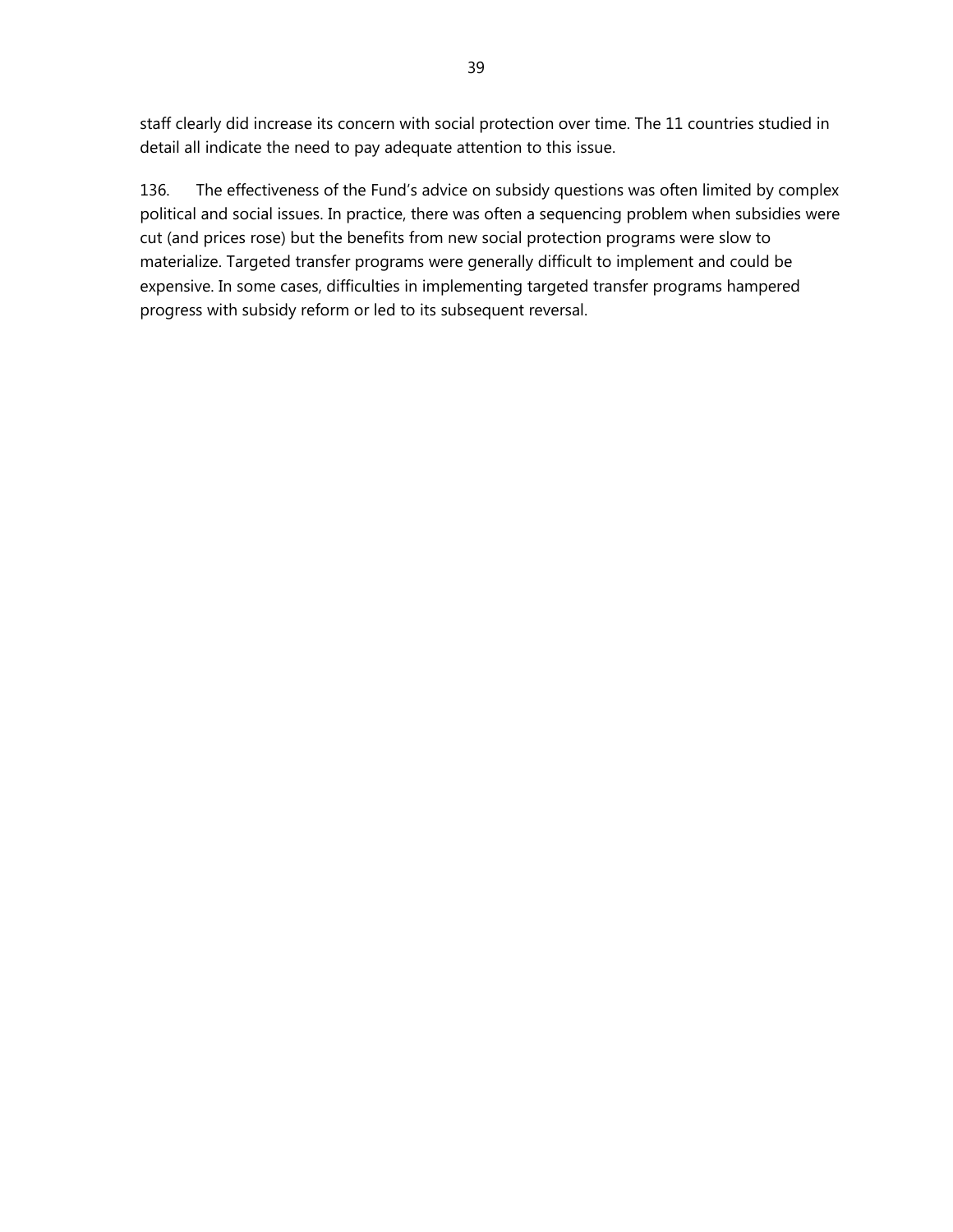#### **APPENDIX 1. THE NEO-CLASSICAL BACKGROUND**

The IMF has traditionally taken a neo-classical approach to the topic of subsidies. This approach starts from the general Walrasian model of a closed economy with complete and perfectly competitive markets. In this system, the economy achieves a competitive equilibrium at which the marginal cost of supply equals the marginal rate of substitution in demand. Equivalently, we have  $MC = P$ . This equilibrium is Pareto-efficient, in the sense that no consumer can be made better off without another being made worse off. However, the Pareto equilibrium may lead to an income distribution that is unsatisfactory for welfare reasons. Thus, if a government is now introduced into this simple model, then the government will have the power to tax and to subsidize, and hence distort, prices. If consumers pay a price that is lower than  $P$ , then they receive a consumption subsidy. If producers receive a price higher than  $P$ , then they have received a production subsidy. In a perfectly competitive world, such subsidies would be inefficient in the sense that they could be Pareto-improved upon. In addition, if the goal of the subsidies is to change income distribution, and hence the distribution of consumption, then this shift could be better achieved by lump-sum subsidies to consumers or firms.

Of course, the real world does not reflect perfect competition, and there is also the general difficulty of levying lump-sum taxes or of paying lump-sum subsidies. Therefore, distortionary taxes and subsidies may be introduced in order to compensate for equilibria that do not correspond to some governmental measure of social welfare. These taxes are referred to as "Pigouvian" and there is a considerable literature on how the optimal rates of these taxes should be determined. Accordingly, the correct measure of a price subsidy would measure the difference between a non-observed price, which would be based upon an equilibrium market price combined with an optimal tax, and an observed market price. Such a calculation is quite difficult and would require a complete general equilibrium model of the country in question, as well as a derivation of optimal tax rates related to a revenue target or a social welfare function.

In some situations, the cost of a price subsidy may, incorrectly, not be reflected in the government's fiscal accounts, If, for example, an oil producer sells refined fuel locally at below the world market price, but above the cost of production, then governments sometimes claim that there is an implicit, but not explicit, subsidy. However, there is an opportunity cost in lost revenue and hence a budgetary cost. Similarly, suppose that a food product is purchased by an agricultural marketing board at a price above the farmers' costs of production and then sold to consumers at a higher price than that paid to the farmers, but below the market clearing domestic price, then the opportunity loss will, of course, be a consumer subsidy.

The issue of tax subsidies, especially for production, is also complex. For example, a tax-rate reduction for a consumer good creates a revenue shortfall that could be measured by taking the observed level of consumption and multiplying by the reduction in the tax rate from the optimal level. Formally, such a calculation would be incorrect as the level of consumption would likely not be the same at the "correct" and the reduced tax rate. Accordingly, the simple calculation may overestimate the budgetary impact of the tax subsidy.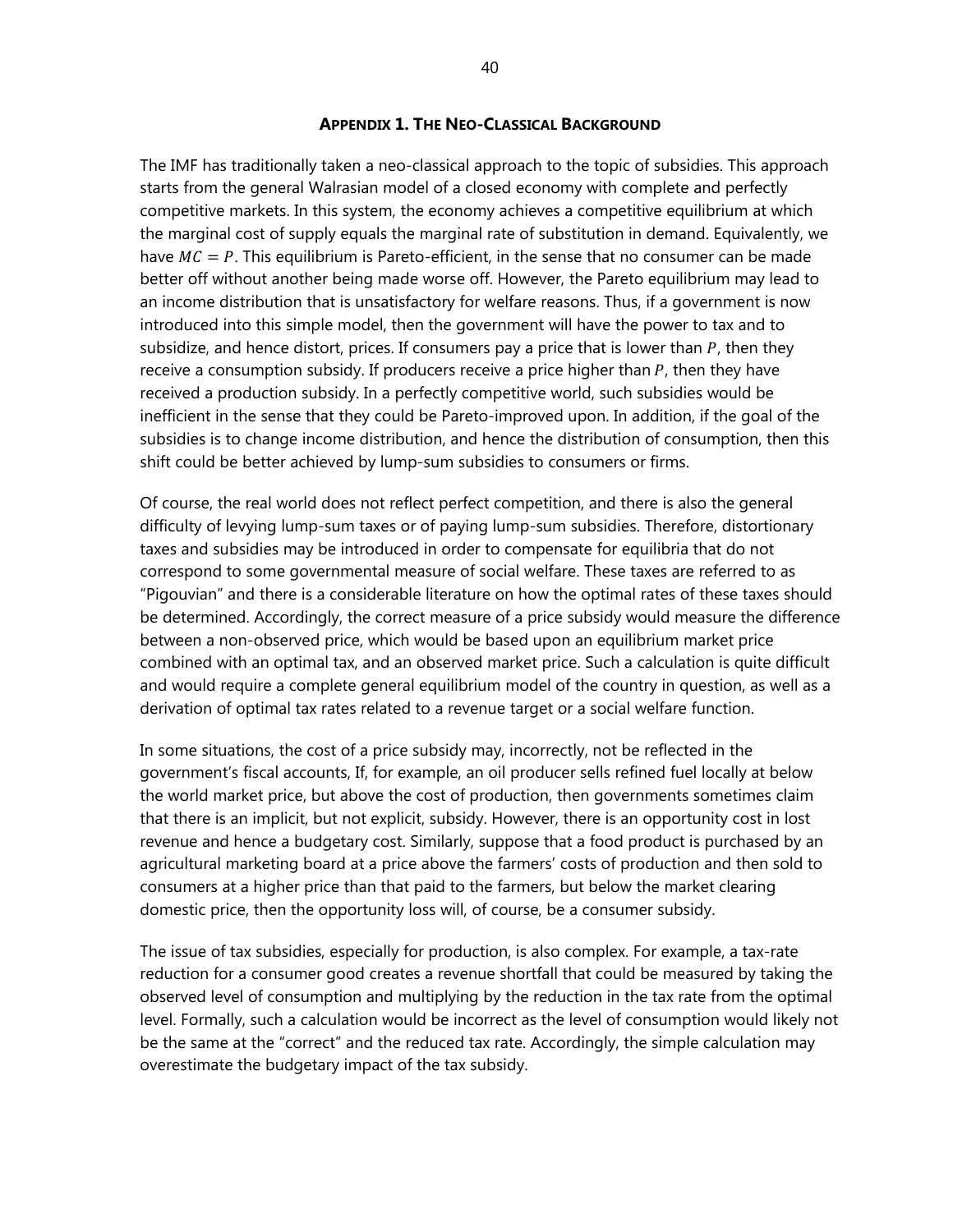| Country        | Why did the Fund intervene?                                                                                                                                                                                                                                                         | <b>Fund's advice on reforms</b>                                                                                                                                          |
|----------------|-------------------------------------------------------------------------------------------------------------------------------------------------------------------------------------------------------------------------------------------------------------------------------------|--------------------------------------------------------------------------------------------------------------------------------------------------------------------------|
| Bangladesh     | Energy subsidy weakened the financial position<br>of energy sector state-owned enterprises<br>(SOEs). Subsidy was primarily financed through<br>loans from state-owned commercial banks<br>(SCBs). These loans remained mostly overdue,<br>which affected financial health of SCBs. | Energy subsidies were regressive, and should<br>be replaced by well-targeted and transparent<br>transfers to the poor.<br>Required fiscal space for enhanced spending in |
|                |                                                                                                                                                                                                                                                                                     | social safety programs could be created by<br>rationalization of regressive fuel subsidies.                                                                              |
| <b>Bolivia</b> | Fuel subsidy reform was not primarily motivated<br>by budgetary considerations. The budget had<br>been more or less in balance. The savings from<br>subsidy reform were to be used to enhance the<br>provision of infrastructure.                                                   | The Fund suggested phasing out large fuel<br>subsidies by moving domestic petroleum<br>product prices gradually to market-based<br>levels.                               |
|                | Explicit and implicit fuel subsidies amounted to<br>about 7 percent of GDP, leading to shortfalls in<br>infrastructure spending.                                                                                                                                                    |                                                                                                                                                                          |
| Egypt          | Budget deficit would increase if measures were<br>not taken.                                                                                                                                                                                                                        | The Fund recommended moving implicit<br>subsidies into the budget for greater                                                                                            |
|                | Subsidies were poorly targeted and the richest<br>quantile reaps major benefits.                                                                                                                                                                                                    | transparency.<br>The Fund recommended replacing across-the-<br>board subsidies with better targeted social<br>programs.                                                  |
| Ghana          | Failures to pass through utility price increases to<br>consumers led to SOE losses and caused large<br>fiscal deficit.                                                                                                                                                              | The Fund developed an automatic price-<br>adjustment formula.                                                                                                            |
| Indonesia      | Government expenditures were heavily skewed<br>toward subsidies, and hence spending on<br>investment and poverty alleviation were quite<br>limited. Stressed fiscal space crowded out high-<br>priority spending like social programs.                                              | The Fund suggested scaling back untargeted<br>fuel subsidies and recommended progress<br>toward market-based prices.                                                     |
|                | Lower domestic price of fuel contributed to<br>rapid increase in consumption, and oil and gas<br>sector's net contribution to budget had been<br>eroded by large fuel subsidies.                                                                                                    |                                                                                                                                                                          |
|                | The difference in domestic fuel prices and<br>international oil prices instigated smuggling.                                                                                                                                                                                        |                                                                                                                                                                          |
| Jordan         | Budget deficit and high public-debt-to-GDP<br>ratio.                                                                                                                                                                                                                                | The Fund suggested a fuel price adjustment<br>mechanism based on an automatic formula.                                                                                   |

# **APPENDIX 2. SUMMARY OF COUNTRY CASES**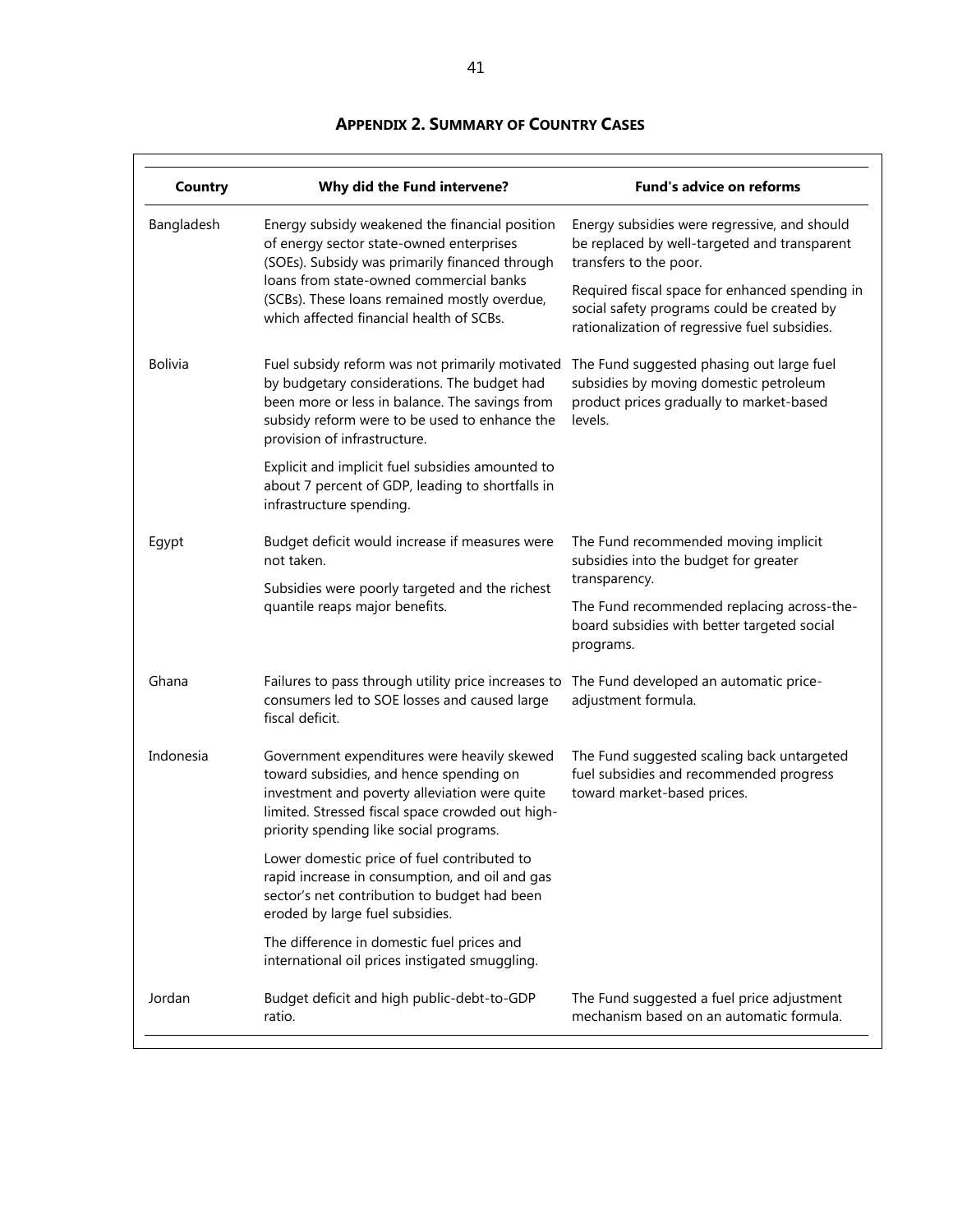| Mexico     | Implicit subsidy by holding domestic gasoline<br>prices constant in real terms hurt public<br>revenue.                                                                                                                                                                                                                                      | The Fund recommended eliminating non-<br>targeted subsidies permanently, while<br>compensating low income households through<br>existing well-targeted cash transfer programs.                                                                                                                                                                                                                                                                                                                           |
|------------|---------------------------------------------------------------------------------------------------------------------------------------------------------------------------------------------------------------------------------------------------------------------------------------------------------------------------------------------|----------------------------------------------------------------------------------------------------------------------------------------------------------------------------------------------------------------------------------------------------------------------------------------------------------------------------------------------------------------------------------------------------------------------------------------------------------------------------------------------------------|
| Morocco    | Subsidy system was inefficient and did not<br>particularly target poor and vulnerable groups.<br>The country relied on the exported fuel<br>products, therefore high volatility of<br>international energy prices strongly affected<br>national economy.                                                                                    | The Fund supported authorities' fiscal<br>adjustment program through a Precautionary<br>and Liquidity Line (PLL).<br>The Fund helped in developing a formula for<br>adjusting fuel prices.                                                                                                                                                                                                                                                                                                               |
| Mozambique | Fuel subsidy was ill-targeted and fiscally<br>unsustainable.                                                                                                                                                                                                                                                                                | The Fund advised the authorities to create<br>more fiscal space in order to be able to afford<br>a sustainable social-protection system.                                                                                                                                                                                                                                                                                                                                                                 |
| The Gambia | Budget crisis in 2010 was the main trigger for<br>subsidy reform.<br>HIPC debt relief, which required prioritized<br>social spending, also motivated reform.<br>Fiscal and budgetary consideration for higher<br>spending in health, education, and social safety<br>net programs, led to IMF team's attention on<br>energy subsidy reform. | Authorities should pass through increases in<br>world food and oil prices, and should consider<br>targeted measures to help the poor.                                                                                                                                                                                                                                                                                                                                                                    |
| Togo       | Large subsidy bills were key concerns for Togo<br>to initiate energy subsidy reform.                                                                                                                                                                                                                                                        | The staff proposed a phased increase in fuel<br>price.<br>The price increase did not apply to kerosene,<br>which was mostly consumed by the poor.<br>The staff contributed in the adoption of an<br>automatic price adjustment mechanism with a<br>smoothing formula.<br>The staff suggested a public information<br>campaign to disseminate information on fiscal<br>cost and regressive impacts and on<br>opportunity costs of fuel subsidy in terms of<br>forgone social and infrastructure spending. |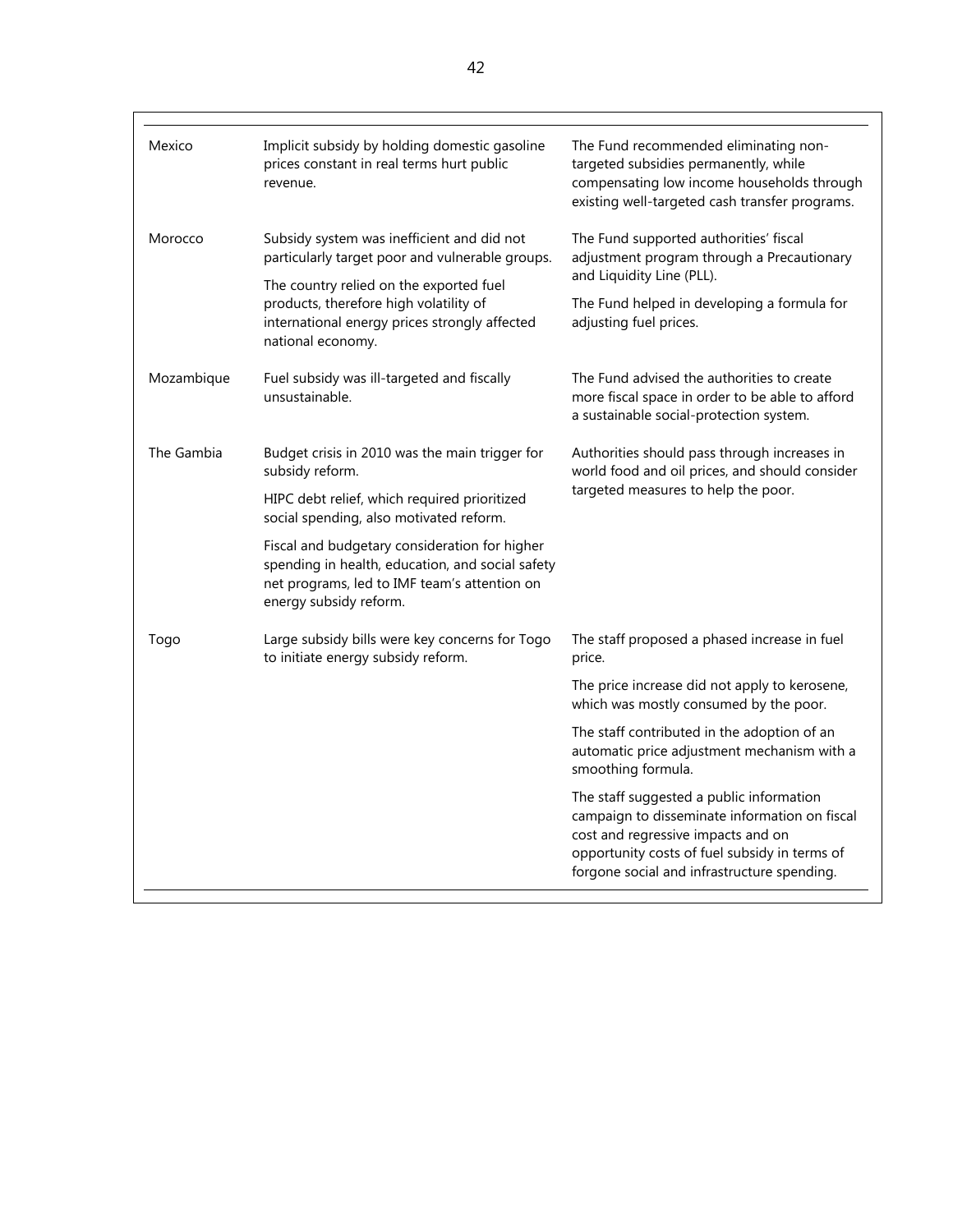#### **REFERENCES**

- Alleyne, Trevor, and others, 2013, *Energy Subsidy Reform in Sub-Saharan Africa: Experiences and Lessons* (Washington: International Monetary Fund).
- Arze del Granado, Javier, David Coady, and Robert Gillingham, 2010, "The Unequal Benefits of Fuel Subsidies: A Review of Evidence for Developing Countries," IMF Working Paper No. 10/202 (Washington: International Monetary Fund).
- Clements, Benedict, and others (eds.), 2013, *Energy Subsidy Reform: Lessons and Implications*  (Washington: International Monetary Fund).
- Coady, David, Valentina Flamini, and Louis Sears, 2015, "The Unequal Benefits of Fuel Subsidies Revisited: Evidence for Developing Countries," IMF Working Paper No. 15/250 (Washington: International Monetary Fund).
- Coady, David, Ian Parry, Louis Sears, and Baoping Shang, 2015, "How Large Are Global Energy Subsidies?" IMF Working Paper No. 15/105 (Washington: International Monetary Fund).
- Coady, David, Moataz El-Said, Robert Gillingham, Kangni Kpodar, Paulo Medas, and David Newhouse, 2006, "The Magnitude and Distribution of Fuel Subsidies: Evidence from Bolivia, Ghana, Jordan, Mali, and Sri Lanka," IMF Working Paper No. 06/247 (Washington: International Monetary Fund).
- Coady, David, Robert Gillingham, Rolando Ossowski, John Piotrowski, Shamsuddin Tareq, and Justin Tyson, 2010, "Petroleum Product Subsidies: Costly, Inequitable, and Rising," IMF Staff Position Note No. 10/05 (Washington: International Monetary Fund).
- Di Bella, Gabriel, and others, 2015, "Energy Subsidies in Latin America and the Caribbean: Stocktaking and Policy Challenges," IMF Working Paper 15/30 (Washington).
- El-Said, Moataz, 2012, "Energy Subsidies: Fiscally Burdensome and Inequitable," Chapter I in "Jordan: Selected Issues," IMF Country Report No. 12/120 (Washington: International Monetary Fund) May.
- Gupta, Sanjeev, and others, 2000, *Equity and Efficiency in the Reform of Price Subsidies: A Guide for Policymakers* (Washington: International Monetary Fund).
- International Monetary Fund (IMF), 2003, "Bangladesh: 2003 Article IV Consultation and Request for a Three-Year Arrangement under the Poverty Reduction and Growth Facility—Staff Report; Staff Supplement; Public Information Notice and Press Release on the Executive Board Discussion; and Statement by the Executive Director for Bangladesh," IMF Country Report No. 03/205, June (Washington).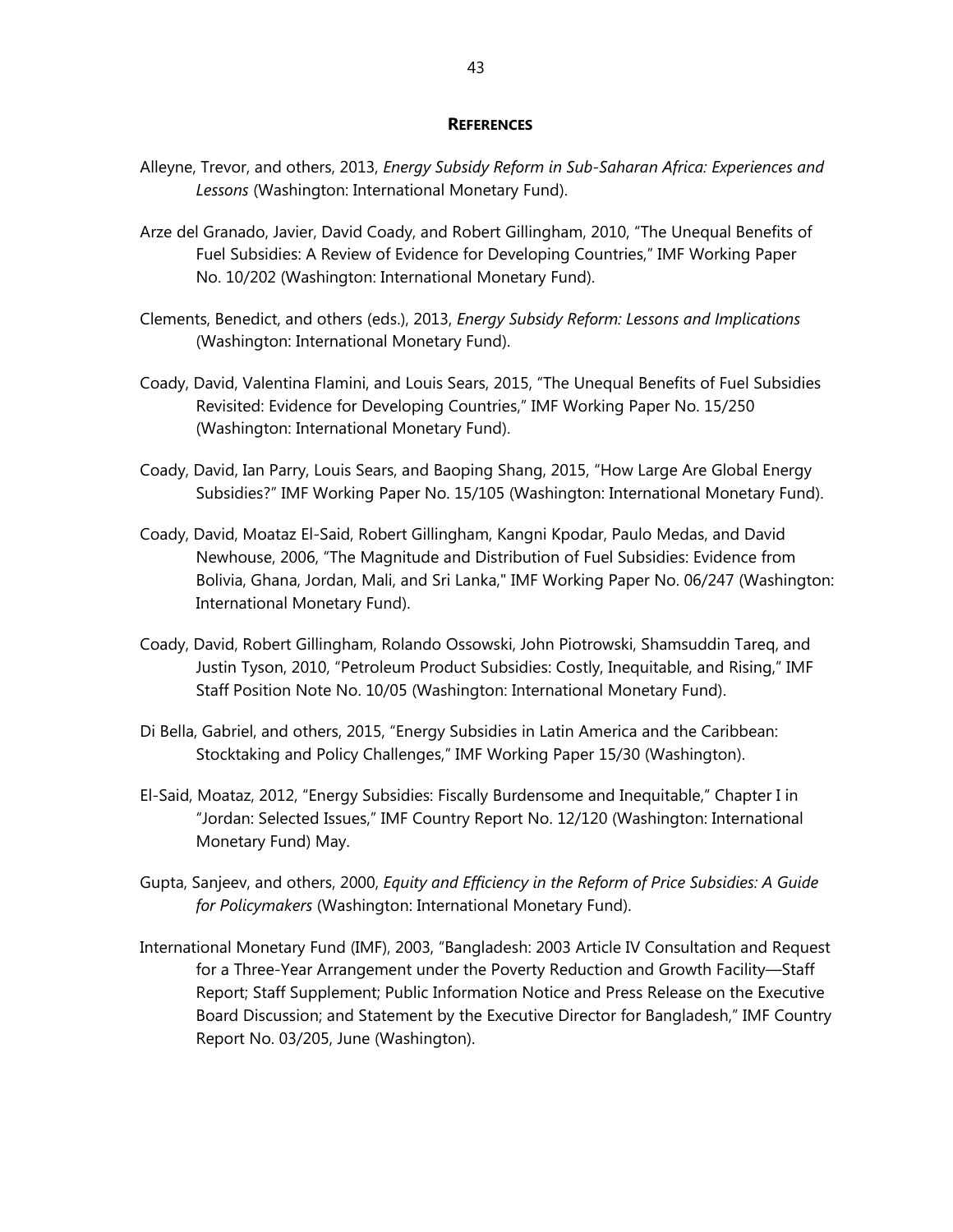\_\_\_\_\_\_\_\_\_\_, 2006a, "Arab Republic of Egypt: 2006 Article IV Consultation—Staff Report; Staff Statement; Public Information Notice on the Executive Board Discussion; and Statement by the Executive Director for the Arab Republic of Egypt," IMF Country Report No. 06/253, July (Washington).

\_\_\_\_\_\_\_\_\_\_, 2006b, "Mexico: 2006 Article IV Consultation—Staff Report; Staff Statement; Public Information Notice on the Executive Board Discussion," IMF Country Report No. 06/352, October (Washington).

\_\_\_\_\_\_\_\_\_\_, 2006c, "Bangladesh: Fifth Review under the Three-Year Arrangement under the Poverty Reduction and Growth Facility and Request for Waiver of Performance Criteria, Extension of the Arrangement, and Rephasing—Staff Report; Staff Statement; Press Release; and Statement by the Executive Director for Bangladesh on the Executive Board Discussion," IMF Country Report No. 06/406, November (Washington).

\_\_\_\_\_\_\_\_\_\_, 2006d, "Morocco: 2006 Article IV Consultation—Staff Report; Staff Statement; Public Information Notice on the Executive Board Discussion; and Statement by the Executive Director for Morocco," IMF Country Report No. 06/413, November (Washington).

\_\_\_\_\_\_\_\_\_\_, 2007a, "Ghana: Ex Post Assessment of Longer-Term Program Engagement," IMF Country Report No. 07/211, June (Washington).

\_\_\_\_\_\_\_\_\_\_, 2007b, "Bolivia: 2007 Article IV Consultation—Staff Report; Staff Supplement; Public Information Notice on the Executive Board Discussion; and Statement by the Executive Director for Bolivia," IMF Country Report No. 07/248, July (Washington).

\_\_\_\_\_\_\_\_\_\_, 2007c, "Mexico: 2007 Article IV Consultation—Staff Report; Staff Supplement; and Public Information Notice on the Executive Board Discussion for Mexico," IMF Country Report No. 07/379, December (Washington).

\_\_\_\_\_\_\_\_\_\_, 2008a, "Jordan: 2008 Article IV Consultation— Staff Report; and Public Information Notice on the Executive Board Discussion," IMF Country Report No. 08/290, August (Washington).

\_\_\_\_\_\_\_\_\_\_, 2008b, "Morocco: 2008 Article IV Consultation—Staff Report; Staff Statement; Public Information Notice; and Statement by the Executive Director for Morocco," IMF Country Report No. 08/304, September (Washington).

\_\_\_\_\_\_\_\_\_\_, 2008c, *Fuel and Food Price Subsidies: Issues and Reform Options,* September (Washington).

\_\_\_\_\_\_\_\_\_\_, 2008d, "Bangladesh: 2008 Article IV Consultation—Staff Report; Staff Supplement; Staff Statement; Public Information Notice on the Executive Board Discussion; and Statement by the Executive Director for Bangladesh," IMF Country Report No. 08/334, October (Washington).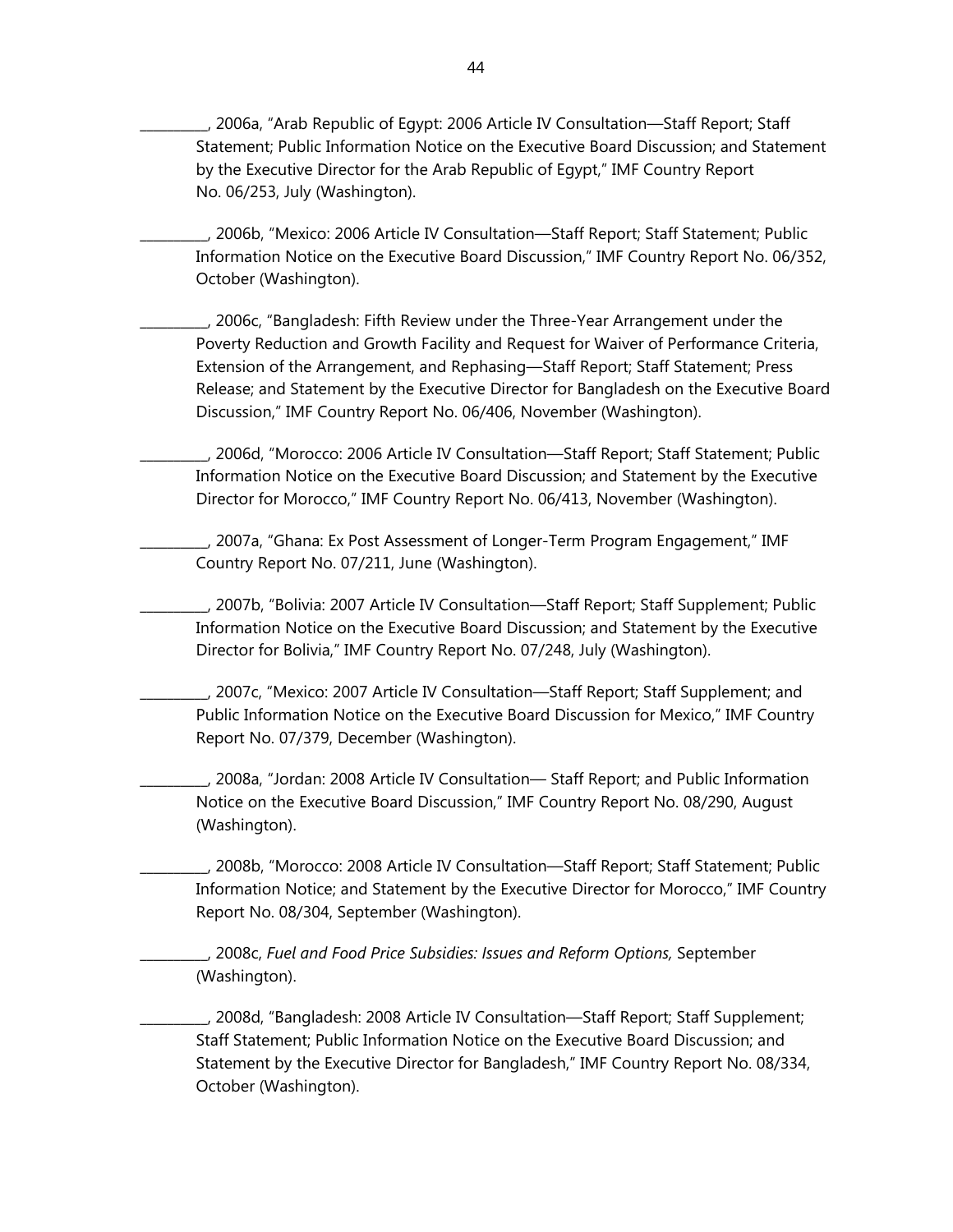\_\_\_\_\_\_\_\_\_\_, 2008e, "Republic of Mozambique: Second Review under the Policy Support Instrument and Request for Waiver of Nonobservance of Assessment Criteria—Staff Statement; Press Release on the Executive Board Discussion; and Statement by the Executive Director for the Republic of Mozambique," IMF Country Report No. 08/220, July (Washington).

\_\_\_\_\_\_\_\_\_\_, 2009a, "Arab Republic of Egypt: 2008 Article IV Consultation—Staff Report; Staff Statement; Public Information Notice on the Executive Board Discussion; and Statement by the Executive Director for the Arab Republic of Egypt," IMF Country Report No. 09/25, January (Washington).

\_\_\_\_\_\_\_\_\_\_, 2009b, "Bolivia: 2008 Article IV Consultation—Staff Report; Staff Supplement; Public Information Notice on the Executive Board Discussion; and Statement by the Executive Director for Bolivia," IMF Country Report No. 09/27, January (Washington).

\_\_\_\_\_\_\_\_\_\_, 2009c, "Ghana: 2009 Article IV Consultation and Request for a Three-Year Arrangement under the Poverty Reduction and Growth Facility—Staff Report; Staff Supplement; Staff Statement; Public Information Notice and Press Release on the Executive Board Discussion; and Statement by the Executive Director for Ghana," IMF Country Report No. 09/256, August (Washington).

\_\_\_\_\_\_\_\_\_\_, 2009d, "Republic of Mozambique: Fifth Review under the Policy Support Instrument, First Review under the Twelve-Month Arrangement under the Exogenous Shocks Facility, and Request for Modification of Assessment/Performance Criteria—Staff Report and Press Release," IMF Country Report No. 09/327, December (Washington).

\_\_\_\_\_\_\_\_\_\_, 2010a, "Bolivia: 2009 Article IV Consultation—Staff Report; Staff Supplement; Staff Statement; Public Information Notice on the Executive Board Discussion; and Statement by the Executive Director for Bolivia," IMF Country Report No. 10/27, January (Washington).

\_\_\_\_\_\_\_\_\_\_, 2010b, "Republic of Mozambique: First Review under the Policy Support Instrument and Request for Modification of Assessment Criteria—Staff Report; and Press Release," IMF Country Report No. 10/375, December (Washington).

\_\_\_\_\_\_\_\_\_\_, 2010c, "Arab Republic of Egypt: 2010 Article IV Consultation—Staff Report; Public Information Notice on the Executive Board Discussion; and Statement by the Executive Director for the Arab Republic of Egypt," IMF Country Report No. 10/94, April (Washington).

\_\_\_\_\_\_\_\_\_\_, 2011a, "Bolivia: 2011 Article IV Consultation—Staff Report; Supplement and Staff Statement; Public Information Notice on the Executive Board Discussion; and Statement by the Executive Director for Bolivia," IMF Country Report No. 11/124, June (Washington).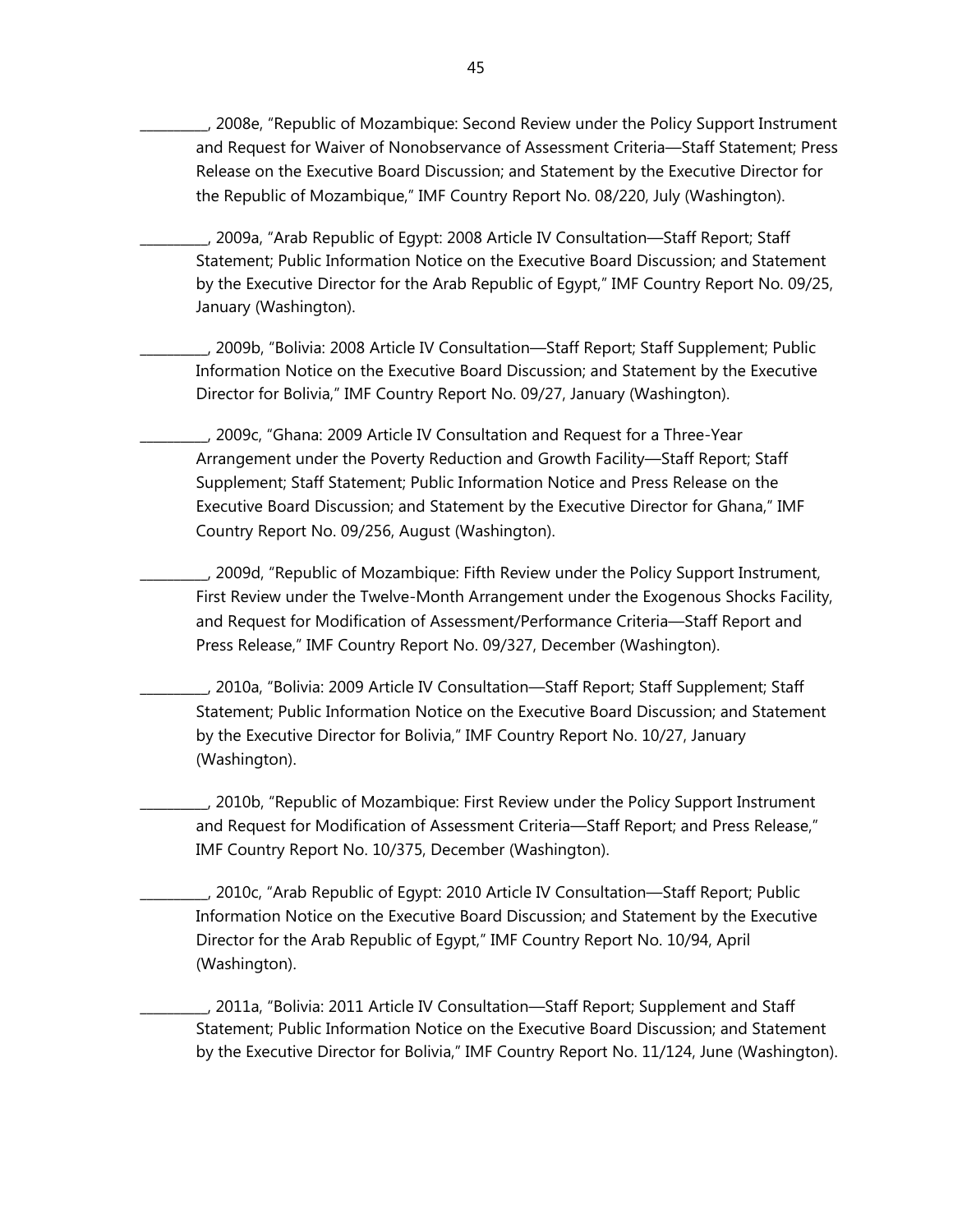\_\_\_\_\_\_\_\_\_\_, 2011b, "Republic of Mozambique: Staff Report for the 2011 Article IV Consultation, Second Review under the Policy Support Instrument, and Request for Modification of Assessment Criteria: Staff Report; Staff Supplement; Public Information Notice and Press Release on the Executive Board Discussion; and Statement by the Executive Director for the Republic of Mozambique," IMF Country Report No. 11/149, June (Washington).

\_\_\_\_\_\_\_\_\_\_, 2011c, "Mexico: 2011 Article IV Consultation," IMF Country Report No. 11/250, July (Washington).

\_\_\_\_\_\_\_\_\_\_, 2011d, "Togo: 2011 Article IV Consultation and Sixth Review under the Extended Credit Facility Arrangement—Staff Report; Public Information Notice and Press Release on the Executive Board Discussion; and Statement by the Executive Director for Togo," IMF Country Report No. 11/240, August (Washington).

\_\_\_\_\_\_\_\_\_\_, 2011e, "Morocco: 2011 Article IV Consultation—Staff Report; Public Information Notice on the Executive Board Discussion; and Statement by the Executive Director for Morocco," IMF Country Report No. 11/341, December (Washington).

\_\_\_\_\_\_\_\_\_\_, 2011f, "IMF Reaches Staff Level Agreement with Egypt on a US\$3 Billion Stand-By Arrangement," IMF Press Release No. 11/216, June (Washington).

\_\_\_\_\_\_\_\_\_\_, 2012a, "Bangladesh: Request for a Three-Year Arrangement under the Extended Credit Facility," IMF Country Report No. 12/94, April (Washington).

\_\_\_\_\_\_\_\_\_\_, 2012b, "Bolivia: 2012 Article IV Consultation," IMF Country Report No. 12/149, June (Washington).

\_\_\_\_\_\_\_\_\_\_, 2012c, "Ghana: Sixth and Seventh Reviews under the Three-Year Arrangement under the Extended Credit Facility and Requests for Waiver of Nonobservance of Performance Criteria and Extension of the Arrangement—Staff Report; Press Release on the Executive Board Discussion; and Statement by the Executive Director for Ghana," IMF Country Report No. 12/201, July (Washington).

\_\_\_\_\_\_\_\_\_\_, 2012d, "Jordan: Request for a Stand-By Arrangement—Staff Report; Staff Supplement; Request for Modification of Performance Criteria; Press Release on the Executive Board Discussion; and Statement by the Executive Director for Jordan," IMF Country Report No. 12/343, December (Washington).

\_\_\_\_\_\_\_\_\_\_, 2012e, "IMF Reaches Staff-Level Agreement with Egypt on a US\$4.8 Billion Stand-By Arrangement," IMF Press Release No. 12/446, November (Washington).

\_\_\_\_\_\_\_\_\_\_, 2013, "Jordan: First Review under the Stand-By Arrangement, Request for Waivers of Nonobservance of Performance Criteria, Modification of Performance Criteria, and Rephasing of Access—Staff Report; Press Release on the Executive Board Discussion; and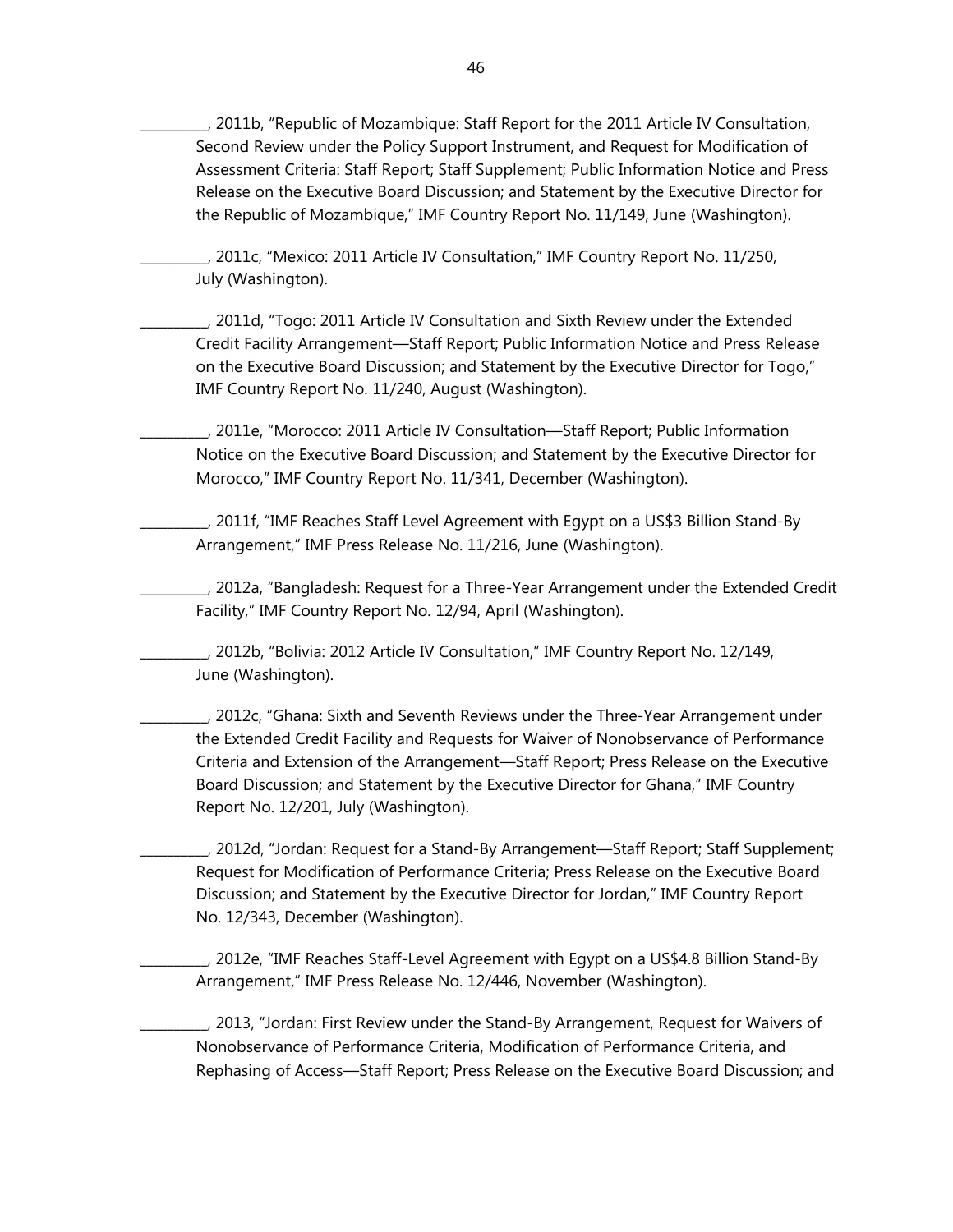Statement by the Executive Director for Jordan," IMF Country Report No. 13/130, May (Washington).

\_\_\_\_\_\_\_\_\_\_, 2015a, "Morocco: Ex Post Evaluation of Exceptional Access under the 2012 Precautionary and Liquidity Line Arrangement—Press Release; Staff Report; and Statement by the Executive Director for Morocco," IMF Country Report No. 15/231, August (Washington).

\_\_\_\_\_\_\_\_\_\_, 2015b, "Bangladesh: Fifth and Sixth Reviews under the Extended Credit Facility Arrangement—Press Release and Staff Report," IMF Country Report No. 15/304, November (Washington).

\_\_\_\_\_\_\_\_\_\_, 2015c, "Mexico: 2015 Article IV Consultation—Press Release; and Staff Report," IMF Country Report No. 15/313, November (Washington).

\_\_\_\_\_\_\_\_\_\_, 2016a, "Morocco: Third Review under the Arrangement under the Precautionary and Liquidity Line-Press Release; Staff Report; and Statement by the Executive Director for Morocco," IMF Country Report No. 16/38, February (Washington).

\_\_\_\_\_\_\_\_\_\_, 2016b, "Indonesia: 2015 Article IV Consultation—Press Release; Staff Report; and Statement by the Executive Director for Indonesia," IMF Country Report No. 16/81, March (Washington).

\_\_\_\_\_\_\_\_\_\_, 2016c, "Jordan: Request for an Extended Arrangement Under the Extended Fund Facility-Press Release; Staff Report; and Statement by the Executive Director for Jordan," IMF Country Report No. 16/295, September (Washington).

\_\_\_\_\_\_\_\_\_\_, 2016d, "Mexico: 2016 Article IV Consultation-Press Release; Staff Report; and Informational Annex," IMF Country Report No. 16/359, November (Washington).

\_\_\_\_\_\_\_\_\_\_, 2017, "Social Safeguards and Program Design in PRGT and PSI-Supported Programs," SM/17/92, April (Washington).

Kwon, Huck-ju, and Woo-rim Kim, 2015, "The Evolution of Cash Transfers in Indonesia: Policy Transfer and National Adaptation," *Asia & the Pacific Policy Studies* 2 (2): 425-440.

Mati, Amine, 2007, "Indonesia: Creating Fiscal Space," Chapter VI in "Indonesia: Selected Issues," IMF Country Report No. 07/273, August (Washington: International Monetary Fund).

Mattina, Todd, and Aliona Cebotari, 2007, "Focusing Fiscal Adjustment on Relatively Inefficient Spending," Chapter III in "Arab Republic of Egypt: Selected Issues," IMF Country Report No. 07/381, December (Washington: International Monetary Fund).